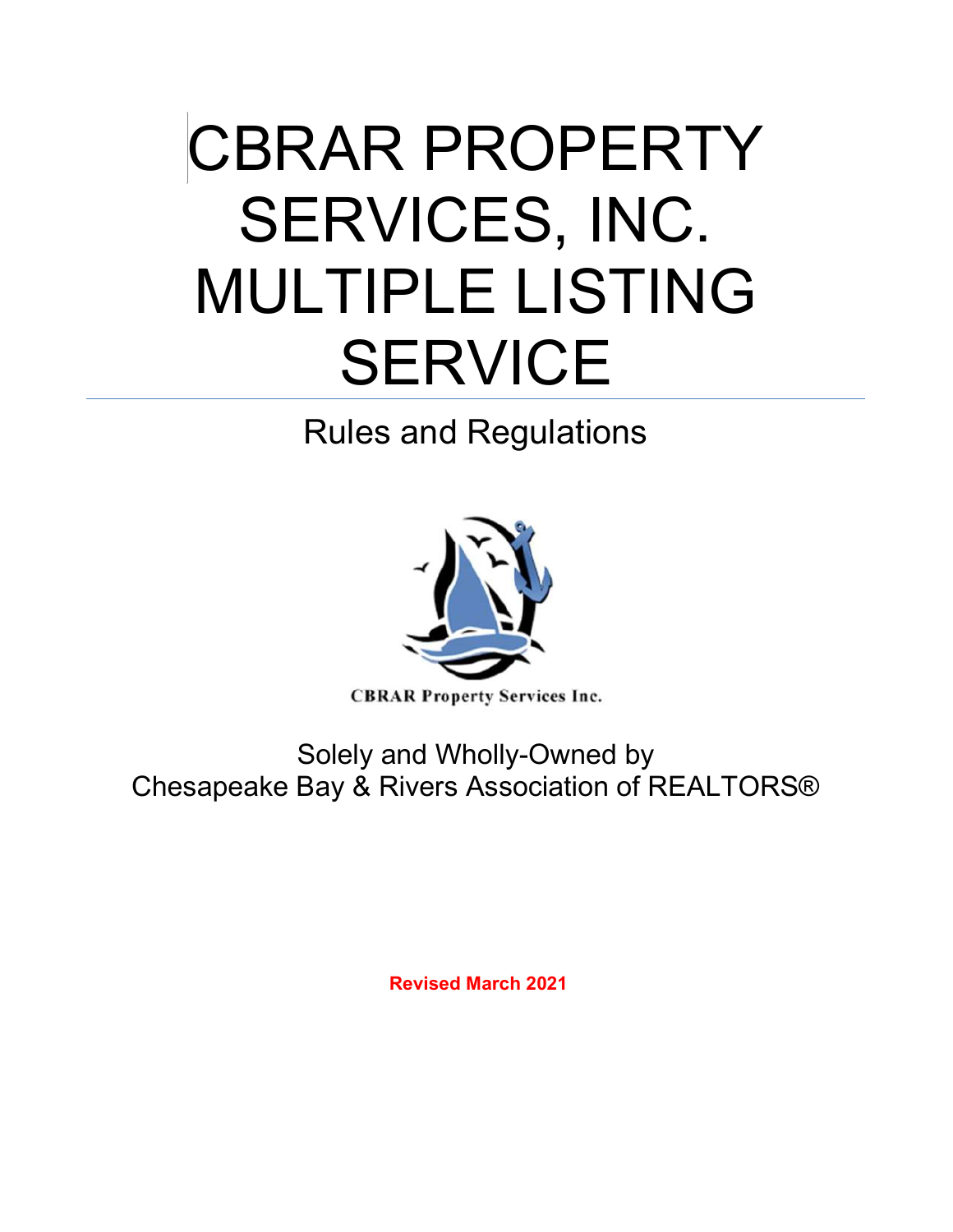| CBRAR PROPERTY SERVICES, INC. MULTIPLE LISTING SERVICE 1 |
|----------------------------------------------------------|
|                                                          |
|                                                          |
|                                                          |
|                                                          |
|                                                          |
|                                                          |
|                                                          |
|                                                          |
|                                                          |
|                                                          |
|                                                          |
|                                                          |
|                                                          |
|                                                          |
|                                                          |
|                                                          |
|                                                          |
|                                                          |
|                                                          |
|                                                          |
|                                                          |
|                                                          |
|                                                          |
|                                                          |
|                                                          |
|                                                          |
|                                                          |
|                                                          |
|                                                          |
|                                                          |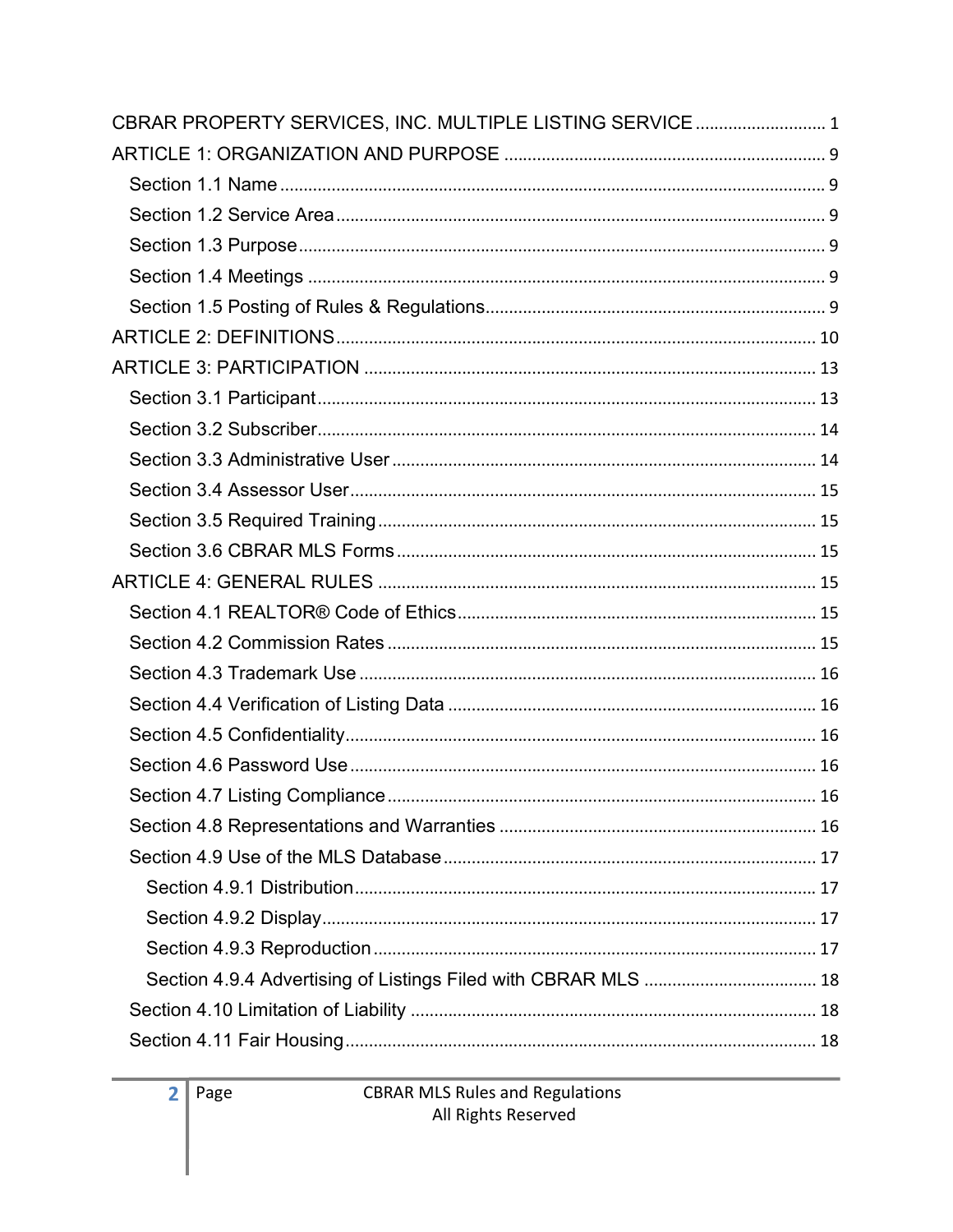| Section 5.1 Listings Subject to CBRAR MLS Rules and Regulations  19        |  |
|----------------------------------------------------------------------------|--|
| Section 5.1.2 Coming Soon Status - Terms and conditions of use  19         |  |
|                                                                            |  |
|                                                                            |  |
|                                                                            |  |
|                                                                            |  |
|                                                                            |  |
|                                                                            |  |
|                                                                            |  |
|                                                                            |  |
|                                                                            |  |
|                                                                            |  |
|                                                                            |  |
|                                                                            |  |
|                                                                            |  |
|                                                                            |  |
| Photos must be uploaded within three (3) days of the Listing entry date 23 |  |
|                                                                            |  |
|                                                                            |  |
|                                                                            |  |
|                                                                            |  |
|                                                                            |  |
|                                                                            |  |
|                                                                            |  |
|                                                                            |  |
|                                                                            |  |
|                                                                            |  |
|                                                                            |  |
|                                                                            |  |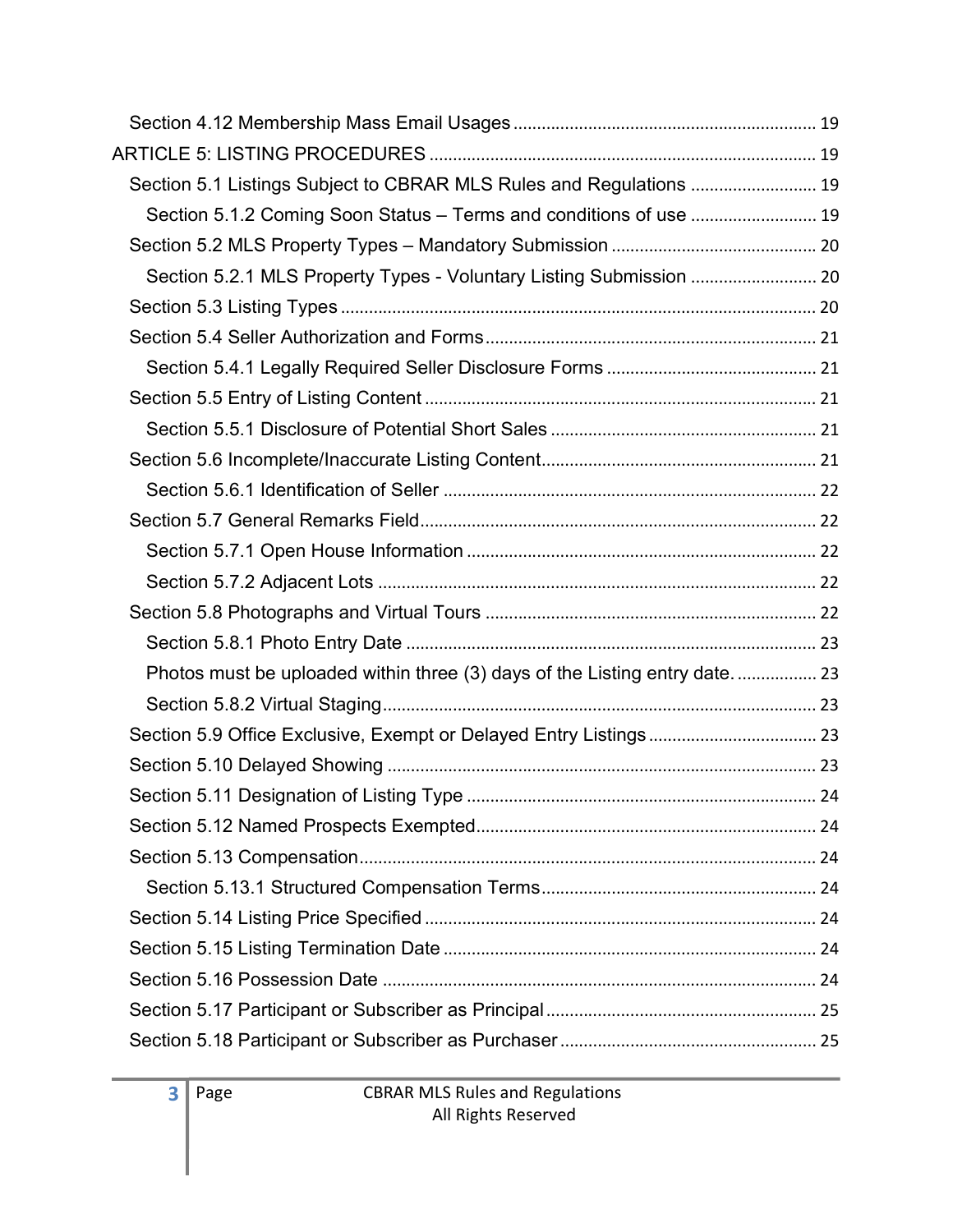| Section 7.6 Right of Listing Participant in Presentation of Counter-Offer  31 |
|-------------------------------------------------------------------------------|
|                                                                               |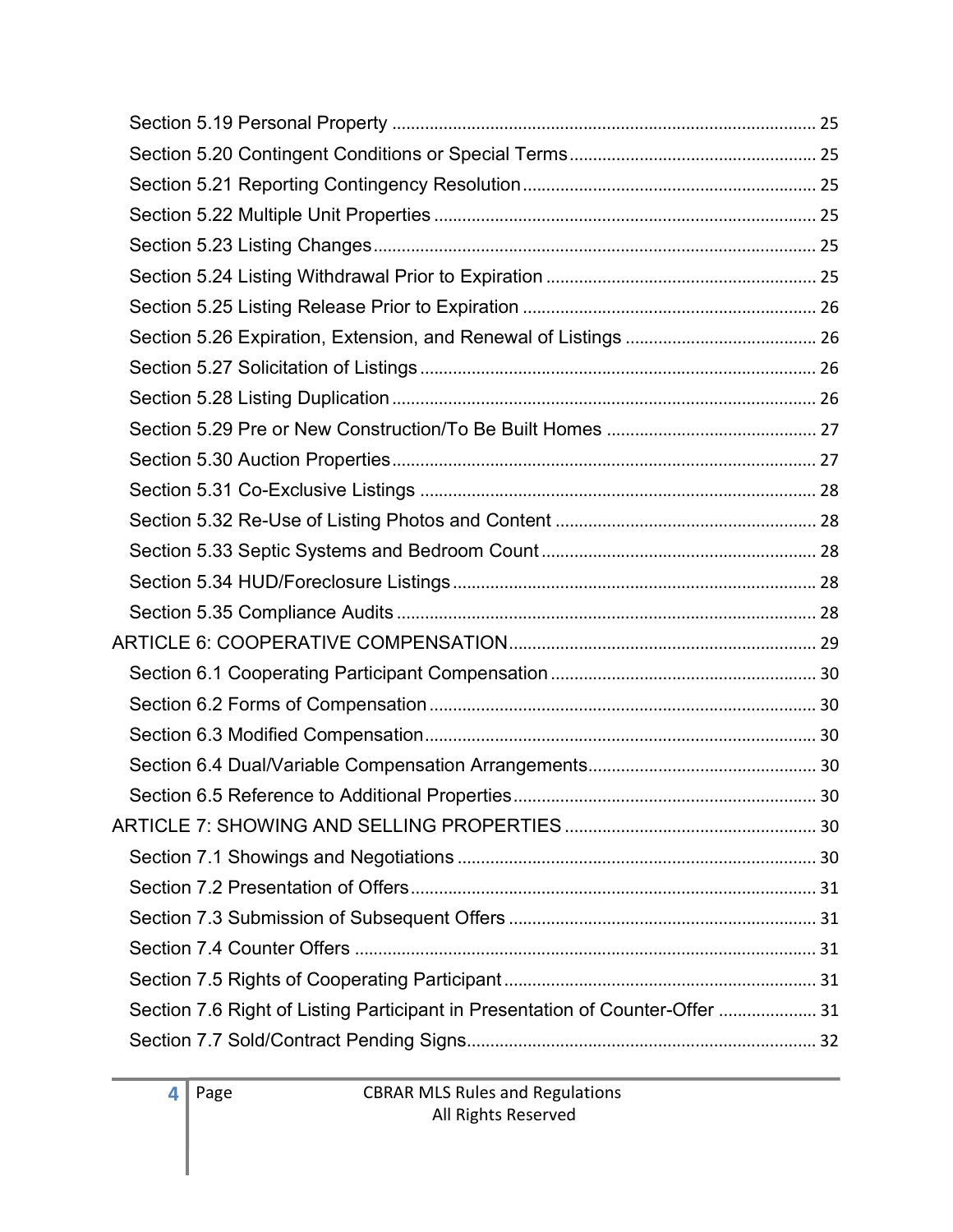| ARTICLE 8: SERVICE SUBSCRIPTIONS, FEES AND CHARGES 33              |  |
|--------------------------------------------------------------------|--|
|                                                                    |  |
|                                                                    |  |
|                                                                    |  |
|                                                                    |  |
|                                                                    |  |
|                                                                    |  |
|                                                                    |  |
|                                                                    |  |
|                                                                    |  |
|                                                                    |  |
|                                                                    |  |
|                                                                    |  |
| ARTICLE 9: COMPLIANCE AND ENFORCEMENT PROCEDURES 35                |  |
|                                                                    |  |
| Section 9.1.1 Complaints of Unauthorized Use of Listing Content 36 |  |
|                                                                    |  |
|                                                                    |  |
|                                                                    |  |
|                                                                    |  |
|                                                                    |  |
|                                                                    |  |
|                                                                    |  |
|                                                                    |  |
|                                                                    |  |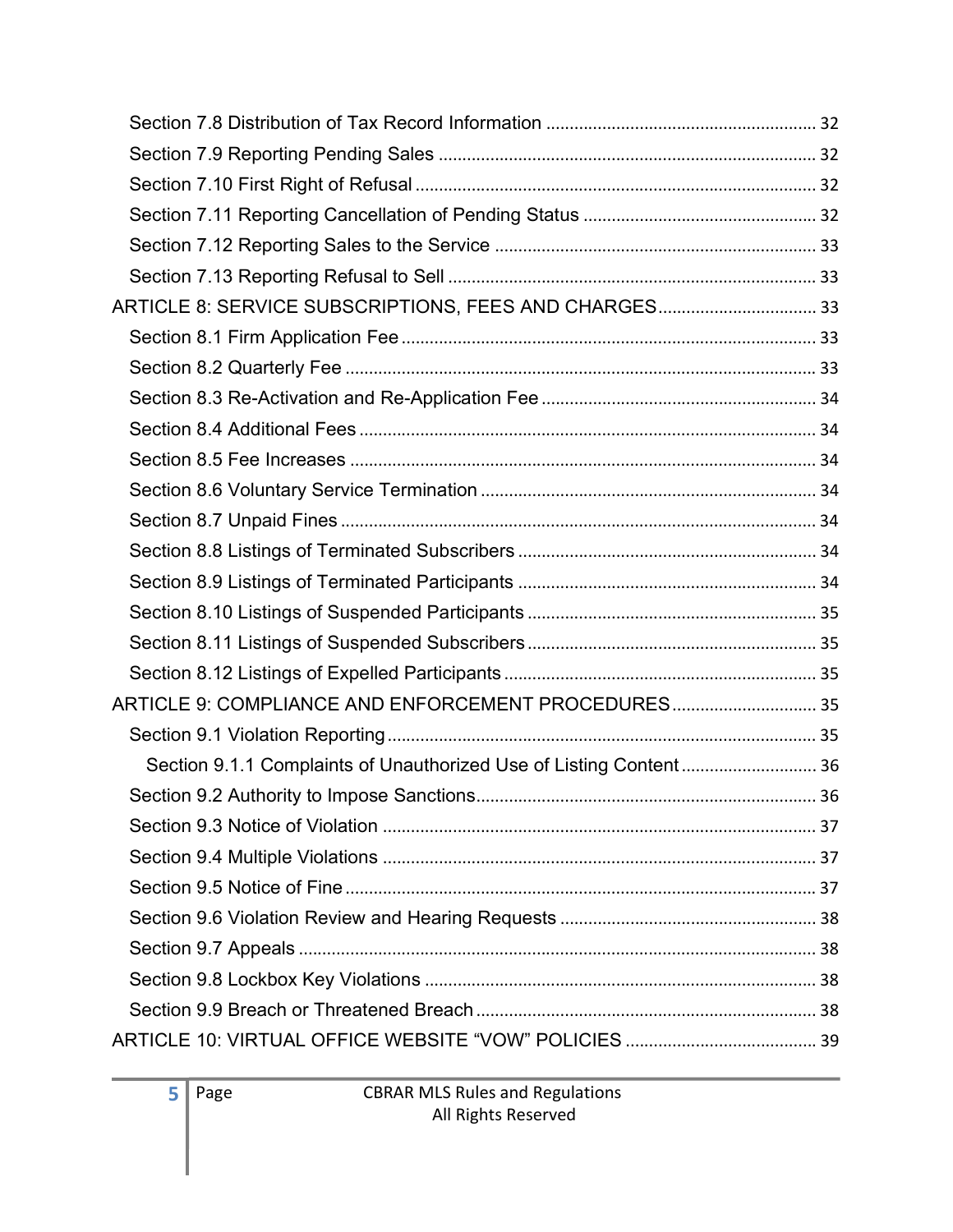| Section 11.2.5 Requirement to Refresh IDX Listing Information  44 |  |
|-------------------------------------------------------------------|--|
|                                                                   |  |
|                                                                   |  |
| Section 11.2.8 Comments and Automated Valuation Models (AVM) 45   |  |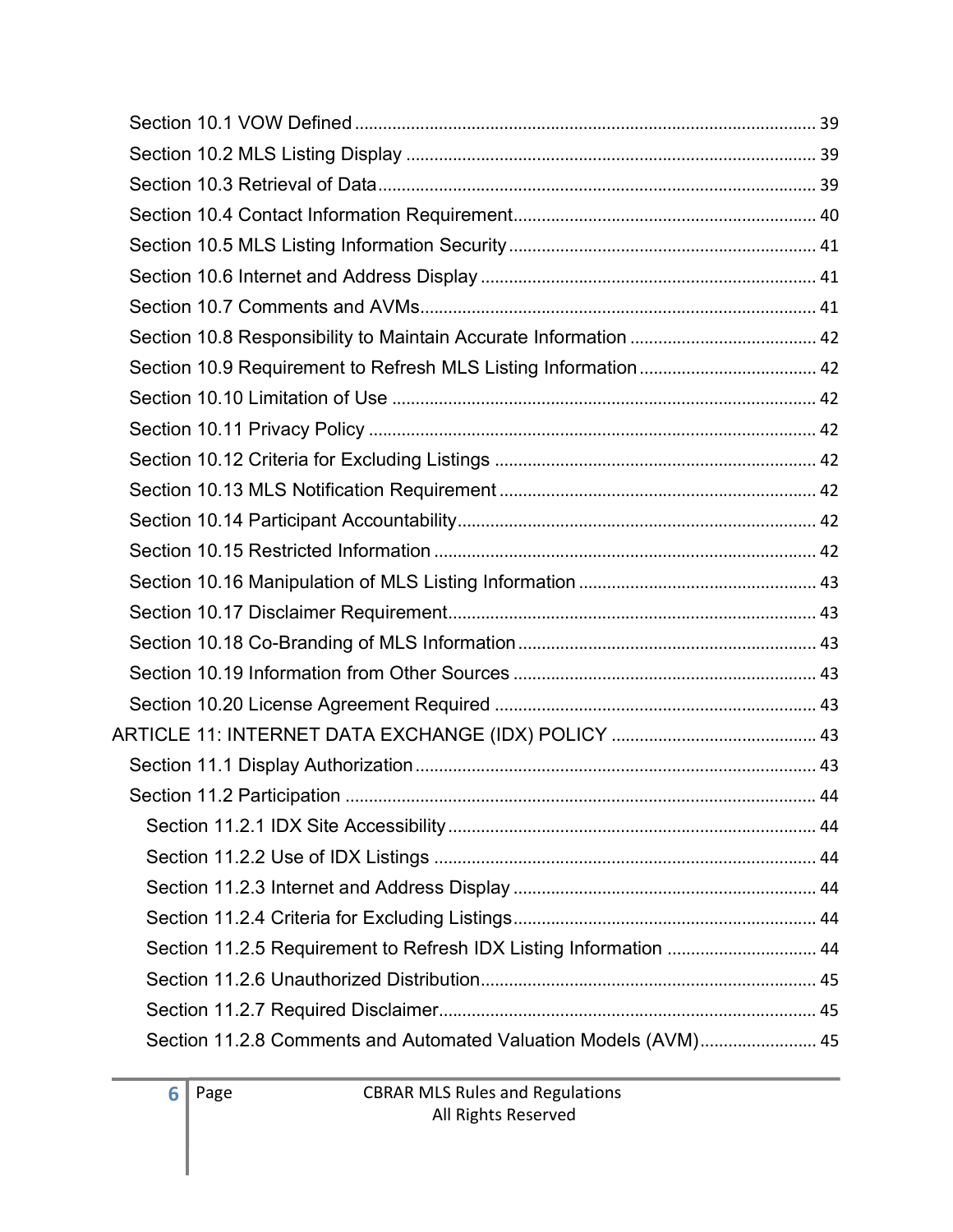| Section 12.2.8 Violations Related to Ethics Complaints and Arbitration Requests 51 |  |
|------------------------------------------------------------------------------------|--|
|                                                                                    |  |
| Section 12.2.10 Designated REALTOR® and Key Holder Responsibilities 51             |  |
|                                                                                    |  |
|                                                                                    |  |
|                                                                                    |  |
|                                                                                    |  |
|                                                                                    |  |
|                                                                                    |  |
|                                                                                    |  |
|                                                                                    |  |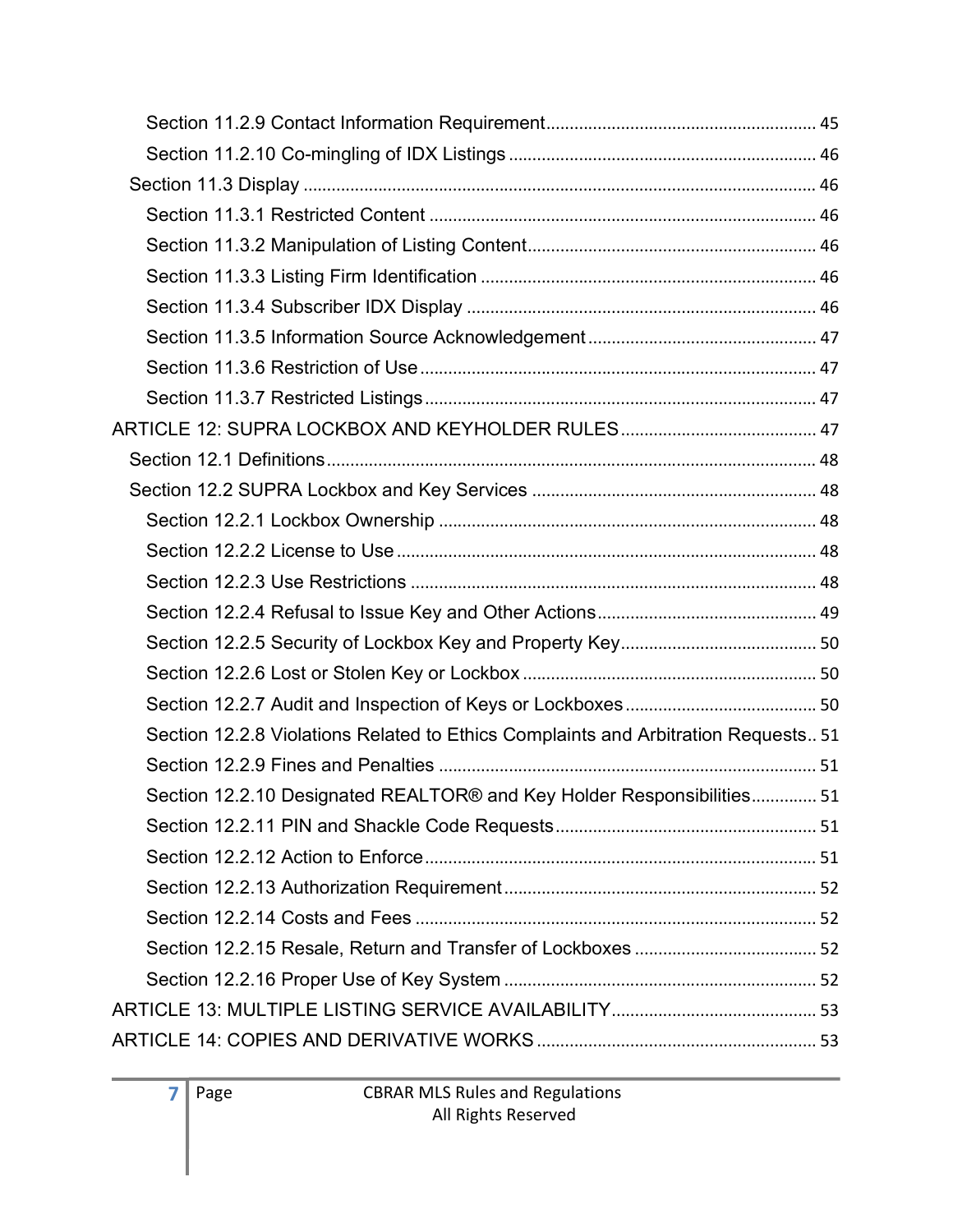| ARTICLE 16: COPYRIGHT AND OTHER INTELLECTUAL PROPERTY RIGHTS 54 |  |
|-----------------------------------------------------------------|--|
|                                                                 |  |
|                                                                 |  |
|                                                                 |  |
|                                                                 |  |
|                                                                 |  |
|                                                                 |  |
|                                                                 |  |
|                                                                 |  |
|                                                                 |  |
|                                                                 |  |
|                                                                 |  |
|                                                                 |  |
|                                                                 |  |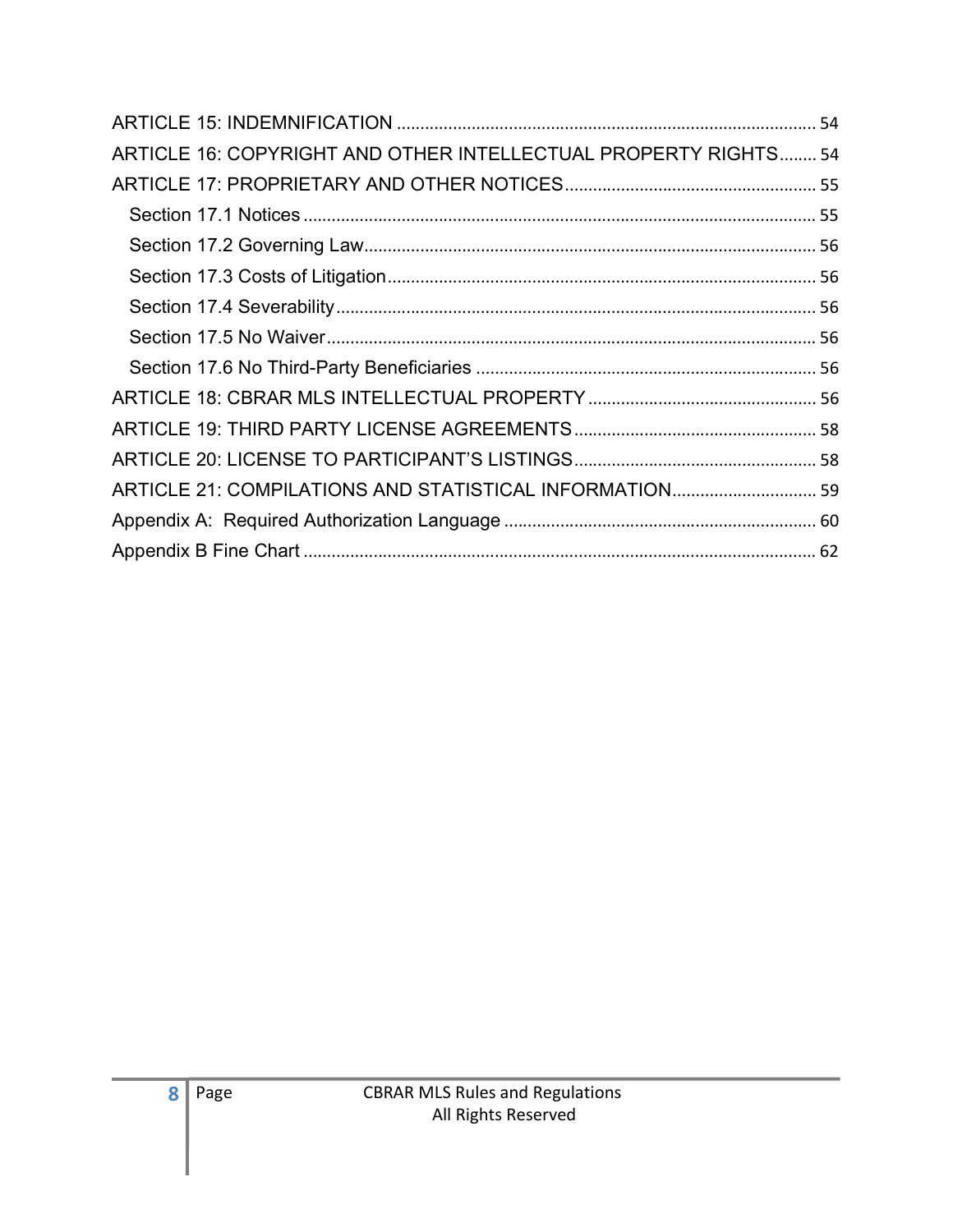# ARTICLE 1: ORGANIZATION AND PURPOSE

#### Section 1.1 Name

The name of this organization is the CBRAR Property Services, Inc. (CBRAR MLS). CBRAR MLS is a Virginia corporation solely and wholly owned by the Chesapeake Bay & Rivers Association of REALTORS® (CBRAR).

#### Section 1.2 Service Area

The service area of CBRAR MLS is comprised of the counties of Gloucester, Mathews and Middlesex, the portion of King and Queen County known as the Buena Vista District and the portion of King William County known as the West Point District including the Town of West Point and Urbanna in the Commonwealth of Virginia.

#### Section 1.3 Purpose

The Multiple Listing Service operated by CBRAR MLS is:

- a. a facility for the orderly compilation and dissemination of Listing information through which Participants may better serve their clients, and customers and the public;
- b. a means by which authorized Participants make blanket unilateral offers of compensation to other Participants (acting as buyer agents, or in other agency or non-agency capacities defined by law);
- c. a means of facilitating cooperation among Participants;
- d. a means by which information is accumulated and disseminated to enable authorized Participants to prepare appraisals, analyses, and other valuations of real property for bona fide clients and customers;
- e. a means by which Participants engaging in real estate appraisal contribute to common databases.

Entitlement to compensation is determined by the cooperating broker's performance as procuring cause of the sale (or lease).

Practice Note: The offer of compensation made through the MLS is a contractual agreement between the listing participant and the cooperating broker who is the procuring cause. All offers of compensation are unconditional and may not be alter once an offer has been presented. Clients do not have the ability to determine or direct who will or will not be compensated.

# Section 1.4 Meetings

The meetings of the CBRAR MLS Board of Directors for the transaction of CBRAR MLS business shall be held in accordance with the Bylaws of CBRAR Property Services, Inc.

#### Section 1.5 Posting of Rules & Regulations

A current version of the CBRAR MLS Rules & Regulations is available on the Clarity Dashboard, MLS Rules & Regs & Forms Icon (CBRAR MLS MLS web site). CBRAR MLS Rules and Regulations may be amended from time to time by the Board of Directors of the CBRAR Property Services, Inc. Multiple Listing Service. Changes to the Rules and Regulations will be noticed to all Users on Clareity Dashboard Matrix Popup (CBRAR MLS MLS web site) and shall become effective no earlier than 30 days after such notice is posted.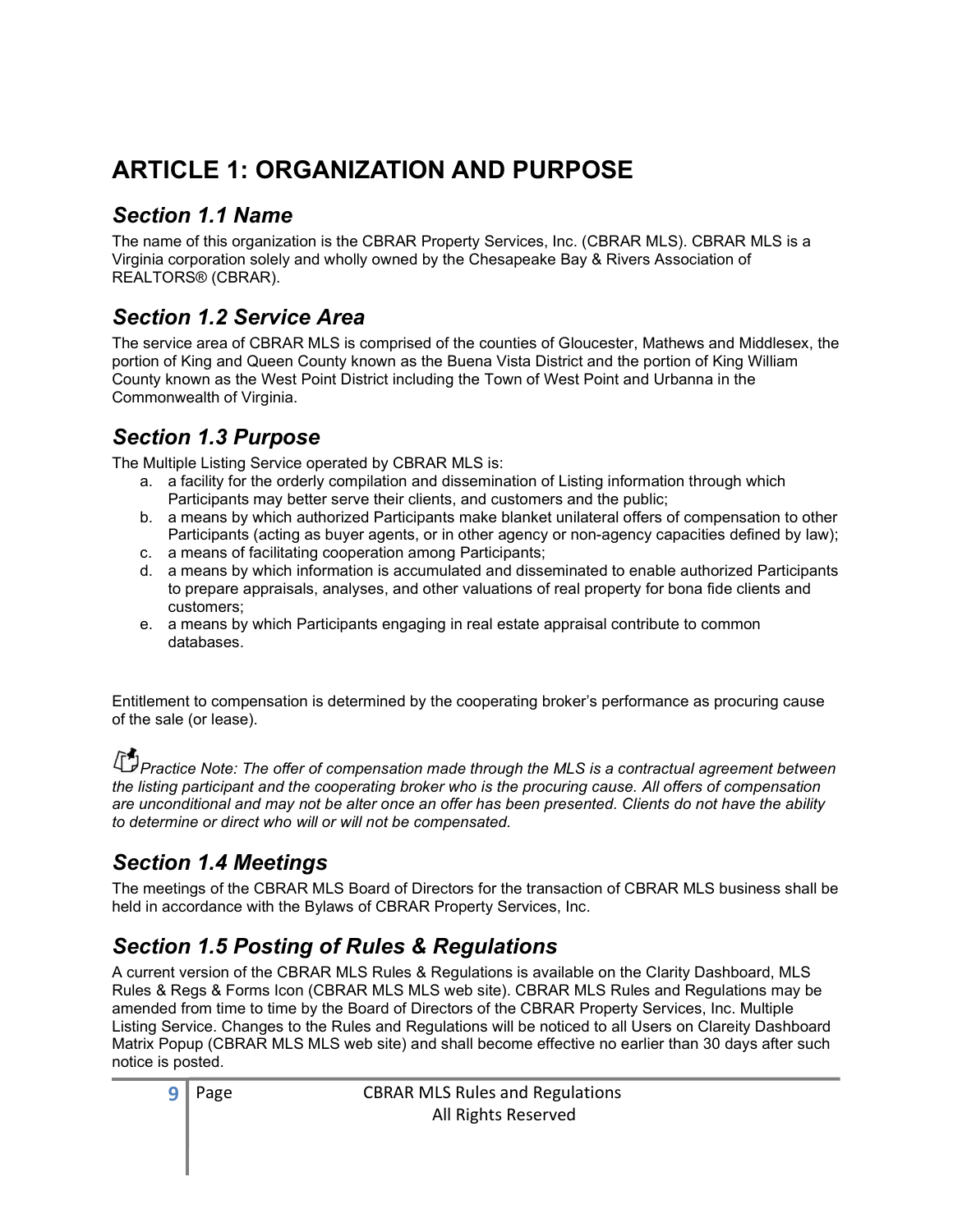# ARTICLE 2: DEFINITIONS

ADIMINISTRATIVE USER- Affiliated Administrative and clerical staff who provide support to Participants and Subscribers.

ASSESSOR USER - City or county real estate assessors for localities within the service area of CBRAR Property Services, Inc. (CBRAR MLS)

VIRGINIA MLS COOPERATIVE - An agreement entered into by the CBRAR Property Services, Inc. (CBRAR MLS) and Central VA Regional MLS (CVR MLS) to provide the authorized users of these two MLS's access to a combined multiple listing database and a blanket, unilateral offer of compensation and cooperation.

CBRAR MLS - CBRAR Property Services, Inc. Multiple Listing Service.

CBRAR MLS MLS Website - Clareity Dashboard sign in page, Chesapeake Bay & Rivers Association of REALTORS® Website, and/or Matrix News popup.

CBRAR PROPERTY SERVICES, INC. BOARD OF DIRECTORS - The selection and appointment of directors will be by the Board of Directors of the Chesapeake Bay & Rivers Association of REALTORS® (shareholder), from among the Participants of the service and their Realtor members who have access to and use of the service. The role of the CBRAR Property Services, Inc. Board of Directors is to ensure quality service to Participants and Subscribers, advise on the operations of CBRAR MLS, and administer the Rules and Regulations.

COMING SOON STATUS - In the MLS, the Coming Soon status indicates that the agent and the seller are preparing the property for sale, but it is not ready for full marketing and showing. Listings in Coming Soon status may not be shown until the home becomes an Active listing. While under the Coming Soon listing status, listings are displayed only on the MLS to Virginia MLS Cooperative Participants and Subscribers. Listings under this status are not included in IDX or RETS feeds. Listings under this status may not be shown and may remain under Coming Soon Status for a period of 21 days or less. A Listing Agreement and Pre-Marketing Addendum ratified by the property owner is required for all Listings entered under Coming Soon Status.

DUAL OR VARIABLE RATE COMPENSATION ARRANGEMENTS - A dual or variable rate commission arrangement is one in which the Seller agrees to pay a specified commission if the property is sold/leased by the Listing Participant without assistance and a different commission if the sale/lease results through the efforts of a cooperating Participant or one in which the Seller agrees to pay a specified commission if the property is sold/leased by the Listing Participant either with or without the assistance of a cooperating Participant and a different commission if the sale /lease results through the efforts of a Seller.

EXCLUSIVE AGENCY LISTING - A Listing pursuant to a contractual agreement under which the Listing Participant acts as the legally recognized agency or non-agency representative of the Seller, and the Seller agrees to pay a commission to the Listing Participant if the property is sold through the efforts of any real estate broker. If the property is sold solely through the efforts of the Seller, the Seller is not obligated to pay a commission to the Listing Participant.

EXCLUSIVE RIGHT TO SELL LISTING - A Listing pursuant to a contractual agreement under which the Listing Participant acts as the legally recognized agency or non-agency representative of the Seller, and the Seller agrees to pay a commission to the Listing Participant, regardless of whether the property is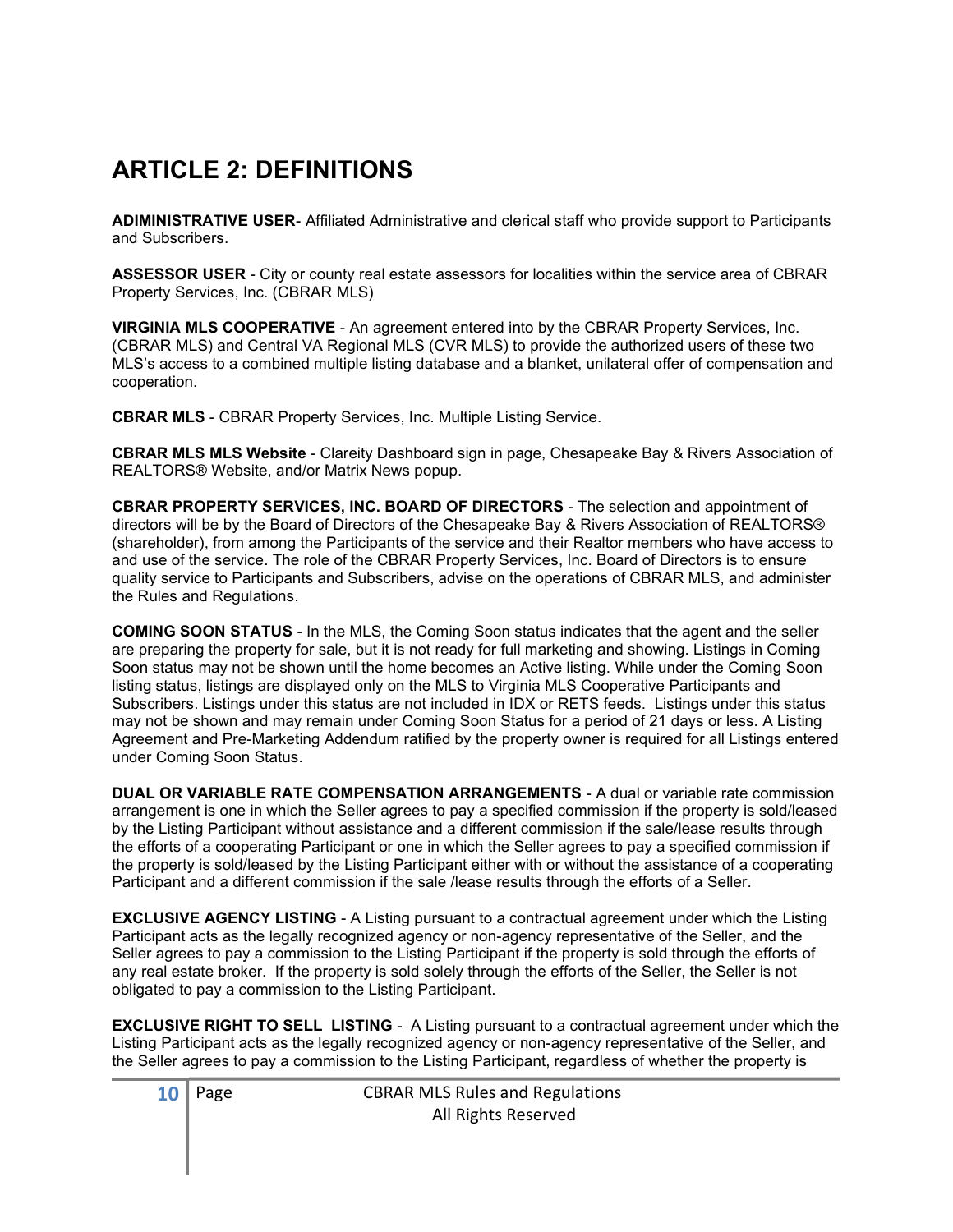sold through the efforts of the Listing Participant, the Seller, or anyone else; and a contractual agreement under which the Listing Participant acts as the agent or as the legally recognized non-agency representative of the Seller, and the Seller agrees to pay a commission to the Listing Participant regardless of whether the property is sold through the efforts of the Listing Participant, the Seller, or anyone else, except that the Seller may name one or more individuals or entities as exemptions in the Listing Agreement and if the property is sold to any exempted individual or entity, the Seller is not obligated to pay a commission to the Listing Participant.

EXCLUSIVE AUTHORIZATION TO LEASE LISTING - A Listing pursuant to a contractual agreement under which the Listing Participant acts as the agent or as the legally recognized non-agency representative of the Seller, and the Seller agrees to pay a commission to the Listing Participant, regardless of whether the property is leased through the efforts of the Listing Participant, the Seller, or anyone else; and a contractual agreement under which the Listing Participant acts as the agent or as the legally recognized non-agency representative of the Seller and the Seller agrees to pay a commission to the Listing Participant regardless of whether the property is leased through the efforts of the Listing Participant, the Seller, or anyone else, except that the Seller may name one or more individuals or entities as exemptions in the Listing Agreement and if the property is sold to any exempted individual or entity, the Seller is not obligated to pay a commission to the Listing Participant.

EXPIRED - In the MLS, the Expired status means the contract for the listing has expired and has not been renewed.

**INTERNET DATA EXCHANGE (IDX)** - A means by which each Participant may permit the display of its firm's Listings to appear on other IDX Participants' Internet displays.

INTERNET DATA EXCHANGE DATABASE or IDX DATABASE - The current aggregate compilation of the Listings of all IDX Participants with the exception of those Listings in which a Seller has opted out of Internet publication.

LEASED - In the MLS, the Lease Status means the possession of the property has been transferred from a lessor to lessee.

LEASED PURCHASED - In the MLS, the Leased Purchased status indicates that the property is currently subject to a lease contract and is no longer considered active or available for showing.

LIMITED SERVICE LISTING - Exclusive Agency Listings or Exclusive Right to Sell Listing under which the Listing Participant will not provide one, or more, of the following services:

- a. Conducting marketing activities on behalf of the Seller in accordance with the brokerage agreement. In so doing, the Participant shall seek a sale at the price and terms agreed upon in the brokerage relationship or a price and terms acceptable to the seller; however, the Participant shall not be obligated to seek additional offers to purchase the property while the property is subject to a contract sale, unless agreed to as part of the brokerage relationship or as the contract of sale so provides
- b. Assisting in the drafting and negotiating of offers and counteroffers, amendments and addenda to the real estate contract pursuant to §54.1-2101.1 of the Code of Virginia and in establishing strategies for accomplishing the Seller's objectives
- c. Receiving and presenting in a timely manner written offers and counter offers to and from the Seller and purchasers, even when the property is already subject to a contract of sale
- d. Providing reasonable assistance to the seller to satisfy the Seller's contract obligations and to facilitate settlement of the purchase contract.

LISTING AGREEMENT - an enforceable, written and fully executed agreement for an Exclusive Right to Sell Listing or Exclusive Agency Listing between a Listing Participant and Seller whereby the Seller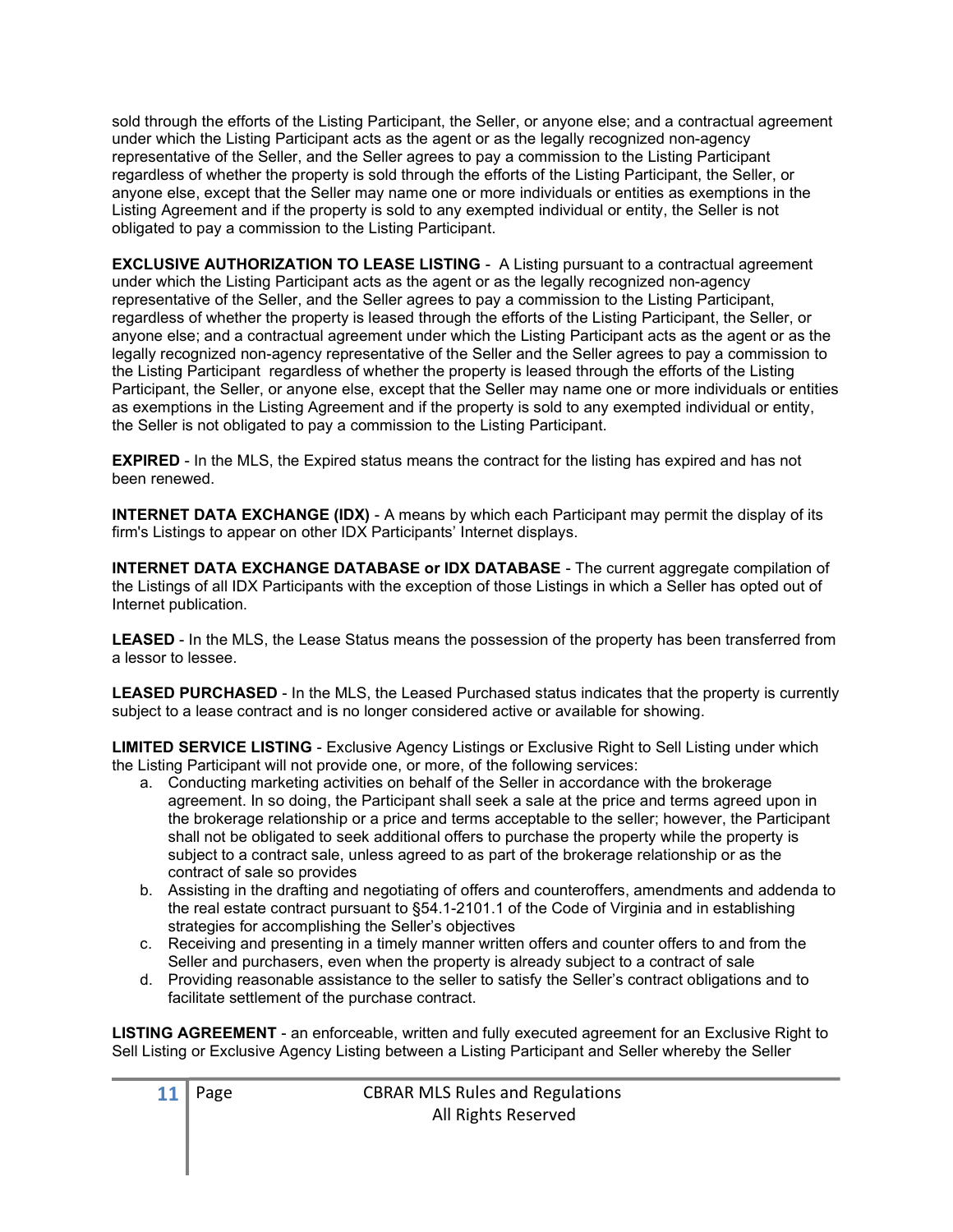employs the Participant to market and sell the subject property and the Seller agrees to pay compensation for service provided. The Listing agreement for properties submitted to CBRAR MLS must contain an offer of compensation to a cooperating Participant and the copyright authorizations required §under these Rules and Regulations and the Seller's authorization regarding internet and address display and limitations if any regarding Automated Valuation Models (AVM) and the posting of comments about the property. See Appendix A of these Rules and Regulations.

LISTING CONTENT (LISTING) - "Listing content" as used in the National Association of REALTORS® multiple listing policies, including the model MLS rules and regulations, includes, but is not limited to, photographs, images, graphics, audio and video recordings, virtual tours, drawings, descriptions, remarks narratives, pricing information and other details or information related to listing property.

MULTIPLE LISTING SERVICE (MLS) - the multiple listing service owned and operated by CBRAR Property Services, Inc. Multiple Listing Service (CBRAR MLS).

MLS DATABASE - The database maintained by CBRAR MLS that contains real estate Listings in the following categories: active, pending sold, for rent, for lease, leased, lease-purchase, withdrawn and released Listing data, as such database is modified from time to time by CBRAR MLS. The term MLS Database, as used in these Rules and Regulations, shall be construed to include any format in which Listing data is collected and disseminated.

PARTICIPANT - Any REALTOR® member of the Chesapeake Bay & Rivers Association of REALTORS®, Inc. or any other association who is a principal, partner, corporate officer or branch manager acting on behalf of a principal, without further qualification, except as otherwise stipulated herein, shall be eligible to participate in the MLS upon agreeing in writing to conform to the CBRAR MLS rules and regulations thereof and to pay costs incidental thereto. However, under no circumstances is any individual or firm, regardless of membership status, entitled to Multiple Listing Service "membership" or "participation" unless they hold a current, valid real estate broker's license and offer or accept compensation to and from other Participants or are licensed or certified by an appropriate state regulatory agency to engage in the appraisal of real property. Use of information developed by or published by the MLS is strictly limited to the activities authorized under a Participant's licensure(s) or certification and unauthorized uses are prohibited. Further, none of the foregoing is intended to convey "participation" or "membership" or any right of access to information developed by or published by the MLS where access to such information is prohibited by applicable law. Any person who qualifies for participation in the MLS shall be a Participant. Participant may also be referred to as Broker Participant.

PENDING - In the MLS, a Pending status indicates that the property is currently under contract and pending settlement.

**PENDING WITH CONTINGENCIES** - This listing status indicates that a purchaser offer with one or more contingencies has been accepted by the Seller, but the Seller is willing to consider back up offers.

PUBLIC MARKETING - Advertising that includes, but is not limited to, flyers displayed in windows, yard signs digital marketing on public facing websites, brokerage website displays (including IDX and VOW), digital communications marketing (email blasts), multi-brokerage listing sharing networks, and applications available to the general public.

PRE-CONSTRUCTION/TO BE BUILT LISTING - The listing is for a specific lot with a specific structure that could be built for a specific list price, however, construction has not begun.

PROPERTY MANAGEMENT AND EXCLUSIVE RENTAL AGREEMENT – A Listing pursuant to a contractual agreement under which the Listing Participant acts as the agent or as the legally recognized non-agency representative of the Seller, and the Seller agrees to pay a commission to the Listing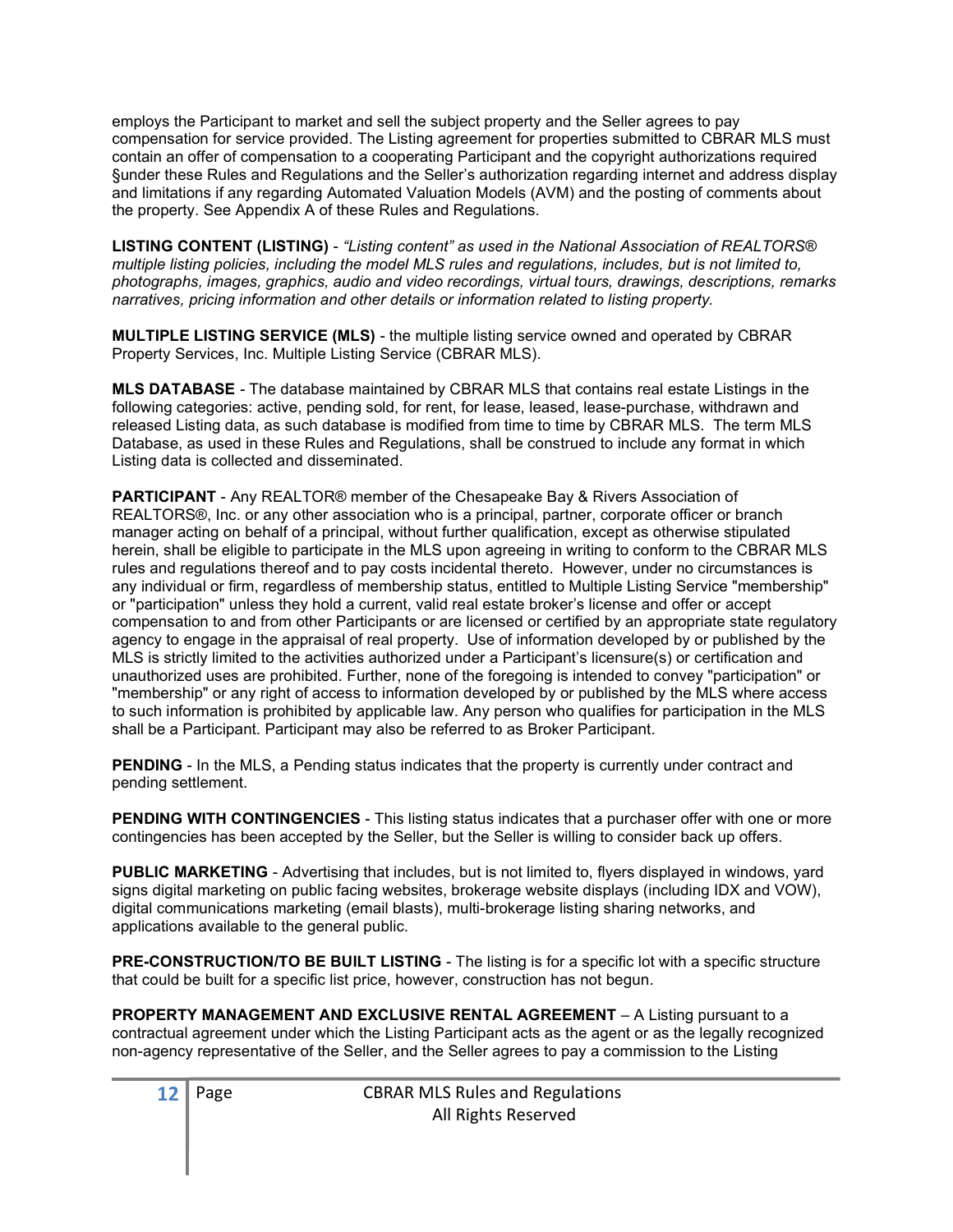Participant, regardless of whether the property is leased through the efforts of the Listing Participant, the Seller, or anyone else; and a contractual agreement under which the Listing Participant acts as the agent or as the legally recognized non-agency representative of the Seller and the Seller agrees to pay a commission to the Listing Participant regardless of whether the property is leased through the efforts of the Listing Participant, the Seller, or anyone else, except that the Seller may name one or more individuals or entities as exemptions in the Listing Agreement and if the property is sold to any exempted individual or entity, the Seller is not obligated to pay a commission to the Listing Participant.

RELEASED - In the MLS, a Released status indicates that the listing agreement between the Seller and Listing Agent has been terminated or released.

SELLER - Property Owner(s) and/or Lessor(s)/ Landlord(s)

SHORT SALE - a transaction in which title transfers, where the sale price is insufficient to pay the total of all liens and costs of sale and where the Seller does not bring sufficient liquid assets to the closing to cure all deficiencies.

SOLD - In the MLS, the Sold status indicates that the property has been transferred from a Seller to a Buyer.

SOLD NON-MLS LISTING – Listings that (a) do not qualify for submission into the MLS under these Rules and Regulations or (b) are not authorized by the Seller for MLS submission or (c) are sold outside of the CBRAR MLS jurisdiction may be entered into the MLS system by the CBRAR MLS agent representing the buyer's side of the transaction after the transaction has closed.

STRUCTURED COMPENSATION – Compensation in the MLS must be expressed as a percentage of the gross sales price or a flat fee. Tiered or structured compensation is allowed. (Example: compensation shall be x% of the first \$100,000 of the sales price and y% of the balance of the gross sales price). The terms of such structured compensation should be entered in the Structured Compensation Terms field.

SUBSCRIBER – Non-principal (Associate) brokers and real estate sales licensees who possess a valid real estate license, are affiliated with an MLS Participant and have subscribed to the MLS. Subscriber may also be referred to as Agent Subscriber. See Section 3.2

TEMP WITHDRAWN – In the MLS, the Temp Withdrawn status indicates that the property is subject to an active listing agreement, but the property has been temporarily taken off the market and showing activities have been suspended.

USER – Participants, Subscribers, Administrative Users and Assessor Users, collectively.

TECHNOLOGY PROVIDER - any third person or entity that displays Listing content on a Participant's or Subscriber's behalf.

# ARTICLE 3: PARTICIPATION

#### Section 3.1 Participant

Any REALTOR® member of the Chesapeake Bay & Rivers Association of REALTORS® or any other association who is a principal, partner, corporate officer or branch manager acting on behalf of a principal, without further qualification, except as otherwise stipulated herein, shall be eligible to participate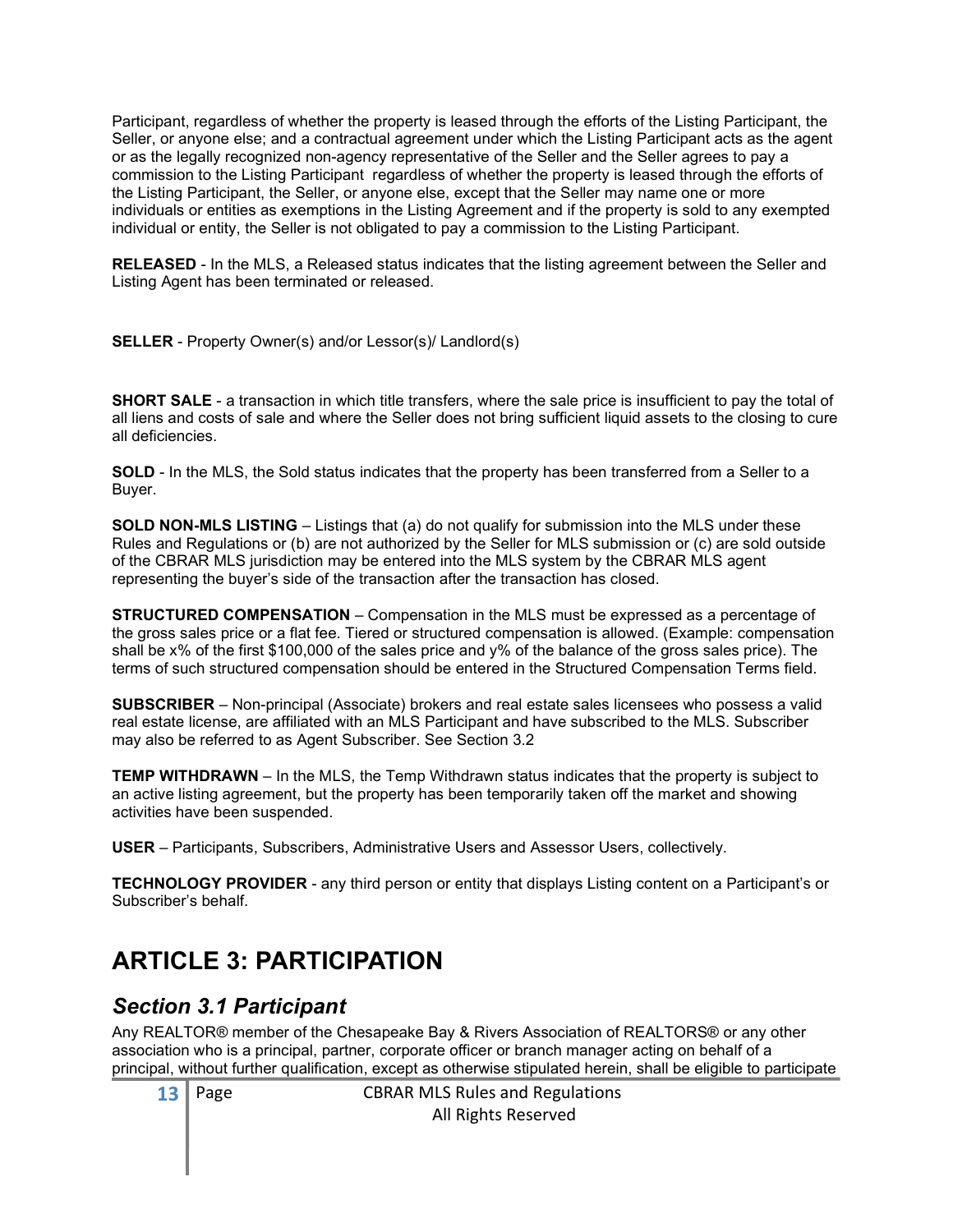in the MLS upon agreeing in writing to conform to the CBRAR MLS Rules and Regulations thereof and to pay costs incidental thereto. However, under no circumstances is any individual or firm, regardless of membership status, entitled to Multiple Listing Service "membership" or "participation" unless they hold a current, valid Virginia real estate broker's license and offer or accept compensation to and from other Participants or are licensed or certified by an appropriate state regulatory agency to engage in the appraisal of real property. Use of information developed by or published by the MLS is strictly limited to the activities authorized under a Participant's licensure(s) or certification and unauthorized uses are prohibited. Further, none of the foregoing is intended to convey "participation" or "membership" or any right of access to information developed by or published by the MLS where access to such information is prohibited by applicable law. Any person who qualifies for participation in the MLS shall be a Participant.

Mere possession of a broker's license is not sufficient to qualify for MLS participation. Rather, the requirement that an individual or firm 'offers or accepts cooperation and compensation' means that the Participant actively endeavors during the operation of its real estate business to list real property of the type listed on the MLS and/or to accept offers of cooperation and compensation made by Listing Participants or agents in the MLS. "Actively" means on a continual and on-going basis during the operation of the Participant's real estate business. The "actively" requirement is not intended to preclude MLS participation by a Participant or potential Participant that operates a real estate business on a part time, seasonal, or similarly time-limited basis or that has its business interrupted by periods of relative inactivity occasioned by market conditions. Similarly, the requirement is not intended to deny MLS participation to a Participant or potential Participant who has not achieved a minimum number of transactions despite good faith efforts. Nor is it intended to permit an MLS to deny participation based on the level of service provided by the Participant or potential Participant as long as the level of service satisfies state law.

The key is that the Participant or potential Participant actively endeavors to make or accept offers of cooperation and compensation with respect to properties of the type that are listed on the MLS in which participation is sought. This requirement does not permit an MLS to deny participation to a Participant or potential Participant that operates a Virtual Office Website ("VOW") (including a VOW that the Participant uses to refer customers to other Participants) if the Participant or potential Participant actively endeavors to make or accept offers of cooperation and compensation. An MLS may evaluate whether a Participant or potential Participant "actively endeavors during the operation of its real estate business" to "offer or accept cooperation and compensation" only if the MLS has a reasonable basis to believe that the Participant or potential Participant is in fact not doing so. The membership requirement shall be applied on a nondiscriminatory manner to all Participants and potential Participants.

# Section 3.2 Subscriber

Subscribers are Non-principal (Associate) brokers and real estate licensees who possess a valid real estate license and are licensed with an MLS Participant may become agent Subscribers of CBRAR MLS ("Subscriber"). Subscribers are responsible for all MLS services fees, compliance with MLS Rules and Regulations and the limitations and restrictions of state law. Subscribers shall be eligible to participate in the Multiple Listing Service upon Subscriber agreeing in writing to conform to the CBRAR MLS Rules and Regulations and to pay the required fees for Subscriber access. Participant must authorize Subscriber access requests.

# Section 3.3 Administrative User

Affiliated administrative and clerical staff who provide support to Participants and Subscribers are eligible to apply for Administrative User Access subject to certain limitations as may be approved by the CBRAR Property Services, Inc. Board of Directors. The Participant is responsible for the Administrative User and his or her compliance with CBRAR MLS rules and regulations and the limitations and restrictions of state law. Administrative Users shall be eligible to participate in the Multiple Listing Service upon the Participant and the User agreeing in writing to cause the Administrative User to conform to the CBRAR MLS Rules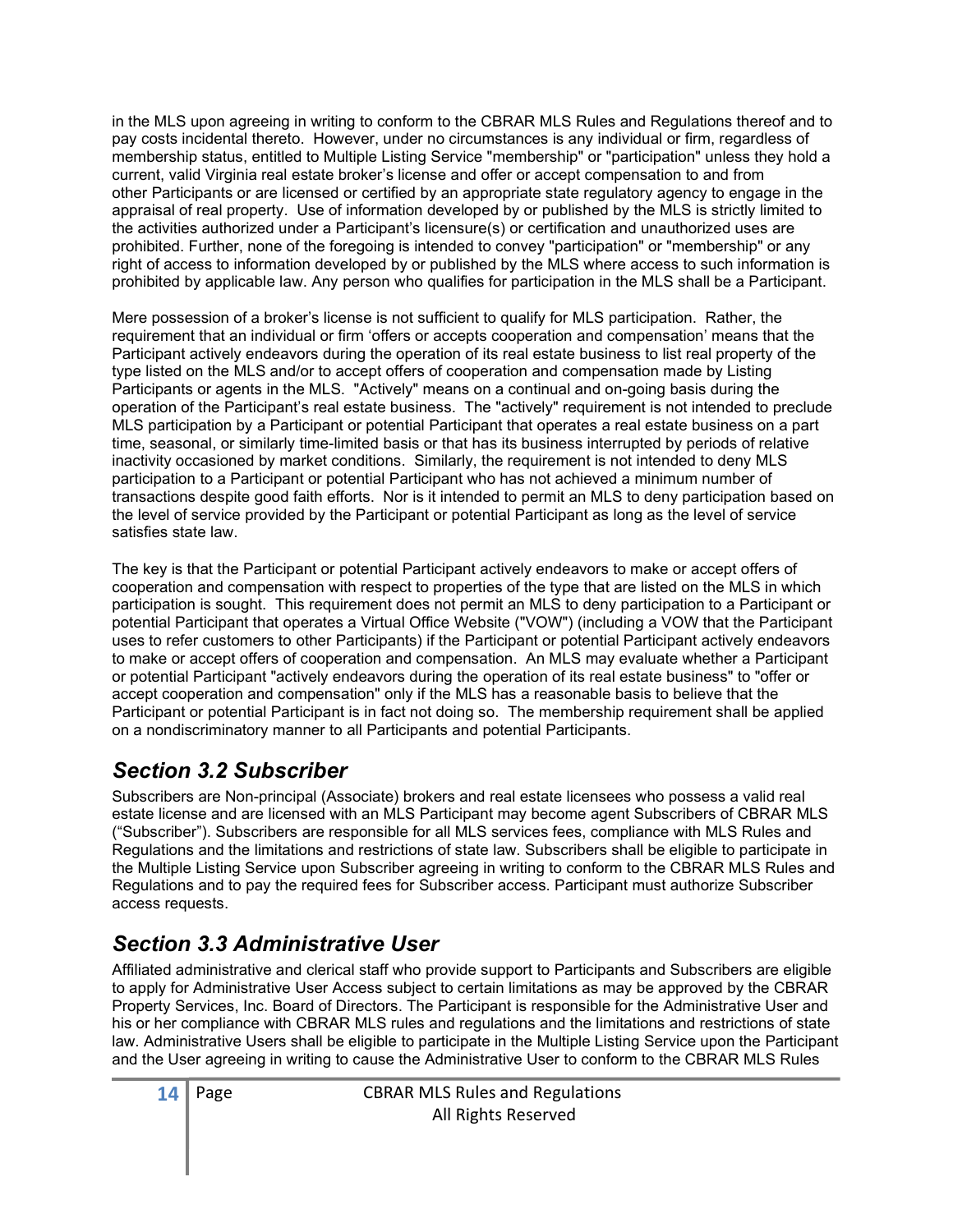and Regulations and to pay the required fees for Administrative access. The responsible Participant must authorize all Administrative User access requests.

#### Section 3.4 Assessor User

City or county real estate assessors for localities within the jurisdiction of CBRAR MLS may become Assessor users ("Assessor User"). Assessor Users are responsible for all MLS services fees (if any) and must agree to comply with CBRAR MLS Rules and Regulations and the limitations and restrictions of state law.

#### Section 3.5 Required Training

All applicants for MLS access including Broker Participants, licensee Subscribers and Administrative Users affiliated with a Broker participant and licensed appraisers may be required to complete an orientation program consisting of 2.5 hours of in classroom or approved online MLS system training within thirty (30) days of application for MLS access. MLS passwords are provided upon completion of the training. During the time between application for MLS access and receipt of a password, MLS staff can add or modify listing information for the Participant or Subscriber for a fee as determined by the CBRAR MLS Board of Directors.

Participants and Subscribers may be required, at the discretion of the MLS Board of Directors, to complete additional training of not more than four (4) classroom hours in any twelve (12) month period when deemed necessary by the MLS to familiarize Participants and Subscribers with system changes or enhancement and/or changes to MLS rules or policies. Participants and subscribers must be given the opportunity to complete any mandated orientation and additional training remotely.

# Section 3.6 CBRAR MLS Forms

Participants and Subscribers have access to a CBRAR Forms library provided through a CBRAR MLS approved forms or transaction management partner. The forms library contains CBRAR MLS documents, Virginia Association of Realtors documents, and for some Subscribers Rein documents. This forms library is provided to CBRAR MLS users for use in their real estate practice. Any of the following actions will be considered a Prohibited Use of CBRAR MLS Forms: (a) providing CBRAR MLS Forms to any non-CBRAR MLS agent or broker, unless the Participant or Subscriber is actively involved in a transaction with the non-CBRAR MLS Participant or Subscriber and/or (b) providing CBRAR MLS Forms to any client, customer or member of the public for use outside of a transaction involving the CBRA MLS Participant or Subscriber. Any Prohibited Use of a CBRAR MLS form is considered a violation of these Rules and Regulations and may be subject to a fine.

# ARTICLE 4: GENERAL RULES

# Section 4.1 REALTOR® Code of Ethics

All Users agree to abide by the National Association of REALTORS® Code of Ethics, the CBRAR MLS rules, regulations and policies and the limitations and restrictions of state and federal laws.

# Section 4.2 Commission Rates

The CBRAR MLS shall not fix, control, recommend, suggest, or maintain commission rates or fees for services to be rendered by Participants. Further, CBRAR MLS shall not fix, control, recommend, suggest, or maintain the division of commissions or fees between cooperating Participants or between Participants and non-participants.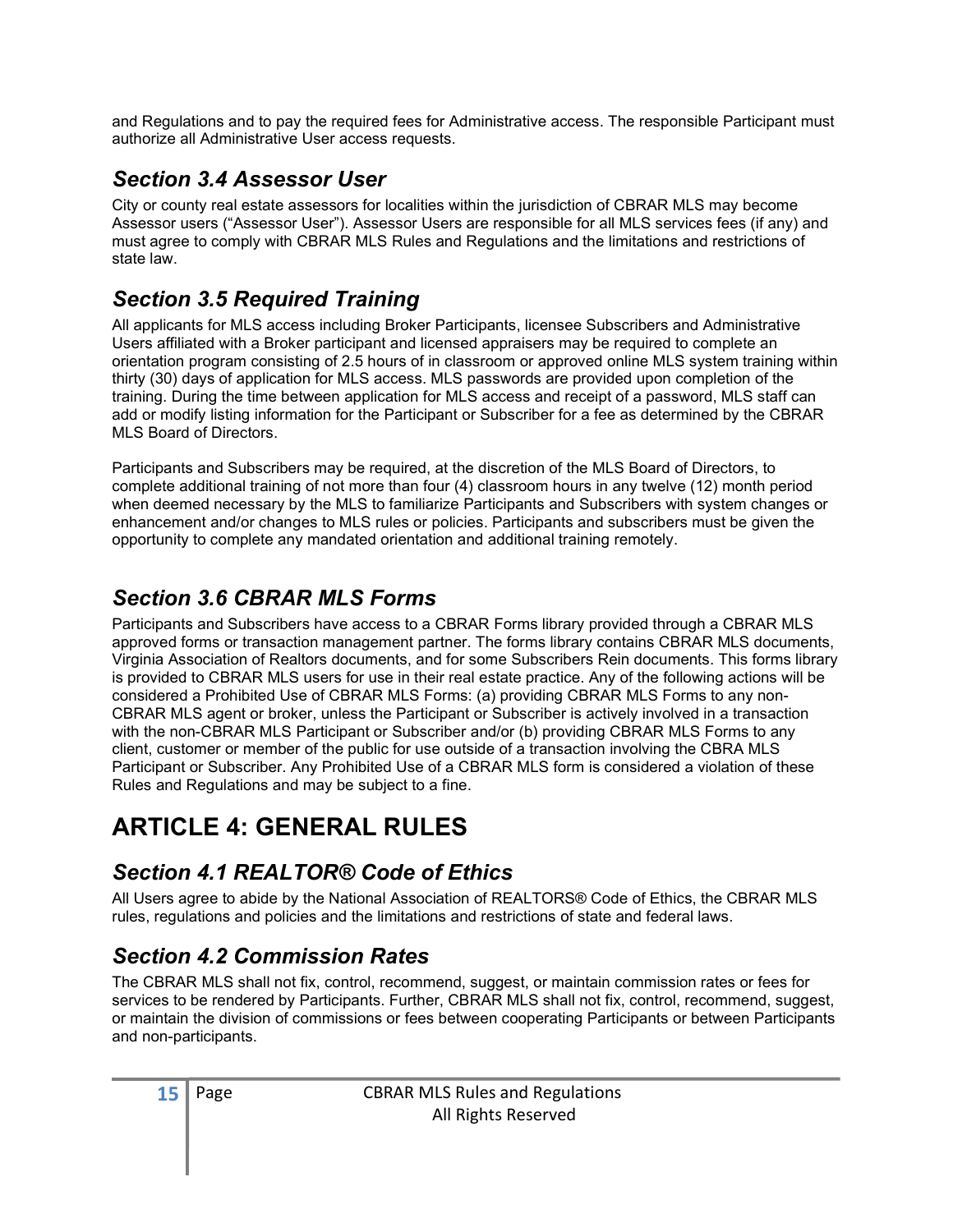#### Section 4.3 Trademark Use

No MLS participant, subscriber or licensee affiliated with any participant shall, through the name of their firm, their URLs, their e-mail addresses, their website addresses, or in any other way represent, suggest, or imply that the individual or firm is an MLS, or that they operate an MLS. Participants, subscribers and licensees affiliated with participants shall not represent, suggest, or imply that consumers or others have direct access to MLS databases, or that consumers or others are able to search MLS databases available only to participants and subscribers. This does not prohibit participants and subscribers from representing that any information they are authorized under MLS rules to provide to clients or customers is available on their websites or otherwise.

# Section 4.4 Verification of Listing Data

CBRAR MLS does not verify Listing Content provided by Participants and Subscribers and disclaims any responsibility for its accuracy. Each Participant and Subscriber agrees to hold CBRAR MLS harmless from any liability arising from any inaccuracy or inadequacy of any information entered in the CBRAR MLS MLS Database.

# Section 4.5 Confidentiality

Any information provided by CBRAR MLS to any User shall be considered confidential, including without limitation, the MLS Database, the IDX Database, any User's password to the MLS Database and IDX Database, any printouts of the MLS Database and IDX Database as provided under these Rules and Regulations, and all Participant's Listings, including personal information of a Seller included in a Participant's Listing ("Confidential Information"). Confidential Information shall be maintained by the User as confidential and available exclusively for the use by CBRAR MLS Participants, Subscribers, Administrative Users and Assessor Users. CBRAR MLS Users shall not disclose any Confidential Information to anyone, except as expressly allowed under these Rules and Regulations, or as ordered by a court of competent jurisdiction or as otherwise required by law. CBRAR MLS Users shall not disclose any Confidential Information pursuant to a court order or as required by law until the applicable Participants, Subscribers, Administrative Users and Assessor Users has given CBRAR MLS ten (10) days prior written notice and an opportunity to oppose such disclosure. Notwithstanding the foregoing, Participants and Subscribers may disclose individual Listings maintained in the MLS Database in the ordinary course of Participant's or Subscriber's real estate or appraisal business.

# Section 4.6 Password Use

A confidential password is issued to each authorized User upon completion of the MLS application process. For security purposes, Users are periodically required to change their passwords. Access to the MLS Database is restricted to Users. Any User who allows another User or unauthorized party to utilize their personal username and password to gain access to the MLS Database or use of the MLS Database or any derivative thereof shall be subject to a fine.

# Section 4.7 Listing Compliance

Participants and Subscribers are required to submit accurate listing data and required to correct any known errors.

Each Participant and Subscriber agrees to take all actions necessary to maintain Listing Content in compliance with the terms and conditions of these Rules and Regulations.

# Section 4.8 Representations and Warranties

By the act of submission of Listings to CBRAR MLS, the Participant and Subscriber represent and warrant that: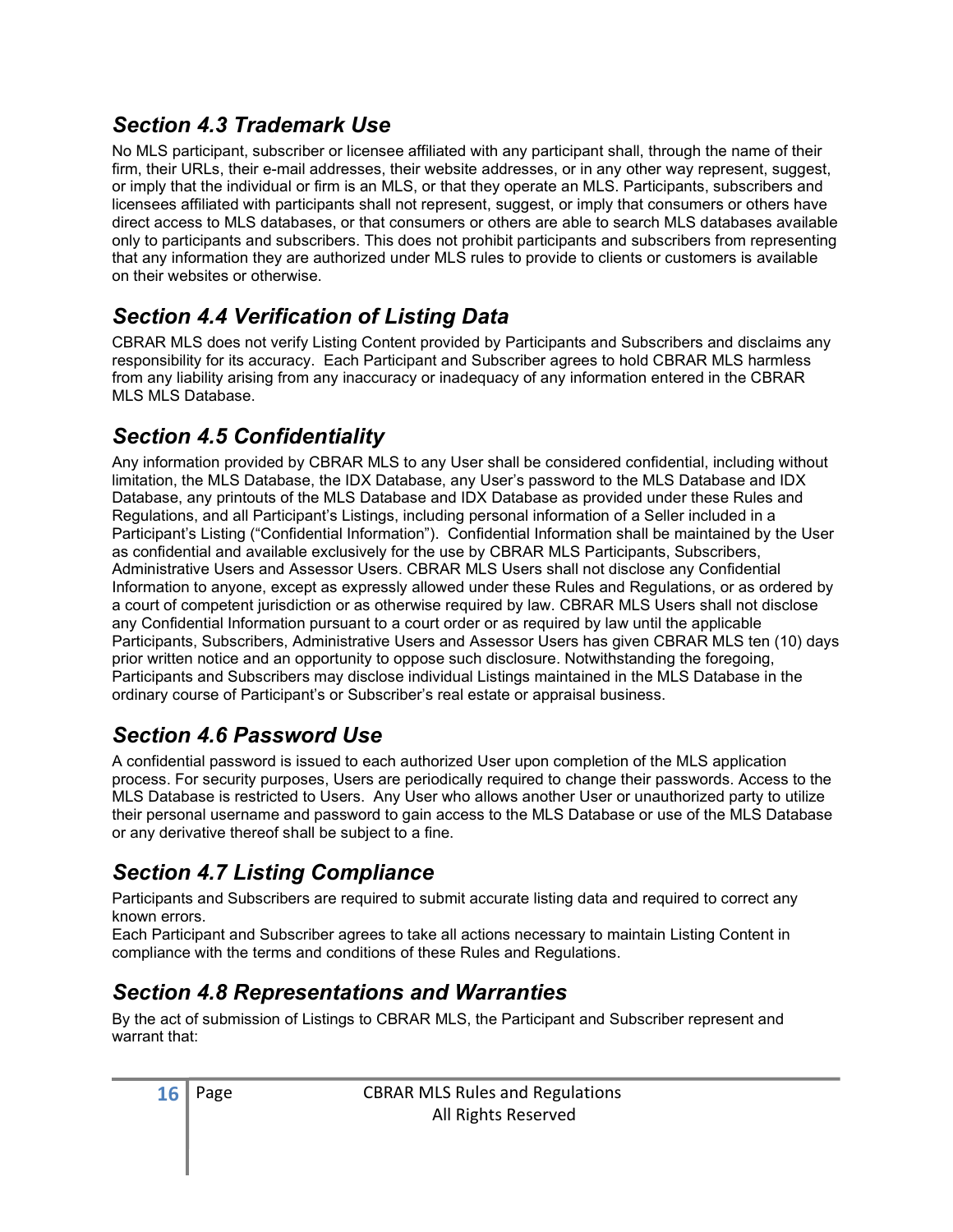- a. The Participant has been authorized to grant and also thereby does grant authority for CBRAR MLS to include the Listings in the MLS Database and also in any statistical report on comparable data. All right, title, and interest in the MLS Database shall at all times remain vested in CBRAR MLS as provided under these Rules and Regulations.
- b. The Participant and the Seller have entered into an Exclusive Agency, Exclusive Right to Sell, Exclusive Authorization to Lease or Property Management agreement.
- c. The Seller has agreed in writing that CBRAR MLS may include the Listing in the MLS Database, license the MLS Database to third parties, disclose and publicly display the Listing, and otherwise lawfully use the Listing information.
- d. The Listing complies in all respects with these Rules and Regulations.
- e. To the best of the Participant's and Subscriber's knowledge, and after reasonable due diligence to verify accuracy, all information included in the Listing Content is accurate and complete.
- f. All creative works included in the Listing Content are either original works of authorship of the Participant and/or Subscriber, including all remarks and other text, photographs, video clips, and other graphics and all other components of the Listing Content, or Participant and/or Subscriber have acquired all ownership and copyrights in such Listing Content and its components pursuant to written assignments.
- g. Participant has assigned their rights in the Listing Content to CBRAR MLS in accordance with these Rules and Regulations and no other person or entity has any rights of any nature in or to any of the Listing Content.
- h. There are no claims, litigation or proceedings pending or threatened with respect to the Listing, or any component of the Listing Content.

#### Section 4.9 Use of the MLS Database

#### Section 4.9.1 Distribution

Participants shall at all times maintain control over and responsibility for any copies of the MLS Database or Listings and shall not distribute any such copies to persons other than persons who are Subscribers with such Participants.

#### Section 4.9.2 Display

Participants/Subscribers shall be permitted to display the MLS Database to prospective purchasers only in conjunction with their ordinary business activities of attempting to locate ready, willing, and able buyers for the properties described in the MLS Database.

#### Section 4.9.3 Reproduction

Participants/ Subscribers shall not reproduce the MLS Database or any portion thereof except in the following limited circumstances:

- a. Participants/Subscribers may reproduce and distribute to prospective purchasers or sellers, a reasonable number of single copies of Listing Content, but in no event more than 250, contained in the MLS Compilation which relate to any properties in which the prospective purchasers or sellers are, or may, in the judgment of the Participants or their Subscribers, be interested.
- b. Reproductions made in accordance with this rule shall be prepared in such a fashion that Listings other than those in which a prospective purchaser or tenant has expressed interest, or which the Participant or the Subscribers are seeking to promote interest, are not contained in such reproduction.
- c. Nothing contained herein shall be construed to preclude any Participant from utilizing, displaying, distributing, or reproducing property Listings or other compilations of data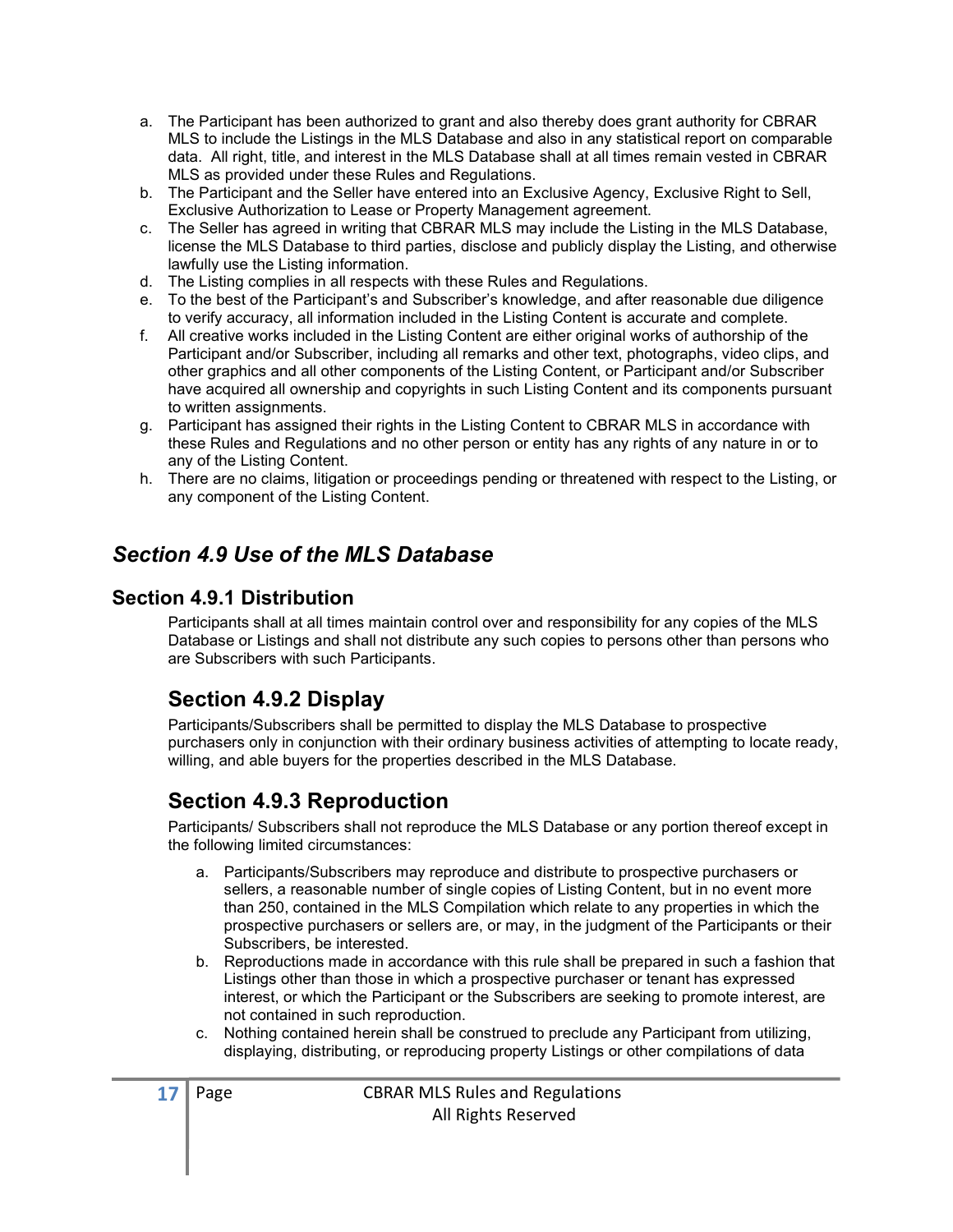listing data, whether provided in printed format, electronically, or in any other form or format, is provided for the exclusive use of the participant and those licensees affiliated with the participant who are authorized to have access to such information. Such information may not be transmitted, retransmitted, or provided in any manner to any unauthorized individual, office, or firm. If the Participant wishes to send the firm's current Listing information to a third party via electronic means, a statement from the Participant is required by CBRAR MLS (in all cases) stating that said entity has the Participant's permission to receive the property information electronically. Those receiving the Listing information must state that the property Listings are provided by the CBRAR Property Services, Inc., unless altered in any way by the Participant prior to distribution.

- d. None of the foregoing shall be construed to prevent any individual legitimately in possession of current listing information, sold information, comparables, or statistical information from utilizing such information to support valuations on particular properties for clients and customers. Any MLS content in data feeds available to participants for real estate brokerage purposes must also be available to participants for valuation purposes, including automated valuations.
- e. MLS's must either permit use of existing data feeds, or create a separate data feed, to satisfy this requirement. MLS's may require execution of a third-party license agreement where deemed appropriate by the MLS. MLS's may require participants who will use such data feeds to pay the reasonably estimated costs incurred by the MLS in adding or enhancing its downloading capacity for this purpose. Information deemed to be confidential may not be used as supporting documentation. Any other use of such information is unauthorized and prohibited by these rules and regulations and may be subject to a fine under these rules.

#### Section 4.9.4 Advertising of Listings Filed with CBRAR MLS

CBRAR MLS Property Listings may not be advertised by Subscriber/Participant other than the Listing Subscriber/Participant in any media (print, electronic or other media format) without the prior written consent of the Listing Subscriber/Participant. The only exception to this requirement is listing display within the context of the IDX data feed where permission may be presumed, subject to the rules and regulations pertaining to IDX.

#### Section 4.10 Limitation of Liability

In no event shall CBRAR MLS be liable for the payment of any consequential, incidental or punitive damages, or lost profits, even if CBRAR MLS has been advised of the possibility of such damages. The entire liability of CBRAR MLS to the participant or Subscriber for all claims arising from or related to the MLS database or the subject matter of these Rules and Regulations, whether in contract, tort or otherwise, shall not exceed the total amount of fees, not including out of pocket expenses, paid by the applicable participant or Subscriber to CBRAR MLS for the month(s) during which the MLS database did not function reasonably well or the six (6) months immediately preceding the date on which the claim accrued, whichever is less. CBRAR MLS shall not be liable to any third party, such as an agent employed by or associated with the Participant or a Seller, for any claims, liability, losses, damages or expenses arising from or related to these Rules and Regulations or the MLS database or IDX database. Should any agent of a Participant, including a Subscriber assert any claim, liability, loss, damage or expense (collectively, a "claim") against CBRAR MLS, then the participant shall indemnify, hold harmless and defend CBRAR MLS from such claim, including payment of CBRAR MLS' reasonable attorney's fees and costs.

#### Section 4.11 Fair Housing

No listing may be entered into the MLS Database or revised to contain language which violates the Federal and State Fair Housing Acts, as amended from time to time.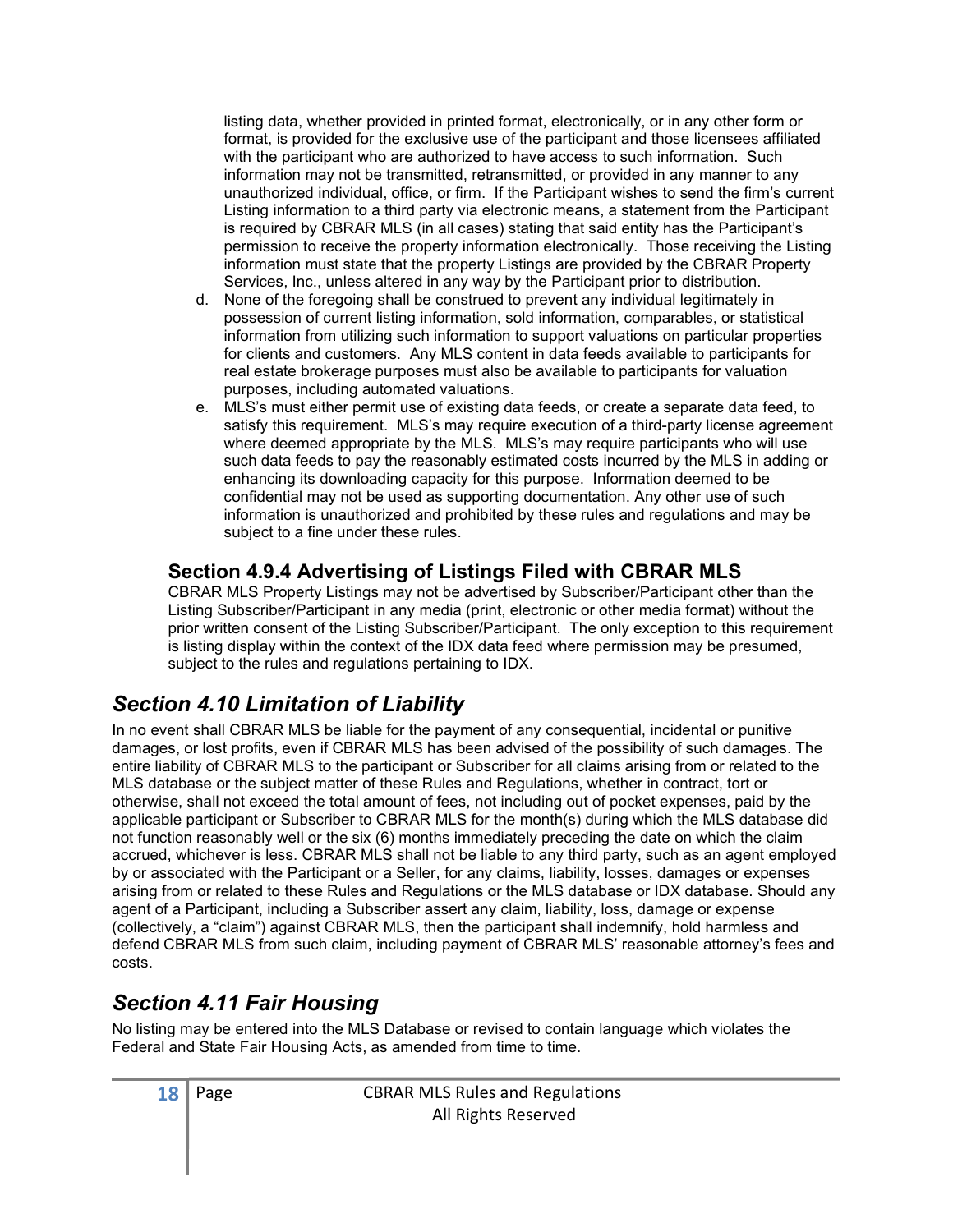Any listing containing potential violations of any fair housing laws should be reported to CBRAR MLS through the compliance process outlined in Section 9 of these Rules and Regulations.

# Section 4.12 Membership Mass Email Usages

The CBRAR MLS mass email facility is provided for members to communicate information of interest to MLS members/users only. Emails are not screened or edited before they are transmitted to members. Improper use and abuse of the email system includes content that is not related to MLS; contains confidential client information; false, vulgar, defamatory, or harassing messages; commercial advertisements not related to real estate; advertisement of prohibited MLS listings; solicitation such as agent recruiting; and messages intended to create debate or argument. Violations are subject to sanctions including reprimand, fines, suspension, or termination as determined by the CBRAR Property Services, Inc. Board of Directors.

# ARTICLE 5: LISTING PROCEDURES

#### Section 5.1 Listings Subject to CBRAR MLS Rules and Regulations

All Participant Listings of the property types identified in Section 5.2 of these Rules and Regulations are subject to CBRAR MLS Rules and Regulations upon Seller's ratification of the Listing agreement. Only Exclusive Authorization to Sell, Exclusive Authorization to Lease and Exclusive Agency Listings that conform to these rules and regulations are eligible for inclusion in the MLS Database.

Listings subject to these Rules and Regulations must be in an Active or Coming Soon status in the MLS Database within three (3) days of Listing Agreement ratification by the Seller. Notwithstanding the foregoing, if any Public Marketing is performed prior to the three (3) day submission set forth herein, then the listing must be entered into the MLS Database within in one (1) business day in accordance with Section 5.9.

Listed properties located outside the CBRAR MLS service area may be voluntarily submitted to CBRAR MLS, but submission of these Listings is not required. Once entered, however, the listing will be subject to all rules and regulations provided herein unless noted otherwise.

#### Section 5.1.2 Coming Soon Status – Terms and conditions of use

- a. Only properties subject to a ratified listing agreement and pre-marketing addendum may be entered under the Coming Soon status. Coming Soon listings are subject to the requirements set forth in this Section 5.1 and must be entered into the MLS system under the Coming Soon status within three (3) days of the Listing Agreement ratification by the Seller or within one (1) day of Public Marketing.
- b. Listings under the Coming Soon listing status are only available to Virginia MLS Cooperative Participants and Subscribers.
- c. This status is not included in IDX or Data feeds.
- d. Listings under Coming Soon Status may not be shown. In the event that a Seller agrees to allow a Coming Soon listing to be shown the listing status must be changed to Active prior to the showing.
- e. Days on Market (DOM) do not accrue while a listing is under the Coming Soon listing status.
- f. You must include an Expected On-Market Date when using the Coming Soon listing status. This is the date when you expect your listing to be Active in the MLS system. This date cannot exceed 21 days from the ratification date. The listing will move to an active status on the Expected On-Market Date. If the listing is not ready for an active status upon the expiration of the Coming Soon period, consider using the Temp Withdrawn listing status.
- g. Listings under Coming Soon Status must have a List price and offer of cooperative compensation.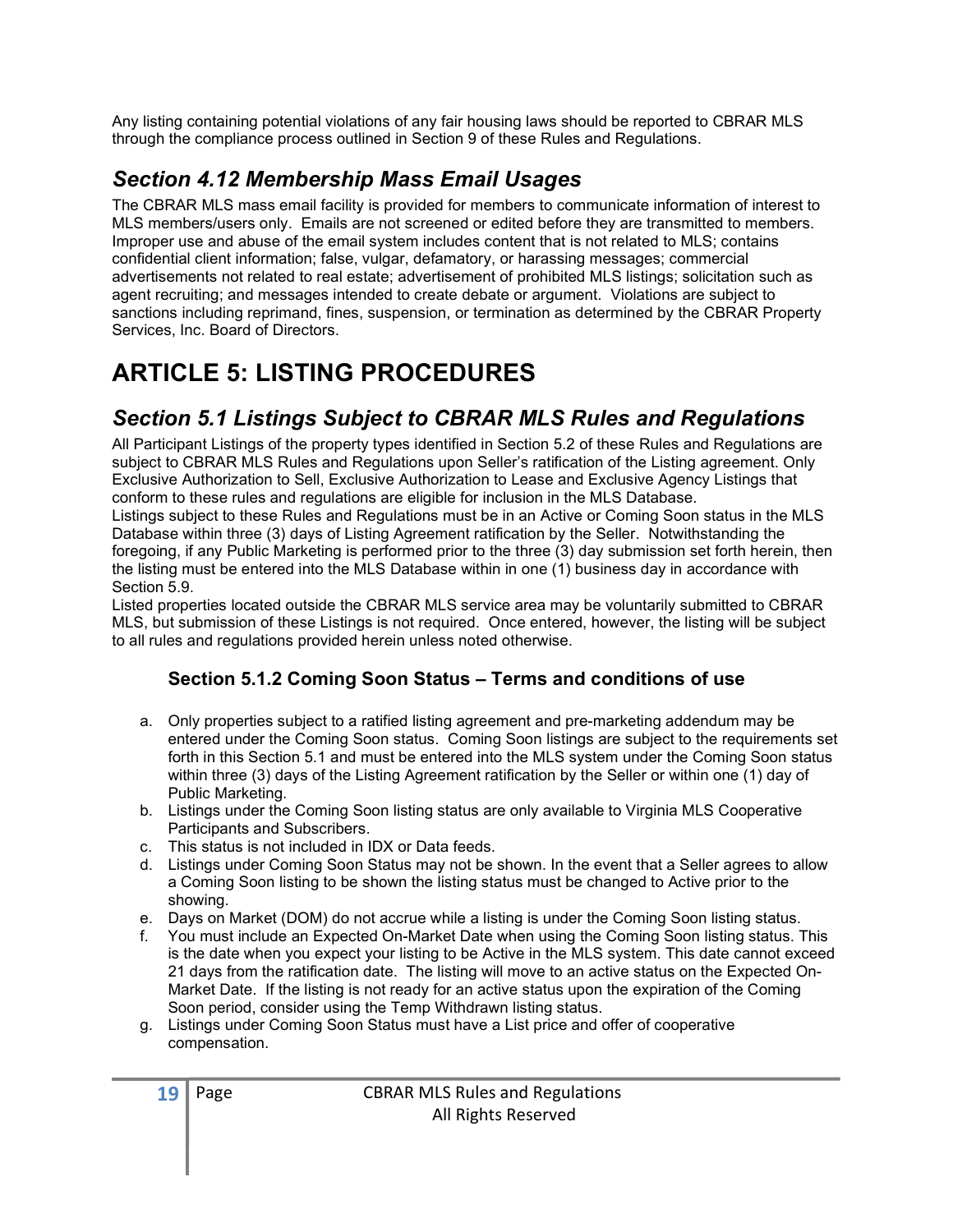- h. Because a Listing under the Coming Soon status will have an MLS number, the listing agent will be able to add virtual tours, marketing materials, and listing documents ahead of time.
- i. No listing, including a listing that was once under the Coming Soon status, can revert back to the Coming Soon status. The same listing agent may not relist a property as a Coming Soon listing unless the property has been off market for 90 days or more.

#### Section 5.2 MLS Property Types – Mandatory Submission

All Listings of the following property types located within the CBRAR MLS jurisdiction are required to be entered into the MLS Database:

- a. Single Family New and resale residential single-family dwellings and farms
- b. Condo/Townhouse New and resale residential condo/townhouse dwellings
- c. Residential Multi-Family New and resale residential multi-family (2, 3 or 4 unit) residential dwellings.
- d. Residential Lots/Land New and resale residential lots and Land.

#### Listings of the following property types may be entered into the MLS database on a voluntary basis.

- e. Residential Rentals Single family single dwellings for rent
- f. Improved and unimproved commercial property for sale
- g. Commercial property for lease
- h. Commercial business opportunities that include some interest in real property

#### Section 5.2.1 MLS Property Types - Voluntary Listing Submission

Residential Rental Listings

 Submission of residential rental Listings is voluntary but once entered into the MLS Database all rental listings must conform to the Rules and Regulations of CBRAR MLS. Residential rental listings are exempt from CBRAR MLS lockbox requirement.

Commercial Listings – For sale and for lease

 Submission of Commercial Listings is voluntary but once entered into the MLS Database all listings must conform to the Rules and Regulations of CBRAR MLS. Commercial listings for sale and for lease are exempt from the CBRAR MLS lockbox requirement.

Practice Note: While the contribution of residential rental listings and commercial listings for sale and for lease is voluntary, if submitted to the MLS Database, they must conform to all MLS Rules and Regulations (including audit, photo, status updates, data accuracy, etc.) All listings added to the MLS Database are subject audit and fines for non-compliance.

#### Section 5.3 Listing Types

CBRAR MLS does not regulate the type of Listings Participants may take, however, not all Listings are eligible for submission. CBRAR MLS will accept the following types of Listings subject to compliance with the terms and conditions of these Rules and Regulations.

- a. Exclusive Right of Sale Listing
- b. Exclusive Agency Listing
- c. Exclusive Authorization to Lease Listing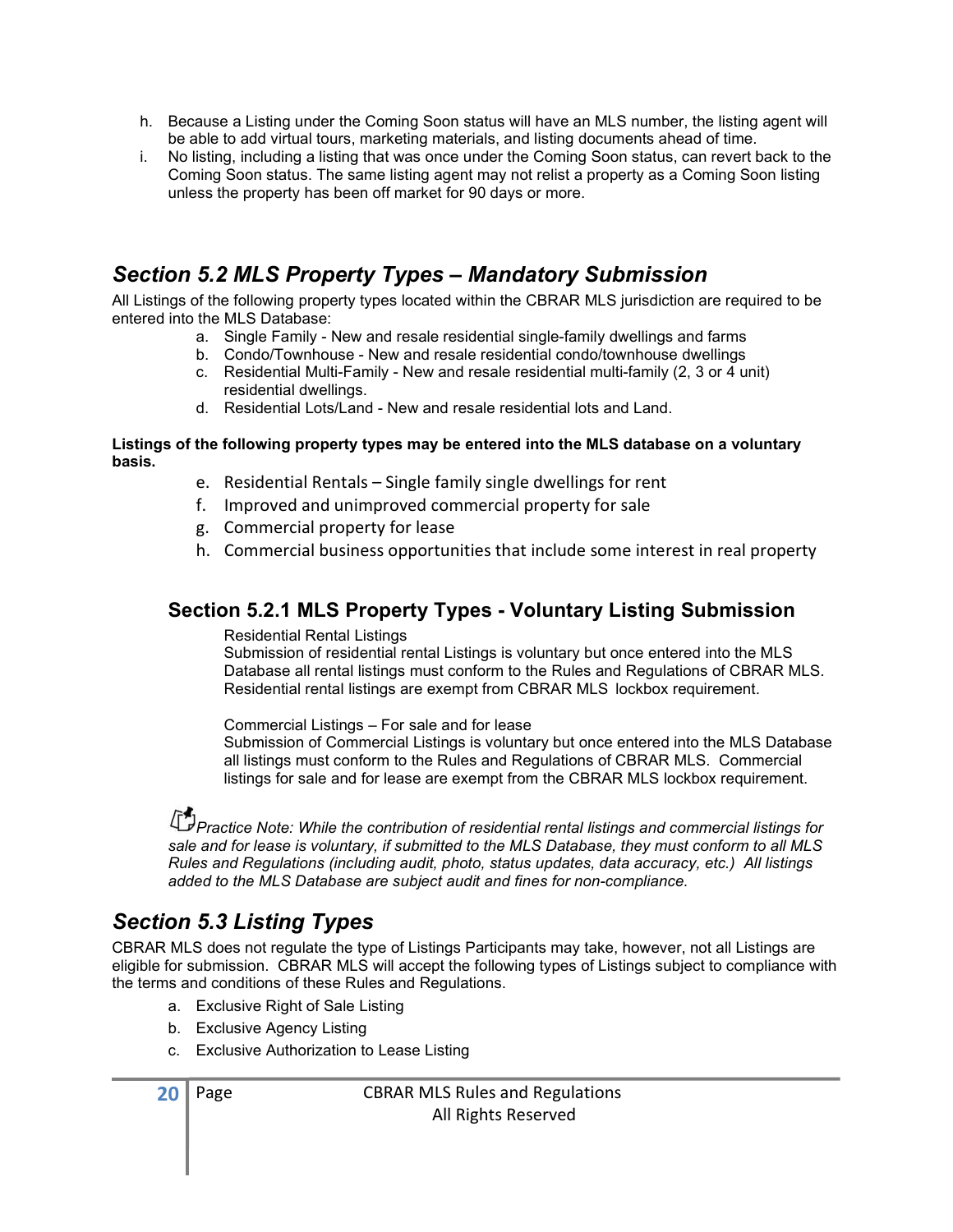- d. Limited Service Listing
- e. Independent Contractor (Non-Agency) Exclusive Right to Sell Listing
- f. Property Management Agreement / Exclusive Authorization to Lease & Property Management Agreement (Voluntary)

#### Section 5.4 Seller Authorization and Forms

All Listing Agreements must include the Seller's written authorization to submit the Listing Content to the CBRAR MLS and lockbox authorization (if a lockbox is requested by the Seller). Electronic versions of the CBRAR MLS and lockbox authorization (if a lockbox is requested by the Seller). Electronic versions of CBRAR MLS Listing Agreements for Exclusive Right to Sell Listings and Limited Service Listing, Exclusive Authorization to Lease Listings and other transaction related forms are provided for use by Participants and Subscribers free of charge. The CBRAR MLS forms contain all of the required authorizations and can be accessed through the CBRAR MLS website and the Instanet/Transaction Desk software program. Non-MLS listing agreement must include all required disclosures and authorizations. This required language can be found in Appendix A of these rules and regulations.

Listings entered into the MLS database under Coming Soon Status must be subject to a Listing Agreement and Pre-Marketing Addendum ratified by the property owner.

#### Section 5.4.1 Legally Required Seller Disclosure Forms

CBRAR MLS Users are encouraged to obtain and upload executed copies of all legally required seller disclosure forms when a listing is entered into the MLS.

**Practice Note: While upload of legally required disclosures is not mandatory, it is** recommended as a best practice.

# Section 5.5 Entry of Listing Content

Listings may be entered into the MLS Database utilizing the MLS web site.

Listing Content provided to CBRAR MLS shall be limited to information related to the sale, lease or exchange of listed property. The information must be objective and verifiable by an interested party. The information may not include any subjective impressions or opinions which could be misunderstood or misconstrued.

#### Section 5.5.1 Disclosure of Potential Short Sales

Participants may, but are not required to, disclose potential short sales (defined as a transaction where title transfers, where the sale price is insufficient to pay the total of all liens and costs of sale and where the seller does not bring sufficient liquid assets to the closing to cure all deficiencies) to other participants and subscribers.

# Section 5.6 Incomplete/Inaccurate Listing Content

All listings filed with CBRAR MLS, must contain complete and accurate information in all completed fields.

To the extent such information is reasonably ascertainable; all data fields shall be completed with relevant property data. Listings not linked to tax information, incorrect area designations, and property type, for example, are considered incomplete. CBRAR MLS staff may request support documentation to validate information provided outside of the tax information or other governmental resources. Listings found to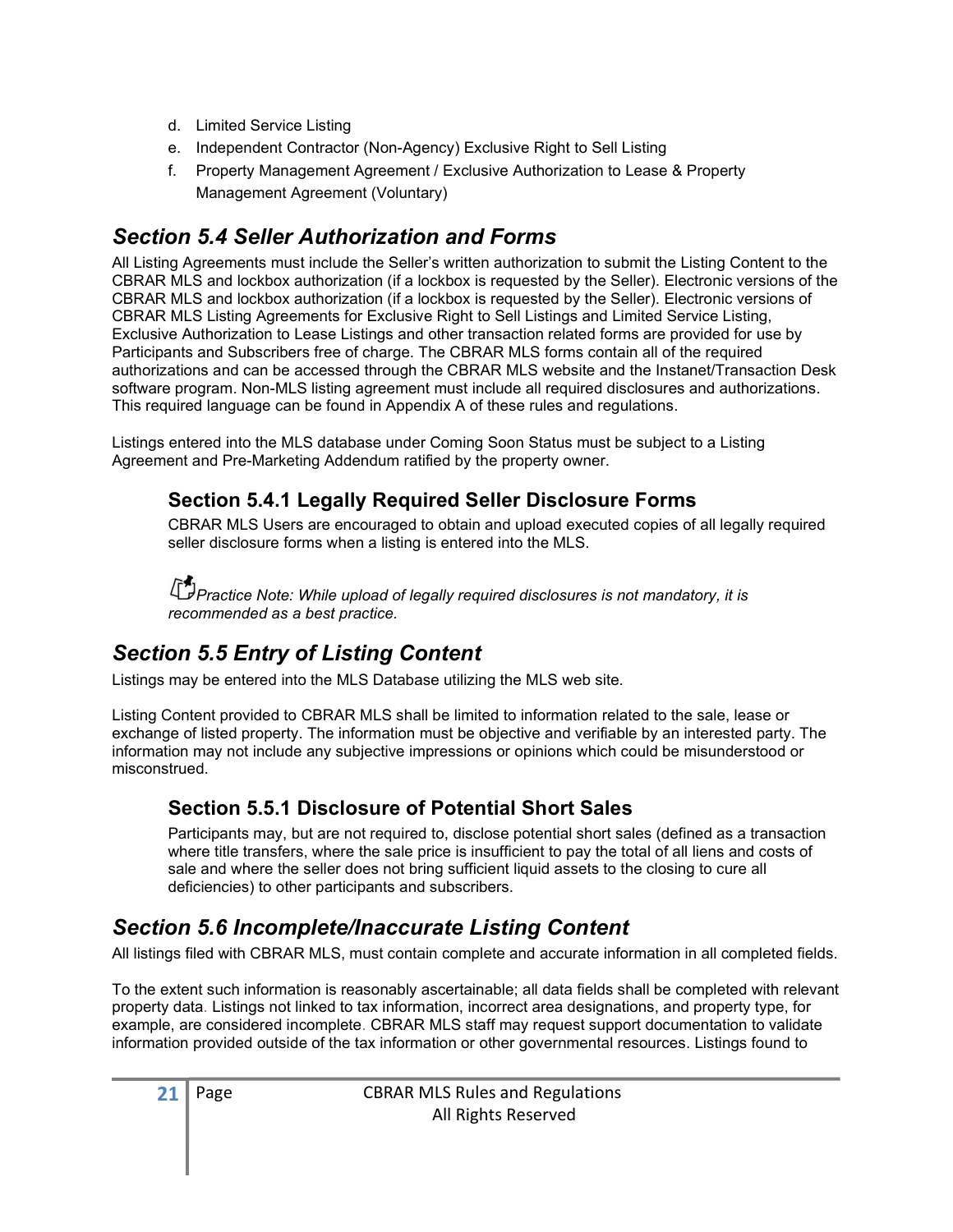have incomplete, inaccurate, or misleading information must be corrected or maybe subject to a fine, in accordance with these rules and regulations.

When "Other" is selected from a pick list for a features field, a description is required to be entered in the related description field. The information entered in the required Other Description fields must accurately depict the related feature. The word "other" may not be used in the Other Description field.

#### Section 5.6.1 Identification of Seller

The full name of the Seller(s) must be entered in the Owner Name field in MLS. In the case of some REO listings only, the name of the owner of record may not be known. In these instances, if the Listing Participant or Subscriber does not know the name of the Seller(s), the term "Owner of Record" may be entered into the Owner Name field. A Listing Participant or Subscriber must update the Owner Name field within 3 days of obtaining the correct Seller(s) name. This provision applies only to listings entered with REO as a selection in the "Owned By" field.

#### Section 5.6.2 Identification of Square Footage Source

If the square footage source provided in the MLS listing is not the tax record, the listing agent must provide substantiation or documentation supporting the square footage provided in the listing information. Listing agent must provide source.

# Section 5.7 General Remarks Field

Only information that is descriptive of and relevant to an accurate portrayal of the property being marketed in a Listing may be included in the general "Remarks" field. Information considered specific to the agent/office contact information, self-advertising and promotion is prohibited. Specific information prohibited in the general remarks field includes, but is not limited to, agent/office name, agent/office phone number, cell phone numbers, e-mail address, web site address, URL, or any HTML links of any kind that directly or indirectly link to a company or agent advertising, Open House announcement, or any other information of this nature. Information specific to the office or agent may be entered into the "Agent Only Remarks" field.

Practice Note: Information referring to Open Houses, commissions, branded URL's, photos or virtual tours and self-promoting URL's, contact information or other forms of advertising are prohibited in General Remarks. These types of information may be entered in the Agent Only Comments section. Open House information must be entered in the Open House fields. If entered in the correct fields it may also be included in Agent Only Comments field.

#### Section 5.7.1 Open House Information

Information concerning Open Houses is prohibited in the remarks field. Open House information is only permitted in the Open House fields and Agent Only Comments.

#### Section 5.7.2 Adjacent Lots

If the seller is offering adjacent lots for sale, the Property identification number, corresponding MLS number and price may be added to the Agent Comments field but may not be included in the General Remarks field.

#### Section 5.8 Photographs and Virtual Tours

Photos or virtual tours included in Listing Content are limited to photos of the property for sale and the neighborhood in which it is located. Neither photos nor virtual tours may include personal photos or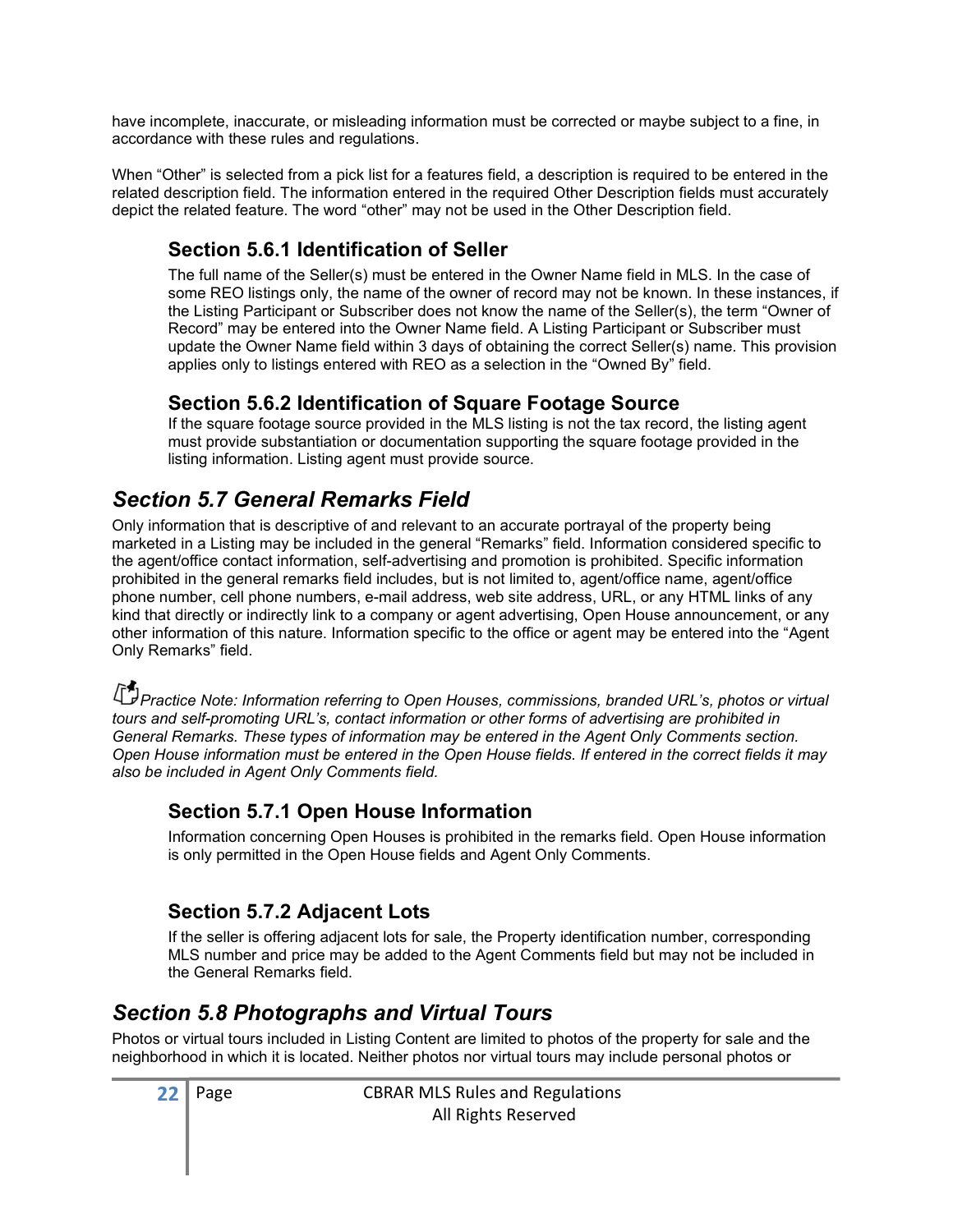self/office promotional photos/information. All Listings must contain a minimum of one (1) photo except where sellers expressly direct that photographs of their property not appear in MLS compilations. Such instructions shall be included in the property listing agreement.

#### Section 5.8.1 Photo Entry Date

Photos must be uploaded within three (3) days of the Listing entry date.

 For New Construction Listings where no photo is available, the 'Under Construction' template may be posted in place of a photo or a photo of a similar model in accordance with Rule 5.30 may be used.

 For Lots/Land listings where no photo is available, the 'Land' template or Plat shall be posted in place of a photo.

 Coming Soon Status – An image or photo is not required of any listing in Coming Soon status until such time that the listing's status is changed to Active.

#### Section 5.8.2 Virtual Staging

If a photo has been altered, manipulated, or enhanced by virtual staging, then agent must make such disclosure in REMARKS field.

#### Section 5.9 Office Exclusive, Exempt or Delayed Entry Listings

If a Seller does not authorize Public Marketing of the Listing, the Participant or Subscriber may take the Listing as an Office Exclusive. The Seller must sign the Owner Listing Authorization form, or a similar form as approved by CBRAR MLS, and a fully executed copy of such Owner Listing Authorization must be filed with CBRAR MLS within three (3) days of Listing ratification by the Seller.

If the Seller wants the Listing to be entered at a date later than the three (3) days of the Listing ratification, the Participant or Subscriber may take the Listing as a Delayed Entry Listing. Any Delayed Entry Listing must also include the Owner Listing Authorization and be filed with CBRAR MLS within three (3) days of the Listing ratification by the Seller, upon which the Listing may be made active in the MLS Database at the time provided by the Seller.

Notwithstanding the foregoing, within one (1) business day of marketing to the public an office exclusive property or any other MLS listing that would qualify for submission under Section 5.2 of the Rules and Regulations, the listing Participant or Subscriber must input the listing into the MLS for cooperation with other MLS Participants and Subscribers. Public marketing includes, but is not limited to, flyers displayed in windows, yard signs, digital marketing on public facing websites, brokerage website displays (including IDX and VOW), digital communications marketing (email blasts), multi-brokerage listing sharing networks, and applications available to the general public.

#### Section 5.10 Delayed Showing

If a Seller requests that a Listing be entered into the MLS database but not be available for showing until a later date, the Owner Listing Authorization form must include the seller's instruction and the date when showings may begin. The Listing must be entered into the MLS Database within three (3) days of Listing ratification by the Seller. When the Listing Content is entered into the MLS Database the "Delayed Showing" field must be marked "Y" and the showing date entered into the "No Showing Until" date field. If the Delayed Showing restriction is removed, all fields must be updated within one (1) day of such removal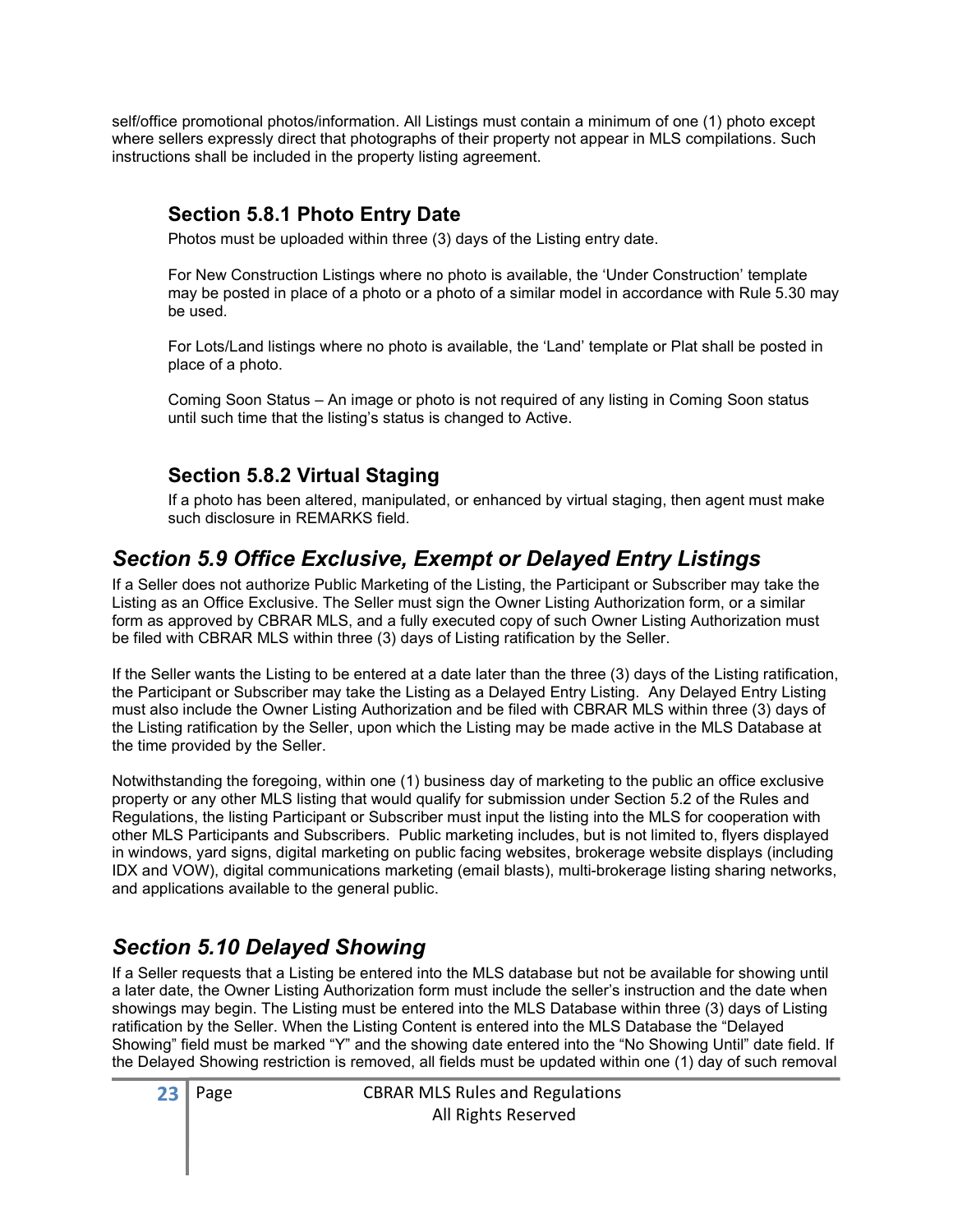by Seller. Additionally, if a showing is authorized while under a delayed showing status, all delayed showing restrictions must be removed prior to such showing.

# Section 5.11 Designation of Listing Type

Participants and Subscribers must indicate whether a Listing is an Exclusive Right to Sell, Exclusive Agency in the Listing Type field in the MLS Database or on the Listing Input Form.

# Section 5.12 Named Prospects Exempted

Exclusive Right to Sell Listing and Exclusive Agency Listing Agreements must list the names of prospects that the Seller has exempted from the Listing and the period of exclusion. Notification to cooperating Participants and Subscribers shall be made by noting the existence of exempted parties in Agent Only Comments. Participants and Subscribers should contact the Listing Participant or Subscriber to verify the identity of exempted parties prior to writing an offer to purchase for the property.

# Section 5.13 Compensation

All Listings must include an offer of compensation to cooperating Participants and the Listing Agreement must contain the Seller's written authorization to compensate cooperating Participants. Offers of compensation are unconditional.

#### Section 5.13.1 Structured Compensation Terms

Compensation must be expressed as a percentage of the gross price, a flat fee or combination of either or both. Compensation may be structured as agreed to by the Seller and the listing broker provided the amount of compensation can be calculated by a cooperating broker at the time an offer is prepared. The details or formula needed to calculate structured compensation must be entered in the Structured Comp Terms field. This field may not be used to alter or condition an offer of compensation or for bonus information.

# Section 5.14 Listing Price Specified

The full gross list, lease or exchange price must be stated in the Listing Agreement and entered as the Listing Price in the CBRAR MLS Database, unless the property is subject to auction. Agents may not enter a listing at a price the Seller is not willing to accept assuming all other terms and conditions meet the Sellers specifications set forth in the listing agreement. The List Price for resale properties may not be changed in The MLS once the listing is subject to a fully ratified contract.

The listing price for auction properties shall be the opening bid price, tax assessment, appraisal, or in the case where the property is available for sale pre-auction, the minimum price the Seller will accept preauction. The basis for the list price shall be stated in the Remarks section of the listing.

**Practice Note: A VA Auctioneers license is required to offer real estate for sale by auction and to** advertise the terms and conditions of an auctions.

# Section 5.15 Listing Termination Date

Listings filed with CBRAR MLS must have a specific termination date as negotiated between the Listing Participant and the Seller.

# Section 5.16 Possession Date

The Listing Agreement must specify either a specific possession date or the number the days between settlement date and delivery of possession of the property.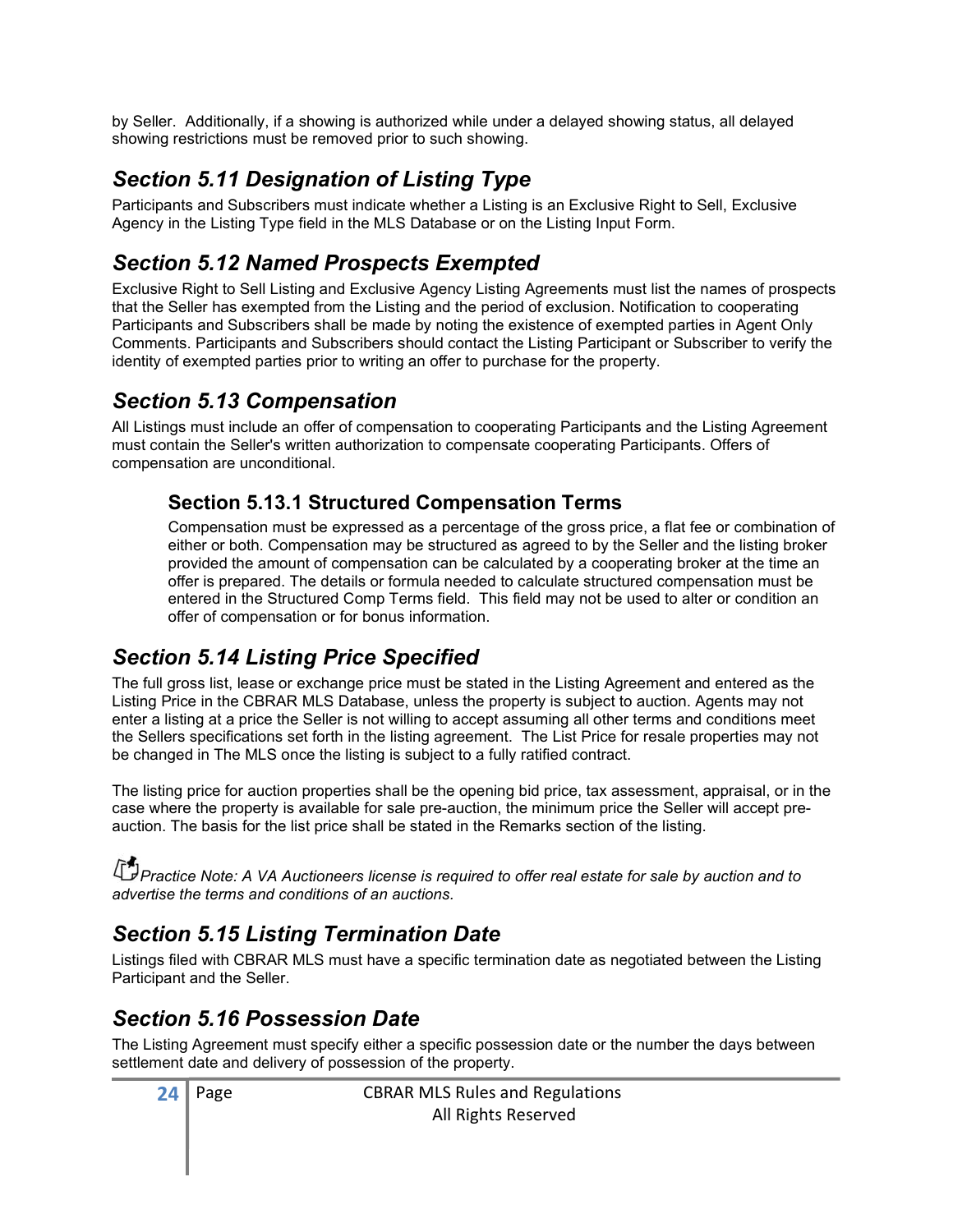#### Section 5.17 Participant or Subscriber as Principal

If a Participant or Subscriber has any ownership interest in a listed property entered into the CBRAR MLS MLS system, that ownership interest must be disclosed in public remarks field and by entering "Y" in the Owner Agent field

#### Section 5.18 Participant or Subscriber as Purchaser

If a Participant or Subscriber wishes to acquire an interest in property listed with another Participant, such contemplated interest shall be disclosed in writing to the Listing Participant not later than the time an offer to purchase is submitted.

Foractice Note: VA law and the NAR Code of Ethics require licensees to disclose their status as a real estate salesperson or broker when purchasing or selling real property.

#### Section 5.19 Personal Property

Personal property to be included with the sale of real property shall be noted in the Listing Agreement and entered in the appropriate MLS Database field.

# Section 5.20 Contingent Conditions or Special Terms

Any and all contingent conditions or special terms of sale or lease must be included in the Listing agreement and noticed to all Participants and Subscribers in Agent Remarks or uploaded as a listing attachment. CBRAR MLS will not accept any Listing Agreement that stipulates offers to purchase are contingent upon the Seller finding a new home unless there is a definite date or number of days after acceptance of an offer to purchase by which the Seller agrees to find a new home. Any terms, conditions or stipulation which would prevent a Seller from being ready, willing, and able to sell or lease the listed property must be designated in the contingency field and described in the "Agent Only Comments" field.

# Section 5.21 Reporting Contingency Resolution

The Listing Participant shall enter any change in the status of a contingency within five (5) days of the contingency being fulfilled or removed.

# Section 5.22 Multiple Unit Properties

All Multiple Unit properties that are to be sold, leased or exchanged or which may be sold, leased or exchanged on an individual unit basis must be identified as such in the Listing Agreement and separately entered into the MLS Database.

# Section 5.23 Listing Changes

Any change to an original Listing price, terms or conditions shall be made only when authorized in writing and signed by the Seller. Unless otherwise noted in these Rules and Regulations, changes must be made in the MLS Database within five (5) days of receipt of Sellers written authorization. In accordance with Rule 5.14, the List Price for resale properties may not be changed in the MLS once the listing is subject to a fully ratified contract.

# Section 5.24 Listing Withdrawal Prior to Expiration

Listings may be withdrawn from the MLS by the Listing Participant prior the Listing expiration date.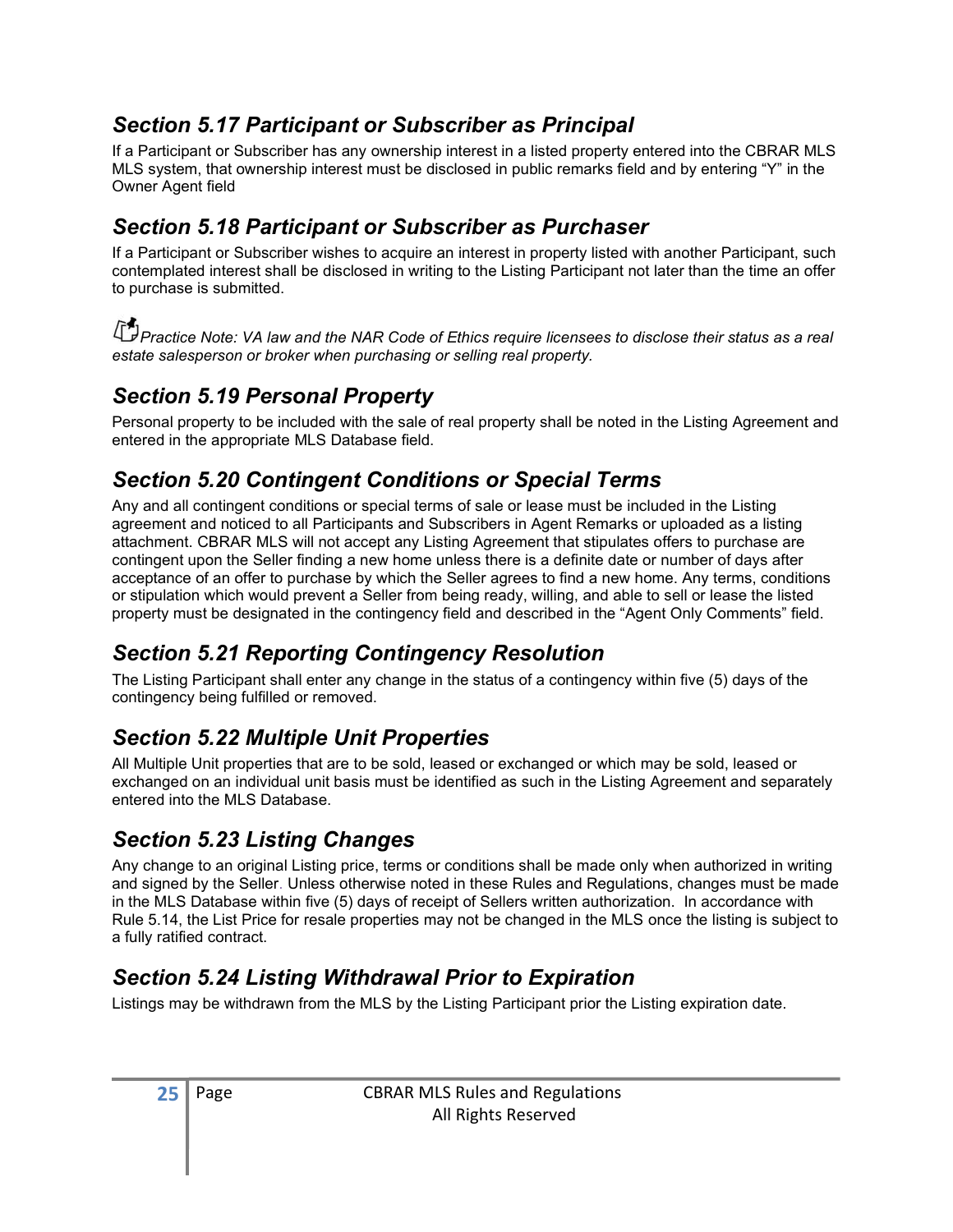**Practice Note: Temporarily Withdrawn denotes a listing that is still subject to a valid listing agreement** but is not available for sale or a listing where the listing Broker has agreed to provide the owner with a conditional release. Participants and Subscribers may not solicit listings while they are temporarily withdrawn status.

Participants and Subscribers are no longer required to provide CBRAR MLS with a copy of the Sellers instructions to withdraw the listing from the market at the time the listing status is changed. However, documentation of such written authorization is subject to audit and verification by CBRAR MLS.

#### Section 5.25 Listing Release Prior to Expiration

If a Listing Participant and a Seller, by mutual written agreement, release an Exclusive Right to Sell or Exclusive Agency Listing prior to the expiration of the agreement, the Listing Participant must change the status of the Listing to "released" in the MLS system within five (5) days of the release ratification.

Sellers do not have a unilateral right to require CBRAR MLS to remove a Listing from Active status without the Listing Participant's concurrence. However, when a Seller can document that his exclusive relationship with the Listing Participant has been terminated or released, CBRAR MLS shall remove the Listing from Active status at the request of the Seller.

#### Section 5.26 Expiration, Extension, and Renewal of Listings

Any Listing filed with CBRAR MLS will automatically expire on the termination date specified in the Listing Agreement, unless renewed or extended by the Listing Participant and the new expiration date is entered in the MLS system prior to midnight of the original expiration date. Once the expiration date has past, only CBRAR MLS staff has the ability to change the expiration date.

Practice Note: Participants and Subscribers are no longer required to provide CBRAR MLS with the Sellers authorization to extend a listing at the time the listing expiration date is modified. However, documentation of such written authorization is subject to audit and verification by CBRAR MLS. The same applies to releases and withdrawals.

#### Section 5.27 Solicitation of Listings

Participants and Subscribers shall not solicit a property currently filed with CBRAR MLS unless such solicitation is consistent with Article 16 of the REALTOR® Code of Ethics, its Standards of Practice, and its case Interpretations.

#### Section 5.28 Listing Duplication

- a. Participants and Subscribers shall not enter duplicates of active Listings. When a property has been previous listed with another Participant, the new Listing Participant and/or Subscriber shall verify that the previous Listing entry is no longer active prior to submitting the property data. Duplicate Listing Content entry under different property types is also prohibited, except as provided below
- b. A property may be entered as both a Rental and a For Sale listing. The Listing Agent will be responsible to maintain both listings accurately and in accordance with these Rules and Regulations. When one of the listings goes under contact, the other listing must be Temp Withdrawn within five (5) days. Once the listing has Closed, the other listing must be placed in a Released Status within seven (7) days.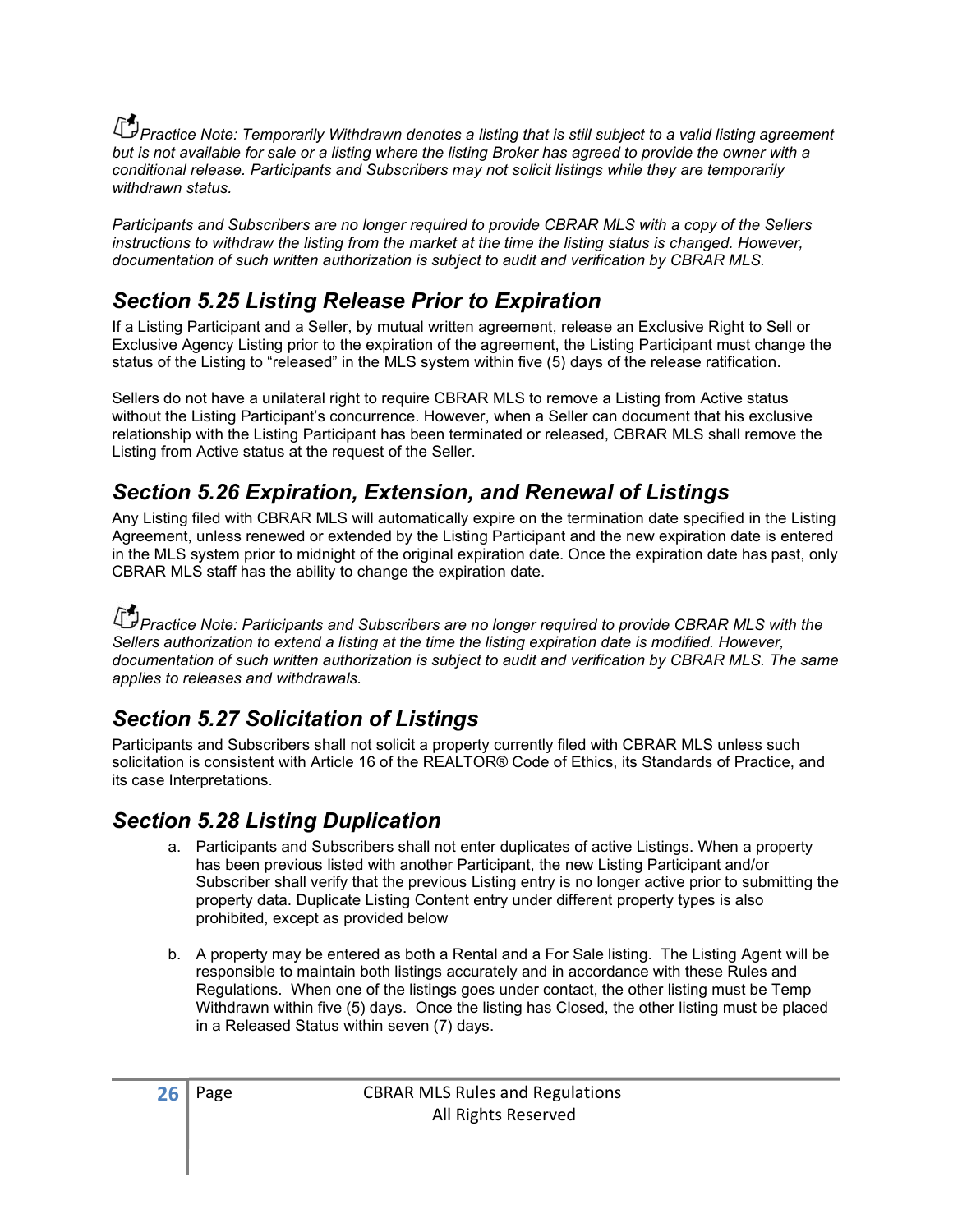c. New Construction single family properties may be entered as both a lot/land and a Single Family listing. The Listing Agent will be responsible to maintain both listings accurately and in accordance with these Rules and Regulations. When one of the listings goes under contract, the other listing must be Temp Withdrawn within five (5) days. Once the listing has Closed, the other listing must be placed in a Released status within (7) days.

#### Section 5.29 Pre or New Construction/To Be Built Homes

Pre-Construction/To Be Built Homes. Pre-construction homes may be entered into the CBRAR MLS database under the Residential property type provided:

- a. The lot owner has executed a listing agreement with a CBRAR MLS Participant for the sale of the lot.
	- 1. If the lot owner is not the builder, there must be a contractual agreement in place between the lot owner and a builder that grants the builder an interest in the lot.
	- 2. If there is not contractual agreement in place between the lot owner and the builder, the listing does not qualify for MLS submission.
- b. Listings under a Blanket or Master Agreement with the listing firm shall include an exhibit or addendum of the lots to be included under such agreement and identified accordingly (either by lot number, address, PID, if known)
	- 1. If all lots under a Blanker or Master Agreement will not be entered into the MLS within three (3) days of the ratification of the listing agreement, the Agreement should be submitted to CBRAR MLS as an Office Exclusive, as set forth in Section 5.9 of these Rules.
- c. The list price includes the price of the lot and residential structure to be built.
- d. Within seven (7) days of a ratified Purchase Agreement, the Pre-Construction/New Construction shall be entered into the MLS.
	- 1. Pre-Sale/New Construction entries may use the ratification date on the Purchase agreement as the List Date.
	- 2. Listing information, including list price, may be changed up until the listing is closed in the MLS.
- e. The listing agent shall complete all the required fields on the listing input form.
- f. The first photo shall be an image of the model offered or an artist rendering. If the image is different from the actual model, disclosure must be made in the Public Remarks and Agent Only Comments and Photo Description.
- g. Days on Market (DOM) will not accrue for New Construction listings.

#### Section 5.30 Auction Properties

All auction listings entered into the MLS must be subject to a valid listing agreement signed by the owner of the property and contain a list price; unconditional offer of cooperative compensation from the Listing Participant, as set forth in these Rules and Regulations and provide for agency pursuant to Virginia law during the time the listing is active in the MLS. Note: A VA Auctioneers license is required to auction real property and publicly advertise the terms, conditions, and other details of a real estate auction.

The following auction Information must be included in the Remarks field: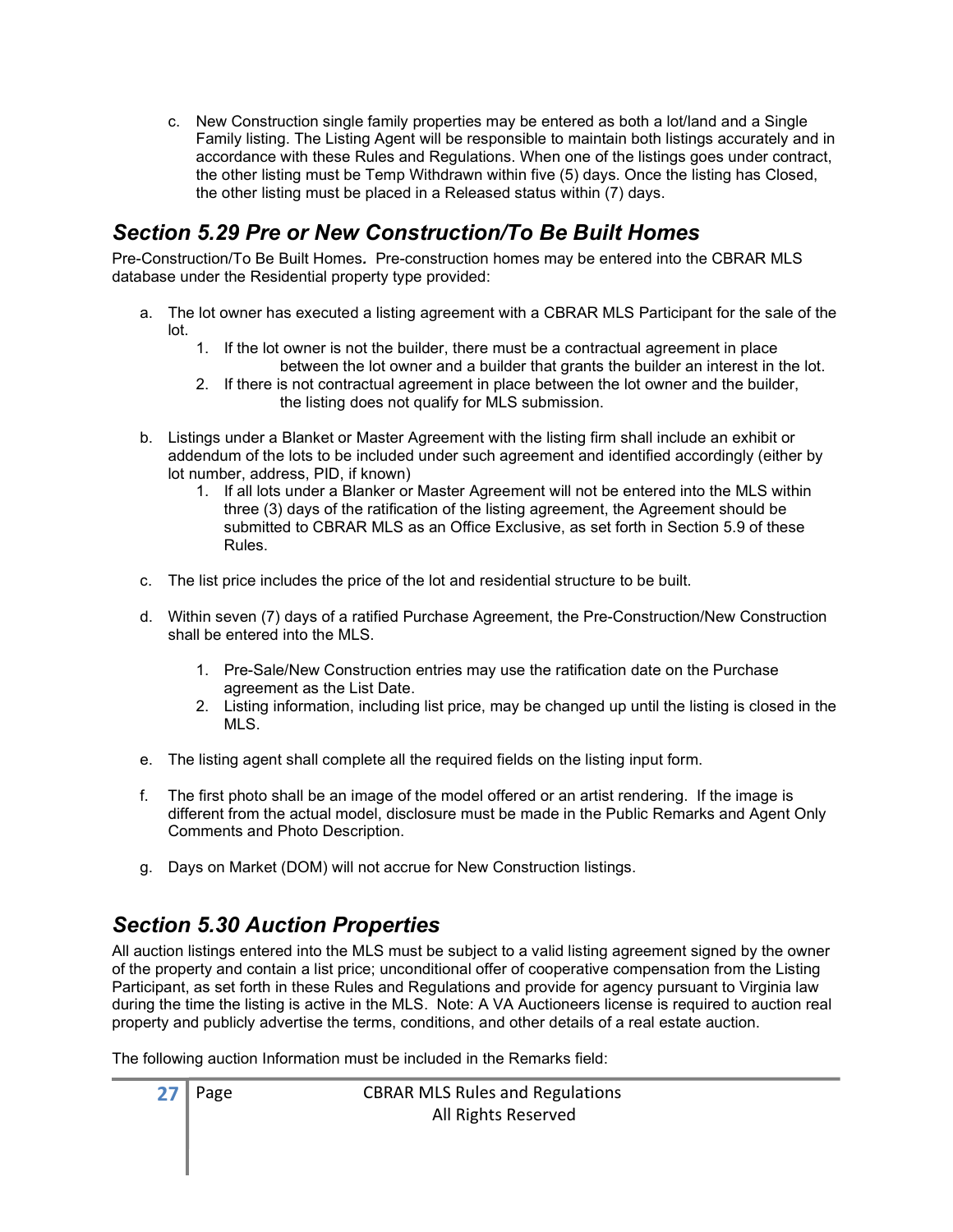- a. A statement identifying the listing as a property subject to auction
- b. An explanation of the basis for the list price (tax assessment, appraisal, opening bid) and
- c. Whether or not the seller will accept an offer to purchase prior to the scheduled auction

The information referenced in items (i)-(viii) below is prohibited in the remarks field, but may be entered in the Agent Only Remarks field:

- i. Any required procedures for Participants/Subscribers to register their representation of a potential bidder
- ii. The date, time and place of the auction
- iii. The terms and conditions of the auction
- iv. Whether the auction is being conducted with or without the seller's reserve
- v. The time or manner in which potential bidders may inspect the listed property
- vi. The amount of Buyer premium if any
- vii. Any other material rules or procedures for the auction
- viii. Auction Company URL

When a property is no longer available for purchase prior to auction ("freeze" or "auction status") the listing must be placed in Temp Withdrawn or Released status. In the event the auction is unsuccessful and there is still a valid listing agreement in place, the listing may be restored to Active status.

# Section 5.31 Co-Exclusive Listings

Co-Exclusive Listings may be entered into the MLS Database providing the co-listing firm and agent are active Participants/Subscribers of one of the Virginia MLS Cooperative MLS's. Only one (1) occurrence of the Listing shall be entered into the CBRAR MLS Database. The CBRAR MLS Participant/Subscriber who enters the Listing data will be solely accountable for the accuracy of the Listing content and compliance with these rules and regulations. Co-listings with brokers/agents who are not Participants/Subscribers of one of the Virginia MLS CoOperative MLS's are not eligible for MLS submission.

# Section 5.32 Re-Use of Listing Photos and Content

The copying or re-use of another Participant or Subscribers photo(s) and/or Listing content for any purpose is expressly prohibited unless written consent is obtained from the original Listing Participant/Subscriber.

# Section 5.33 Septic Systems and Bedroom Count

When listing residential property for sale or for lease that is served by a septic system, the total number of bedrooms entered in the MLS may not exceed the number of bedrooms indicated on the approved septic permit. Violations are subject to sanctions including reprimand, fines, suspension, or termination as determined by the CBRAR Property Services, Inc. Board of Directors.

# Section 5.34 HUD/Foreclosure Listings

Special instructions/limitations/restrictions for offer submittal must be disclosed "Agent Only Comments" field or in an attachment to the listing.

# Section 5.35 Compliance Audits

CBRAR MLS Listings are randomly audited for compliance with these Rules and Regulations. The Participant representing a Listing selected for audit will receive a written request to submit a copy of the Listing agreement or other documentation. The requested agreement must be e-mailed, faxed or personally delivered to CBRAR MLS within three (3) days of the date of the request. Submitted Listing agreements are reviewed for accuracy and compliance with CBRAR MLS Rules and Regulations.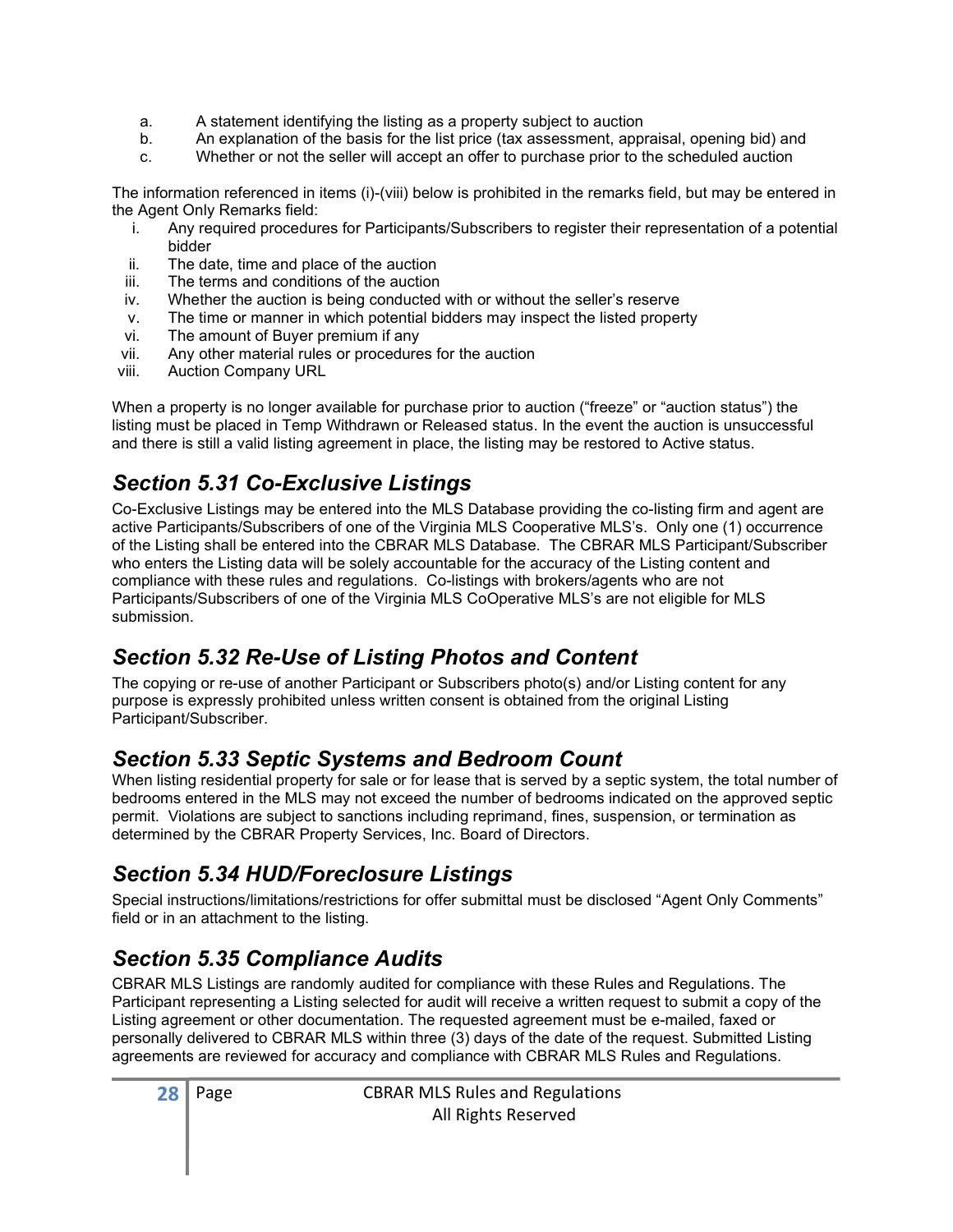#### Section 5.36 Sold Non-MLS Listing

Listings that (a) do not qualify for submission into the MLS under these Rules and Regulations or (b) are not authorized by the Seller for MLS submission or (c) are sold outside of the CBRAR MLS jurisdiction may be entered into the MLS system by the CBRAR MLS agent representing the buyer's side of the transaction after the transaction has closed. Listings must be entered promptly after closing but no later than January 31<sup>st</sup> of the subsequent calendar year.

# ARTICLE 6: COOPERATIVE COMPENSATION

The CBRAR Property Services Inc. (CBRAR MLS) and Central Virginia Regional MLS, LLC (CVR MLS), are members of the Virginia MLS Cooperative. In filing a property with CBRAR MLS, the Participant of the service is making blanket, unilateral offers of compensation to the other MLS Participants of CBRAR MLS and CVR MLS, and shall therefore specify on each listing filed with the service, the compensation being offered to the other MLS participants. Specifying the compensation on each listing is necessary because the cooperating broker has the right to know what his compensation shall be prior to his endeavor to sell.

Entitlement to compensation is determined by the cooperating Participant's performance as procuring cause of the sale (or lease). While offers of compensation made by Listing Participants to cooperating Participants through CBRAR MLS and CVR MLS are unconditional, a Listing Participant's obligation to compensate a cooperating Participant who was the procuring cause of sale (or lease) may be excused if it is determined through arbitration that, through no fault of the Listing Participant and in the exercise of good faith and reasonable care, it was impossible or financially unfeasible for the Listing Participant to collect a commission pursuant to the Listing agreement. In such instances, entitlement to cooperative compensation offered through CBRAR MLS and CVR MLS would be a question to be determined by an arbitration hearing panel based on all relevant facts and circumstances including, but not limited to, why it was impossible or financially unfeasible for the Listing Participant to collect some or all of the commission established in the Listing agreement; at what point in the transaction did the Listing Participant know (or should have known) that some or all of the commission established in the Listing Agreement might not be paid; and how promptly the Listing Participant communicated to cooperating Participants that the commission established in the Listing agreement might not be paid.

By becoming and remaining a Participant, each Participant agrees to arbitrate disputes involving contractual issues and questions and specific non-contractual issues and questions defined in Standard of Practice 17-4 of the Code of Ethics with MLS participants in different firms arising out of their relationship as MLS Participants subject to the following qualifications:

- a. If the disputants are members of the same Association of REALTORS® or have their principal place of business within the same Associations territorial jurisdiction, they shall arbitrate pursuant to the procedures of that Association of REALTORS®
- b. If the disputants are members of different Associations of REALTORS or their principal place of business is located within the territorial jurisdictions, they remain obligated to arbitrate in accordance with the procedures of the Virginia REALTORS®

Interboard Arbitration Procedures: Arbitration shall be conducted in accordance with the Interboard Arbitration Procedures in the Code of Ethics and Arbitration Manual of the National Association of REALTORS® Nothing herein shall preclude Participants from agreeing to arbitrate the dispute before a particular Association of REALTORS®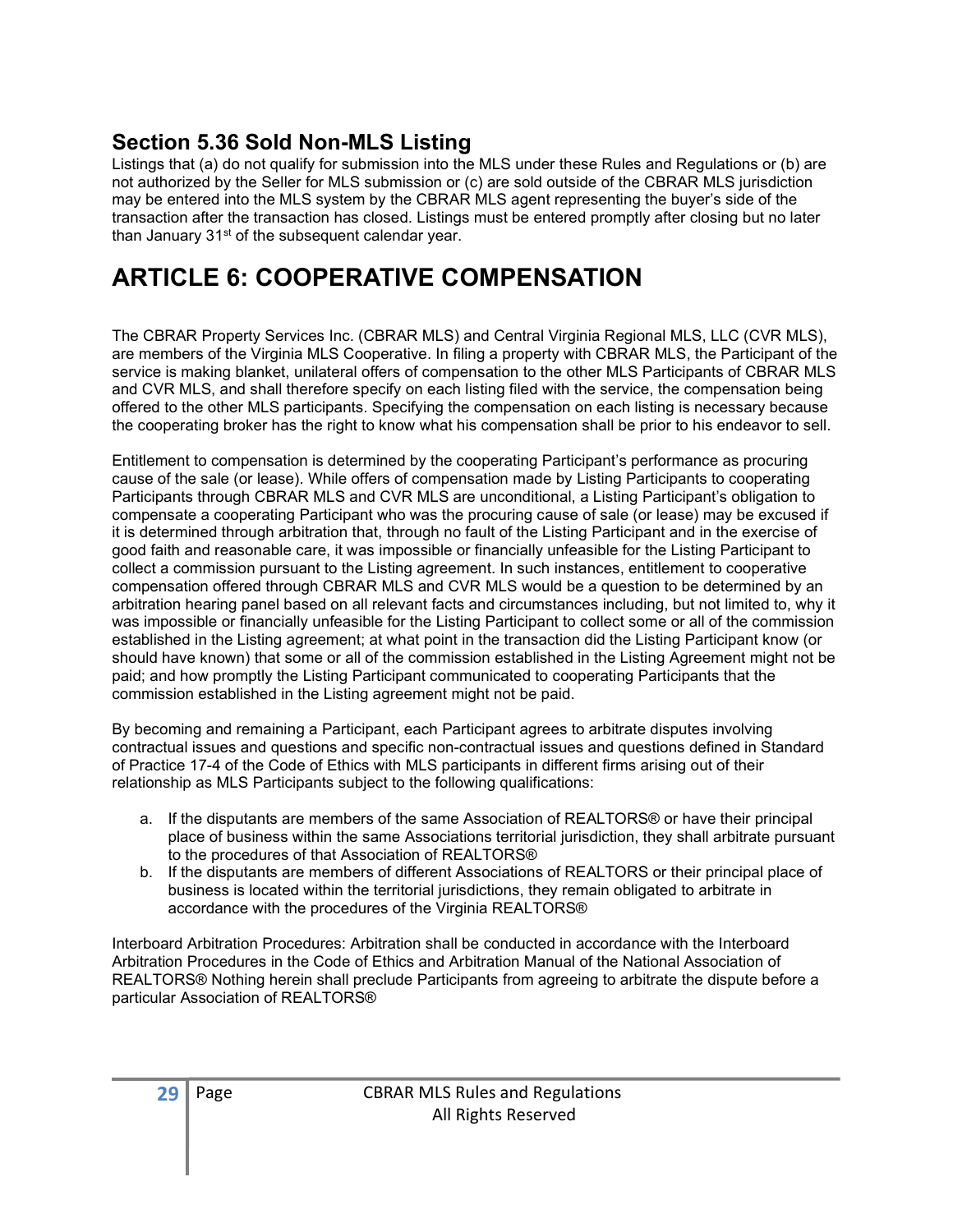#### Section 6.1 Cooperating Participant Compensation

The Listing Participant shall specify in all appropriate MLS Database fields, the compensation offered to other Participants for their services acting as, buyer agents, or in other agency or non-agency capacities as defined by law in the sale, lease or exchange of such Listing. The Listing Participant retains the right to determine the amount of compensation offered to other cooperating Participants, which may be the same or different than the Listing Participant's compensation.

# Section 6.2 Forms of Compensation

Compensation shall be shown in one of the following forms:

- a. A percentage (%) of the gross sale lease or exchange price. In the case of rental properties, the percentage shall be based on the first month's rental amount, or
- b. A definite dollar (\$) amount.
- c. Structured compensation.

# Section 6.3 Modified Compensation

The Listing Participant shall not be precluded from offering any cooperating Participant compensation other than the compensation published in the MLS Database provided the Listing Participant informs the other Participants in advance of their submitting an offer to purchase and provided that the modification in the specified compensation is not the result of any agreement among all or any other Participants in CBRAR MLS.

# Section 6.4 Dual/Variable Compensation Arrangements

The existence of a dual or variable rate compensation arrangement must be noticed to other Participants and Subscribers by placing a "Y" in the appropriate compensation field. The Listing Participant shall in response to inquiries from potential cooperating Participants and Subscribers disclose the differential that would result in either a cooperative transaction or, alternatively, in a sale/lease that results through the efforts of the Seller. If the cooperating Participant or Subscriber is a buyer/tenant representative, the buyer/tenant representative must disclose such information to their client before the client submits an offer to purchase or lease.

# Section 6.5 Reference to Additional Properties

An offer of compensation shall apply to Listings formally entered into the CBRAR MLS MLS system and shall not apply to any other listing. A cooperating Participant shall not assume the offer of compensation entered for a CBRAR MLS Listing will apply to a property referenced in the "Remarks" section of the Listing. The cooperating Participant or Subscriber must inquire of the Listing Participant or Subscriber as to what compensation, if any, is being offered for the sale of such referenced property.

# ARTICLE 7: SHOWING AND SELLING PROPERTIES

#### Section 7.1 Showings and Negotiations

All dealings concerning property exclusively listed, or with buyers/tenants, who are exclusively represented, shall be carried on with the Listing Participant, and not with the customer, except with the consent of the Listing Participant or when such dealings are initiated by the clients or customers. Any listing filed with the service shall not be made available to any broker or firm not a member of the MLS without the prior consent of the listing broker. Only the sign of the listing broker may be placed on the property.

Appointments for showing and negotiations with the Seller for the purchase of listed property filed with the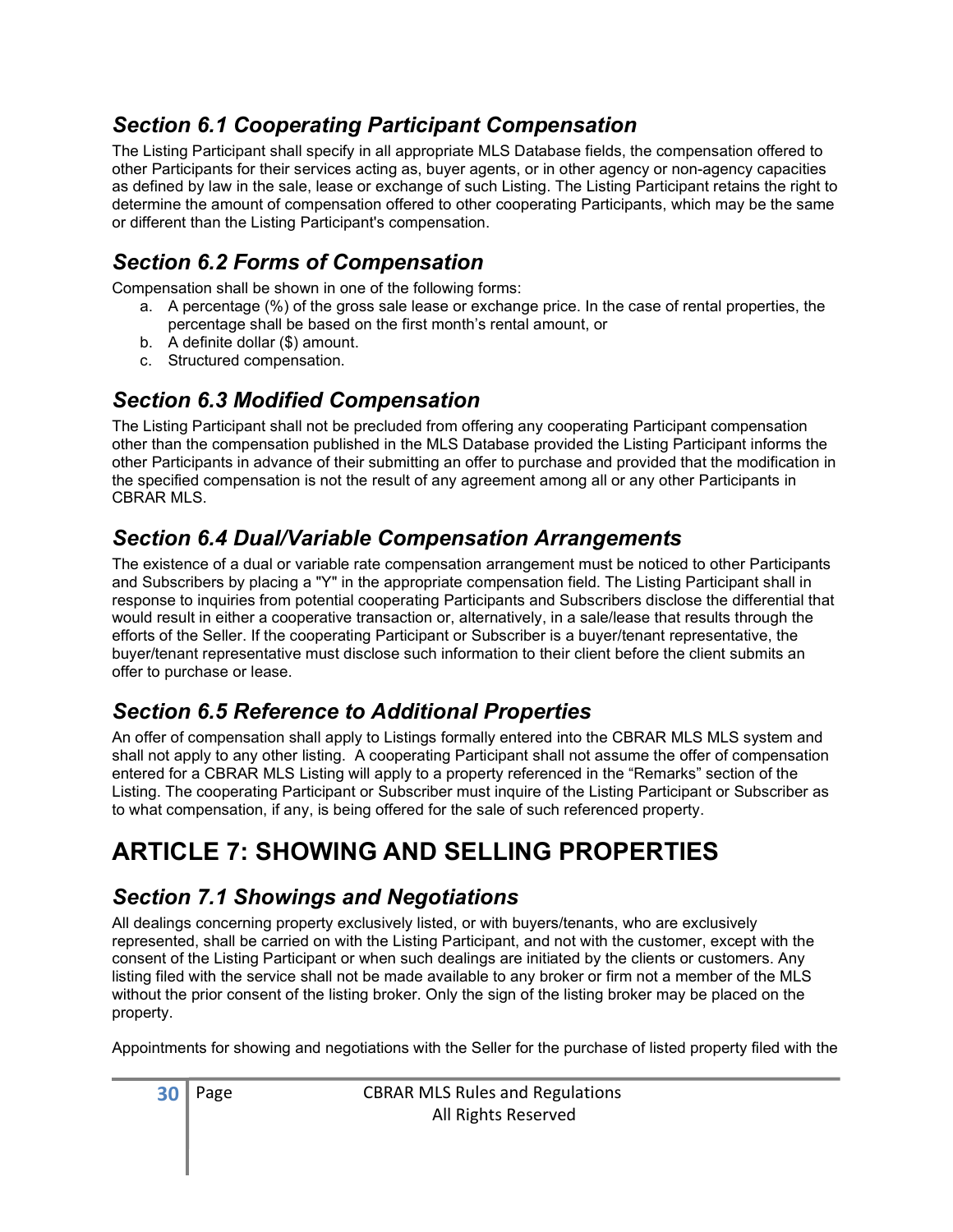CBRAR MLS shall be conducted through the Listing Participant except under the following circumstances:

- a. The Listing Participant gives the cooperating Participant specific written authority to show and/or negotiate directly, or;
- b. If, after a reasonable effort, the cooperating Participant/Subscriber cannot contact the agent contact listed in the MLS, the Cooperating Participant/Subscriber may contact the Firm broker to make arrangements for showing access or offer presentation.

Practice Note: Cooperating Participants and Subscribers may not contact the Seller of a property or access a lockbox installed on the property unless the Listing contains stated instructions to go direct and use the lockbox or contact Seller/tenant directly.

# Section 7.2 Presentation of Offers

The Listing Participant shall make arrangements with the Seller to present an offer as soon as possible or give the cooperating broker a satisfactory reason for not doing so.

# Section 7.3 Submission of Subsequent Offers

The Listing Participant shall submit to the Seller all written and verbal offers (including offers received after a contract has been signed) until closing or lease ratification unless precluded by law, government rule, regulation, or as agreed otherwise in writing between the Seller and the Listing Participant/Subscriber. Unless the subsequent offer is contingent upon the termination of the existing contract, the Listing Participant shall recommend that the Seller obtain the advice of legal counsel prior to acceptance of the subsequent offer.

# Section 7.4 Counter Offers

Participants and Subscribers representing buyers or tenants shall submit to the buyer or tenant all offers and counter offers until acceptance and shall recommend that buyers and tenants obtain legal advice where there is a question about whether a pre-existing contract or lease has been terminated.

# Section 7.5 Rights of Cooperating Participant

The Cooperating Participant has the right to participate in the presentation to the Seller of any offer he/she secures to purchase or lease. The Cooperating Participant does not have the right to be present at any discussion or evaluation of that offer by the Seller and the Listing Participant. However, if the Seller gives written instructions to the Listing Participant that the Cooperating Participant not be present when an offer the Cooperating Participant secured is presented, then the Cooperating Participant has the right to receive to receive a copy of the Seller's written instructions. Where the Cooperating Broker is not present during the presentation of the offer, the cooperating broker can request in writing, and the listing broker must provide, written affirmation stating that the offer has been submitted to the seller, or written notification that the seller has waived the obligation to have the offer presented. None of the foregoing diminishes the Listing Participant's right to control the establishment of appointments for such presentations.

#### Section 7.6 Right of Listing Participant in Presentation of Counter-**Offer**

The Listing Participant has the right to participate in the presentation to the Seller of any counter-offer made by the Seller. The Listing Participant does not have the right to be present at any discussion or evaluation of a counter-offer by the purchaser or Lessee. However, if the Purchaser or Lessee gives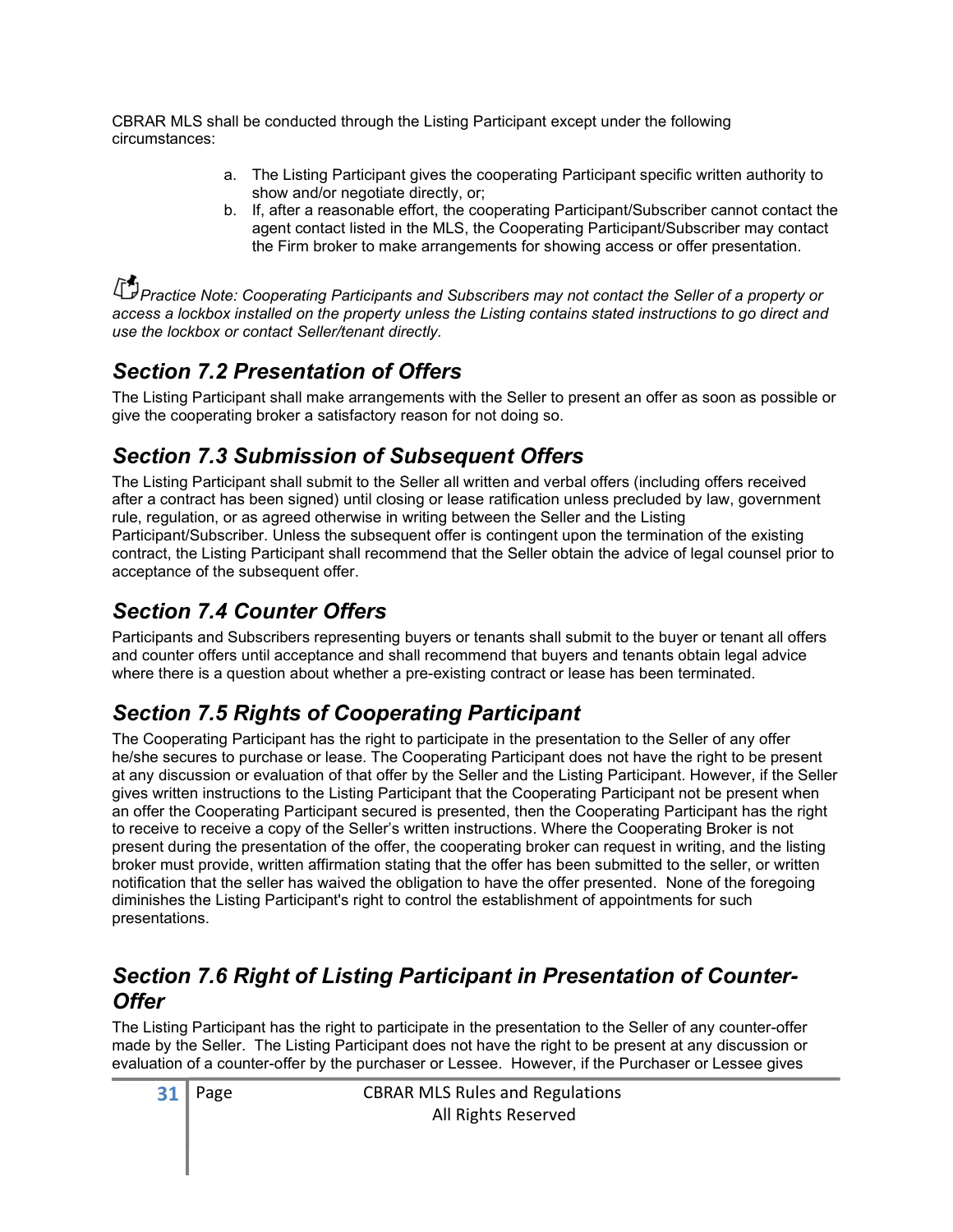written instructions to the Cooperating Participant/Subscriber that the Listing Participant not be present when a counter-offer is presented, then the listing Participant has the right to receive a copy of the Purchaser's or Lessee's written instructions. None of the foregoing diminishes the Cooperating Participant's right to control the establishment of appointments for such presentations.

#### Section 7.7 Sold/Contract Pending Signs

Prior to closing, the "Sold" or "Contract Pending" signs of the selling Participant may not be placed on a property, unless the Listing Participant authorizes the Cooperating Participant to post such a sign.

#### Section 7.8 Distribution of Tax Record Information

Participants/Subscribers are permitted to advertise public tax record information pertaining to closed transactions.

#### Section 7.9 Reporting Pending Sales

All ratified offers to purchase, exchange or lease must be reported to CBRAR MLS and the new Listing status change entered into the MLS Database. All transactions should be pended promptly, but not later than Five (5) days from contract, exchange or lease ratification. The Listing Participant should exercise discretion in revealing the sale or lease price prior to settlement. CBRAR MLS does not accept responsibility for the disclosure of such information.

If negotiations were carried on under Section 7.1 A or B of these Rules and Regulations, the cooperating Participant shall report contract ratification to the Listing Participant within five (5) days after the occurrence and the Listing Participant/Subscriber shall report the pending status to the MLS within five (5) days of receiving notice from the cooperating broker.

# Section 7.10 First Right of Refusal

Listings subject to a ratified contract containing a First Right of Refusal contingent upon the sale of real property may remain active in the MLS database. The contingency field must be completed and the details of the first right entered into agent only remarks within five (5) days of contract ratification. Once the First Right of Refusal contingency has been removed, the listing status must be updated to pending within five (5) days of the contingency removal.

# Section 7.11 Reporting Cancellation of Pending Status

Listing Participant/Subscriber shall restore a Listings active status within five (5) days of the cancellation of any pending sale, exchange or lease. Cancellation of the pending status shall mean:

- a. A written release of the purchase agreement, exchange contract or lease has been executed by all parties; or
- b. The purchase agreement, exchange contract or lease has been terminated as permitted by the terms of such document. The Listing shall only be returned to active status if a valid Listing Agreement is still in effect.

As used in this section, "terminated" shall mean:

- a. A mutual termination, executed by all parties of the purchase agreement, exchange contract or lease
- b. A written notice of termination from one party to the other party as permitted under the terms and conditions of the purchase agreement, exchange contract or lease; or
- c. The expiration or automatic termination of the purchase agreement, exchange contract or lease as provided by an expiration date or other specified language that automatically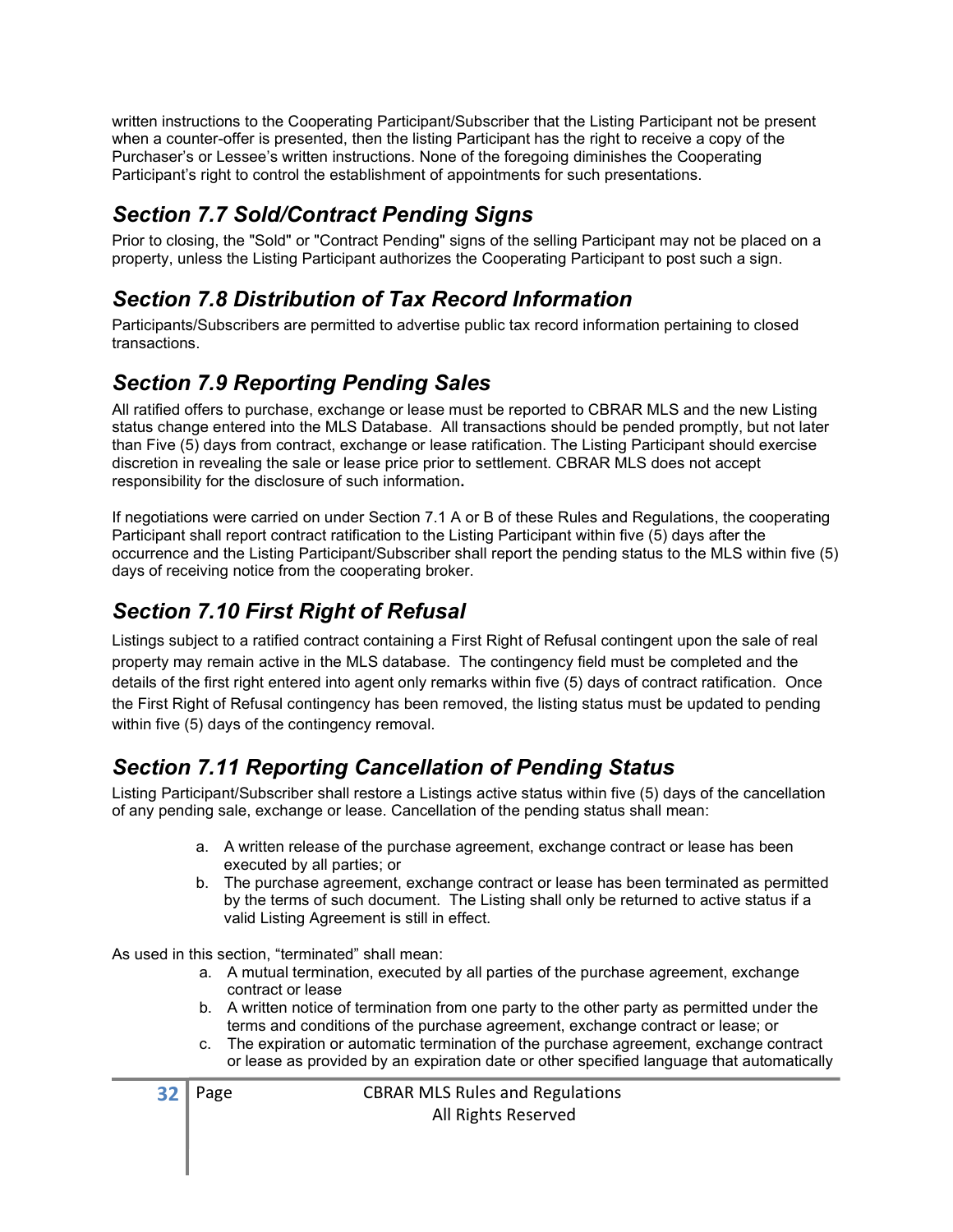terminates the purchase agreement, exchange contract or lease without necessity of notice by either party.

A listing may not be returned to an active status until the pending sale, exchange or lease has been released and/or terminated and all necessary parties have signed the appropriate documentation, if applicable. CBRAR MLS reserves the right to request copies of relevant documentation to confirm listing status.

For Practice Note: Listing participants/Subscribers may return a listing to active status ONLY after a release has been executed by the purchaser and seller or the contract has been legally terminated and no longer in effect. Sellers have no authority to request or demand that a listing be returned to active status in the MLS. Properties subject to a valid purchase offer must remain in Pended status until one of the aforementioned actions occurs.

#### Section 7.12 Reporting Sales to the Service

When a sale or exchange has closed or a lease has been signed, the Listing Participant shall change the Listing status to sold/leased in the MLS Database within seven (7) days of settlement or lease.

If negotiations were carried on under Section 7.1 A or B of these Rules and Regulations, the cooperating Participant shall report settlement to the Listing Participant within seven (7) days after occurrence and the Listing Participant/Subscriber shall report them to the MLS within seven (7) days of receiving notice from the cooperating broker.

# Section 7.13 Reporting Refusal to Sell

If any Seller refuses to accept a written offer satisfying the terms and conditions stated in the Listing Agreement, such fact shall be reported in writing by the Listing Participant to CBRAR MLS within three (3) days of such refusal. CBRAR MLS will disseminate the information to all Participant's/Subscriber's.

Practice Note: Sellers cannot be required to accept an offer to purchase. However, all listings must contain a valid listing price authorized by the Seller in a listing agreement between the Seller and the Listing participant.

# ARTICLE 8: SERVICE SUBSCRIPTIONS, FEES AND CHARGES

Eligible Participants, as defined in Article 2 of these rules and regulations may apply for CBRAR MLS services, subject to the payment of all applicable fees and charges, Licensees affiliated with a CBRAR MLS Participant Broker may, but are not required to, subscribe for MLS services.

# Section 8.1 Firm Application Fee

A firm application fee is required for all new firms and branch office applications.

#### Section 8.2 Quarterly Fee

Quarterly service fees are assessed, in advance, for each Participant, Subscriber and Administrative User access subscription. Service fees are due upon posting to the User's online account. If service fees and charges are not paid within 20 days following the invoice date a ten percent (10%) late fee will be assessed on the unpaid MLS account. User service access will be terminated on the 31<sup>st</sup> day of arrears. CBRAR MLS chooses to include affiliated unlicensed administrative and clerical staff, personal assistants, and/or individuals that hold a certification as a real estate appraiser among those eligible for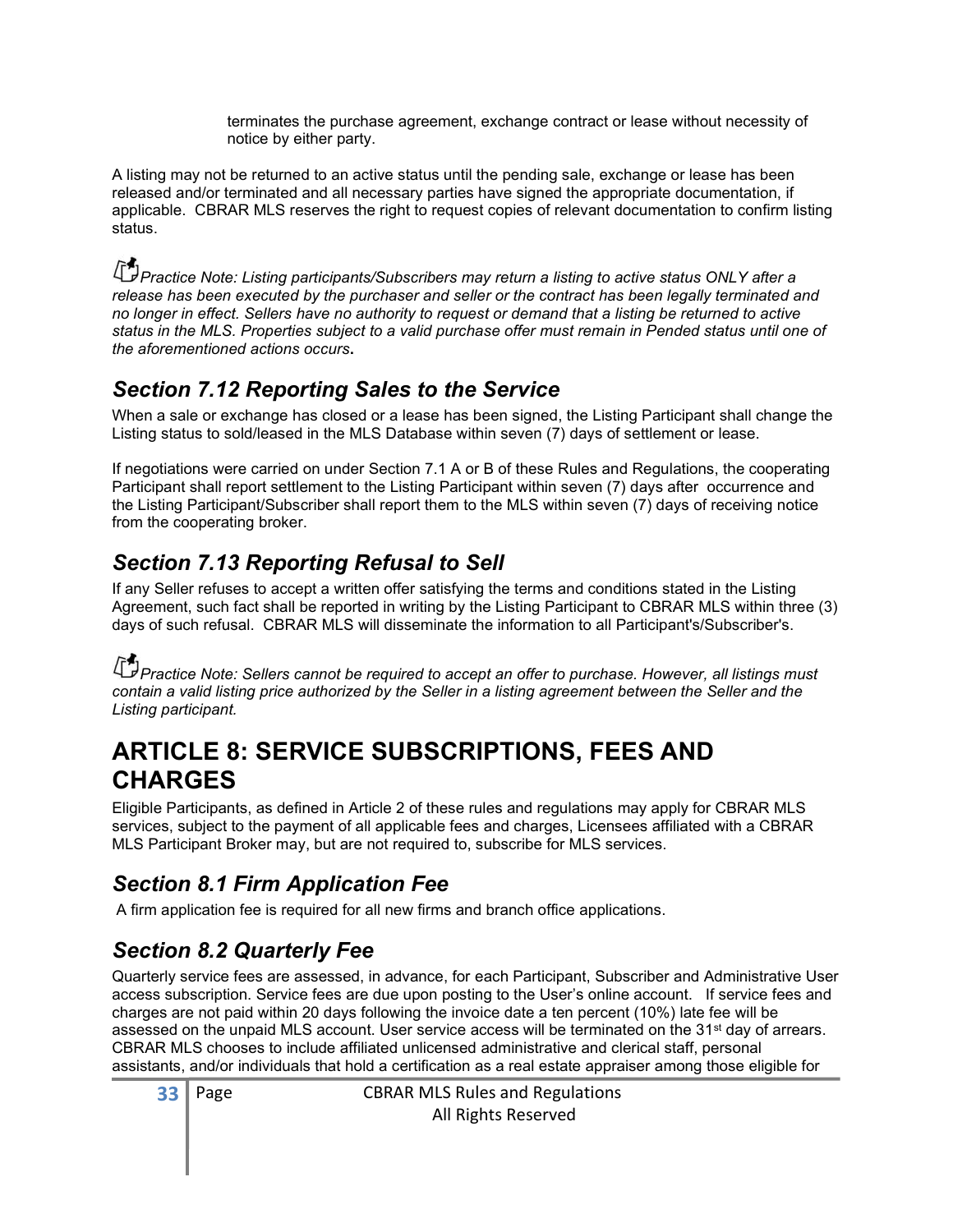access to and use of MLS information as subscribers and at CBRAR MLS's may at their discretion charge recurring fees.

However, CBRAR MLS provides participants the option of a no-cost waiver of MLS fees, dues, and charges for any licensee or licensed or certified appraiser who can demonstrate subscription to a different MLS or CIE where the principal broker participates. CBRAR MLS may, at their discretion, require that participants to sign a certification for nonuse of its MLS services by their licensees, which can include penalties and termination of the waiver if violated.

#### Section 8.3 Re-Activation and Re-Application Fee

A re-activation fee will be assessed for any Participant or Subscriber who reinstates access with CBRAR MLS within six (6) months following a termination, see Fine Chart for fee. If a terminated Participant reapplies for re-activation of CBRAR MLS access after six (6) months following termination, a new firm fee will be required in addition to the Participants re-activation fee.

#### Section 8.4 Additional Fees

Other fees and charges for CBRAR MLS access and services may apply. Fees and charges are established by the CBRAR Property Services, Inc. Board of Directors and published in the CBRAR MLS Schedule of Fees and Charges.

#### Section 8.5 Fee Increases

Service fees may be increased from time-to-time at the sole discretion of the CBRAR Property Services, Inc. Board of Directors.

#### Section 8.6 Voluntary Service Termination

A Participant's or Subscriber's voluntary termination of CBRAR MLS access shall become effective when written notice is received by CBRAR MLS.

#### Section 8.7 Unpaid Fines

If a Participant or Subscribers MLS access is terminated (whether voluntary or involuntary) and there are outstanding fines owed by the Participant or Subscriber, all fines must be paid in full before an application to restore MLS access will be processed.

#### Section 8.8 Listings of Terminated Subscribers

If a Subscribers CBRAR MLS service access is terminated for failure to pay applicable fees, fines or charges and the Subscriber has active Listings in the system, the Participant holding the terminated Subscribers license shall within ten (10) days of notification of termination of the Subscriber service designate a new Subscriber for the active Listings. In the event the Principal Broker Participant does not designate a new Subscriber, the active Listings will be placed in the name of the Participant.

# Section 8.9 Listings of Terminated Participants

If a Participant has been terminated from membership with one of the REALTOR® Associations affiliated CBRAR MLS and/or failure to pay appropriate dues, fees, fines or charges, CBRAR MLS is not obligated to provide MLS services, including continued inclusion of the Terminated Participant's Listings in the MLS compilation of current Listing information. Prior to any removal of a Terminated Participant's Listings from the MLS, the terminated Participant will receive ten (10) days written notice of the intended removal so that the terminated Participant may advise his clients.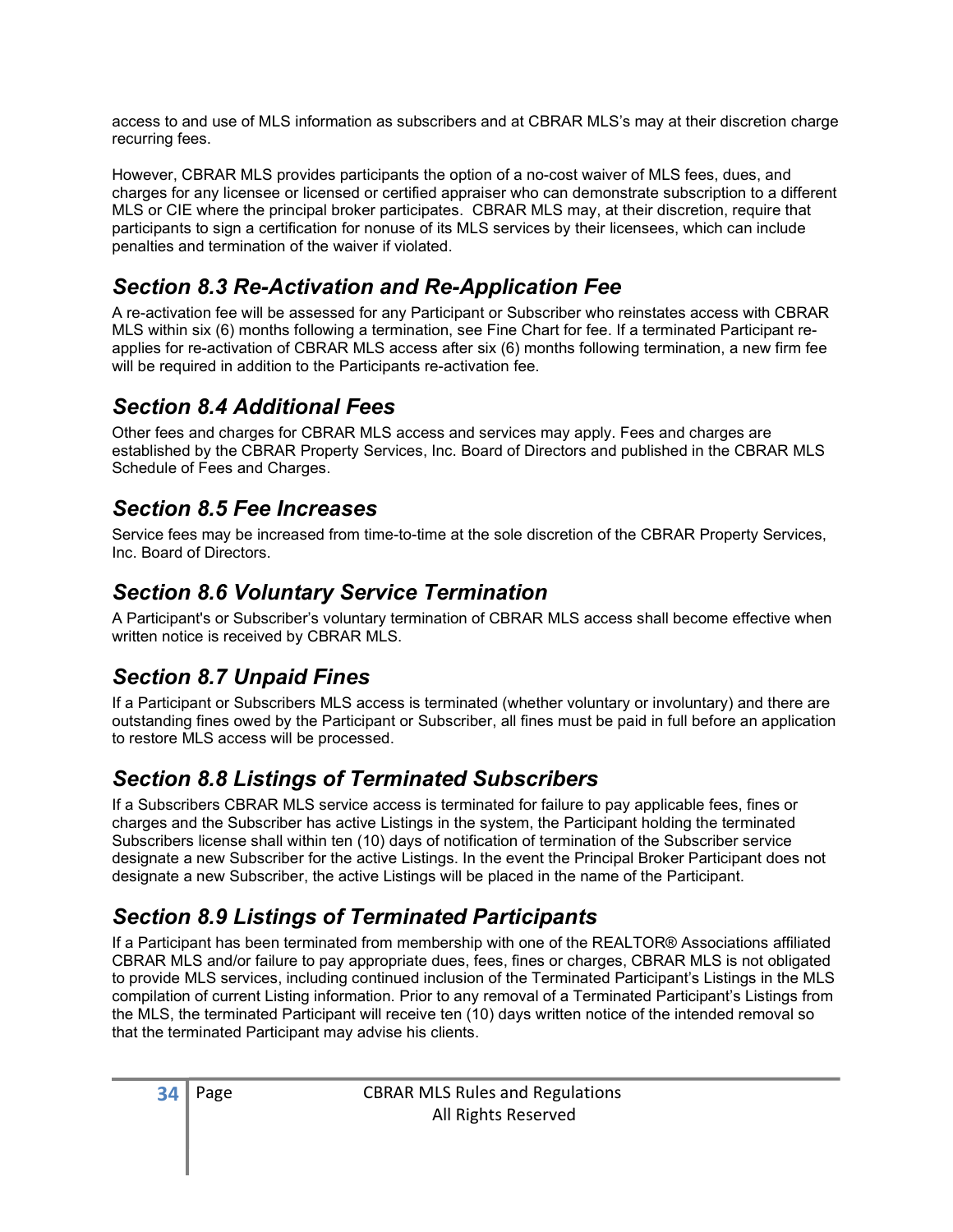In the event a Participant services are terminated, access for all access for Subscribers affiliated with the terminated Participant will be terminated.

# Section 8.10 Listings of Suspended Participants

When a CBRAR MLS Participant is suspended from CBRAR MLS for failing to abide by a membership duty (i.e., violation of the Code of Ethics, association bylaws, MLS bylaws, MLS rules and regulations, or other membership obligation except failure to pay appropriate dues, fees, or charges), all Listings currently filed with the MLS by the suspended Participant shall, at the Participant's option, be retained in the service until sold, withdrawn or expired, and shall not be renewed or extended by CBRAR MLS beyond the termination date of the Listing agreement in effect when the suspension became effective. Participants whose MLS access is suspended are not entitled to refund or credit of service fees for the period of time they do not have access to the CBRAR MLS system.

# Section 8.11 Listings of Suspended Subscribers

When a CBRAR MLS Subscriber is suspended from CBRAR MLS for failure to abide by a membership duty (i.e., violation of the Code of Ethics, association bylaws, MLS bylaws, MLS rules and regulations, or other membership obligation except failure to pay appropriate dues, fees, or charges), the affiliated Principal Broker/Participant shall receive ten (10) days' notice to designate an active Subscriber as the Listing agent for all listings in the name of the Suspended Subscriber. In the event the Principal Broker/Participant does not designate a new Subscriber, the active Listings will be placed in the name of the Participant. Subscribers whose MLS access is suspended are not entitled to refund or credit of service fees for the period of time they do not have access to the CBRAR MLS system.

# Section 8.12 Listings of Expelled Participants

When a CBRAR MLS Participant is expelled from the MLS for failing to abide by a membership duty (i.e., violation of the Code of Ethics, association bylaws, MLS bylaws, MLS rules and regulations, or other membership obligations except failure to pay appropriate dues, fees, or charges), all Listings currently filed with the MLS by the expelled Participant shall, at the Participant's option, be retained in the service until sold, withdrawn, or expired, and shall not be renewed or extended by CBRAR MLS beyond the termination date of the Listing Agreement in effect when the expulsion became effective. If a Participant has been expelled from the association (except where MLS participation without association membership is permitted by law) or MLS (or both) for failure to pay appropriate dues, fees, or charges, an association MLS is not obligated to provide MLS services, including continued inclusion of the expelled Participant's Listings in the MLS compilation of current Listing information. Prior to any removal of an expelled Participant's Listings from the MLS, the expelled Participant will receive ten (10) days written notice of the intended removal so that the expelled Participant may advise his clients.

# ARTICLE 9: COMPLIANCE AND ENFORCEMENT PROCEDURES

# Section 9.1 Violation Reporting

Violations of CBRAR MLS Rules and Regulations are discovered in several ways. Regular audits are performed by CBRAR MLS staff, but peer review also plays an important part in identifying inconsistencies and non-compliance. Participants and Subscribers may report alleged violations by using the Report a Listing function in The MLS or contacting CBRAR MLS at cbrarmls@cbrar.com or 804-776-0568.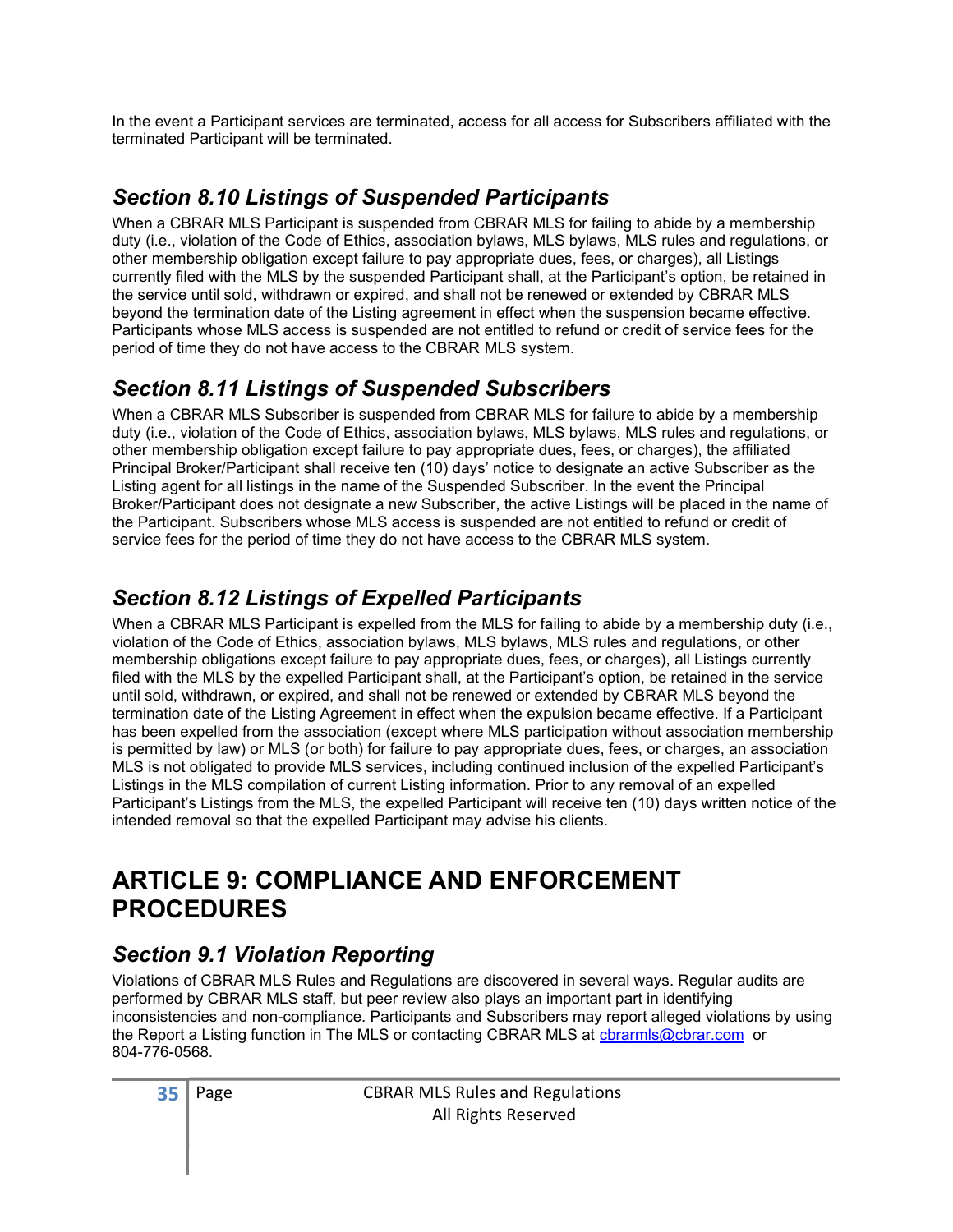#### Section 9.1.1 Complaints of Unauthorized Use of Listing Content

Any participant who believes another participant has engaged in the unauthorized use or display of listing content, including photographs, images, audio or video recordings, and virtual tours, shall send notice of such alleged unauthorized use to the MLS. Such notice shall be in writing, specifically identify the allegedly unauthorized content, and be delivered to the MLS not more than sixty (60) days after the alleged misuse was first identified. No participant may pursue action over the alleged unauthorized use and display of listing content in a court of law without first completing the notice and response procedures outlined in this Section 9.1.1 of the MLS rules.

Upon receiving a notice, the Board of Directors will send the notice to the participant who is accused of unauthorized use. Within ten (5) days from receipt, the participant must either: 1) remove the allegedly unauthorized content, or 2) provide proof to the Board of Directors that the use is authorized. Any proof submitted will be considered by the Board of Directors, and a decision of whether it establishes authority to use the listing content will be made within thirty (30) days.

If the Board of Directors determines that the use of the content was unauthorized, the Board of Directors may issue a sanction pursuant to the MLS rules, including a request to remove and/or stop the use of the unauthorized content within ten (5) days after transmittal of the decision. If the unauthorized use stems from a violation of the MLS rules, that too will be considered at the time of establishing an appropriate sanction.

If after ten (5) days following transmittal of the Board of Director's determination the alleged violation remains uncured (i.e. the content is not removed or the rules violation remains uncured), then the complaining party may seek action through a court of law.

# Section 9.2 Authority to Impose Sanctions

By becoming and remaining a participant or subscriber in CBRAR MLS, each Participant and Subscriber agrees to be subject to the rules and regulations and any other CBRAR MLS governance provision. CBRAR MLS may, through the administrative and hearing procedures established in these rules, impose discipline for violations of the rules and other MLS governance provisions. Discipline that may be imposed may consist of one or more of the following:

- a. letter of warning
- b. letter of reprimand
- c. attendance at MLS orientation or other appropriate courses or seminars which the participant or subscriber can reasonably attend taking into consideration cost, location, and duration
- d. appropriate, reasonable fine not to exceed \$15,000
- e. probation for a stated period of time not less than thirty (30) days nor more than one (1) year
- f. suspension of MLS rights, privileges, and services for not less than thirty (30) days nor more than one (1) year
- g. termination of MLS rights, privileges, and services with no right to reapply for a specified period not to exceed three (3) years.

Note 1: A participant (or user/subscriber, where appropriate) can be placed on probation. Probation is not a form of discipline. When a participant (or user/subscriber, where appropriate) is placed on probation the discipline is held in abeyance for a stipulated period of time not longer than one (1) year. Any subsequent finding of a violation of the MLS rules during the probationary period may, at the discretion of the Board of Directors, result in the imposition of the suspended discipline. Absent any subsequent findings of a violation during the probationary period, both the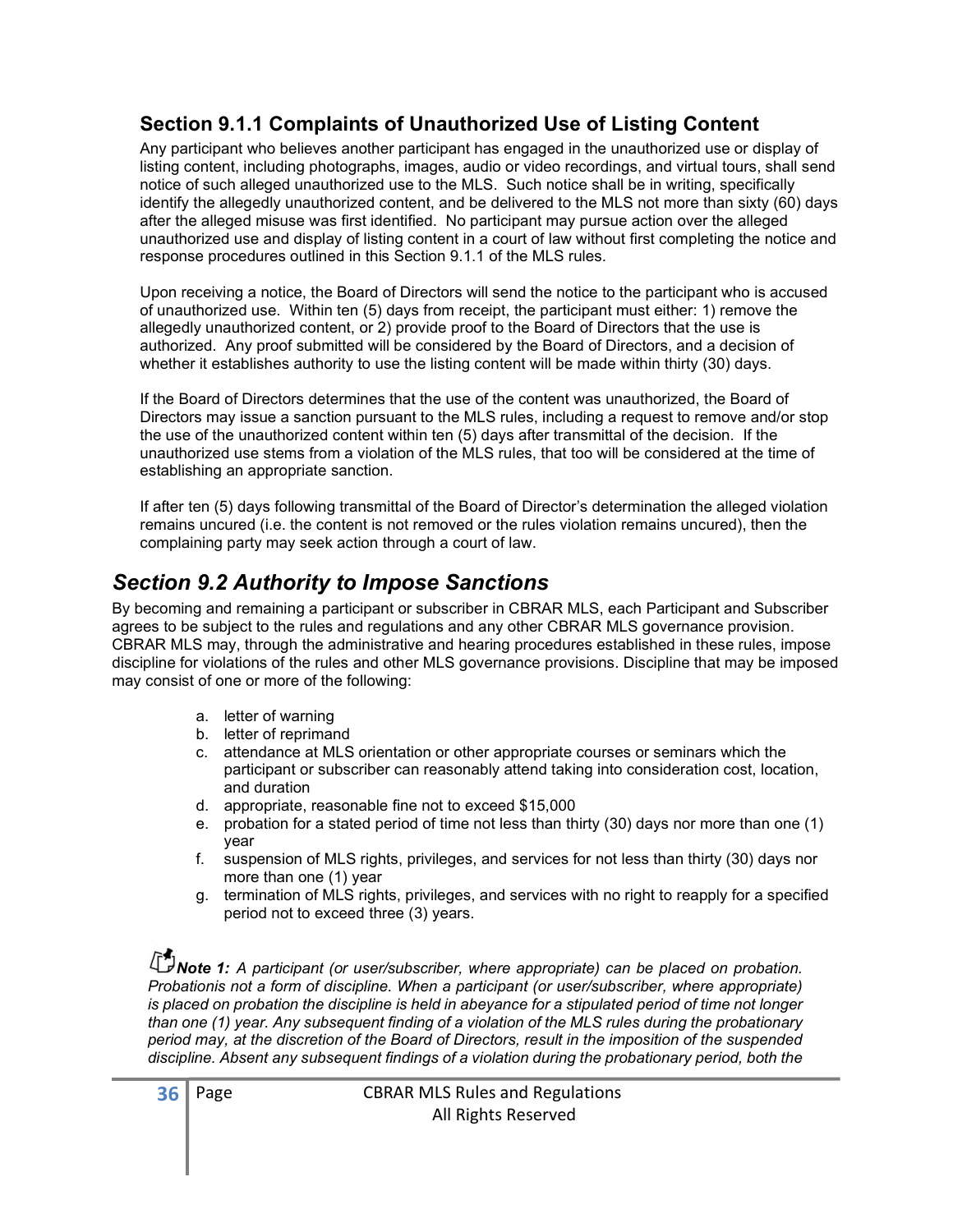probationary status and the suspended discipline are considered fulfilled, and the individual's record will reflect the fulfillment. The fact that one or more forms of discipline are held in abeyance during the probationary period does not bar imposition of other forms of discipline which will not be held in abeyance.

Note 2: MLS participants and subscribers can receive no more than three (3) administrative sanctionsin a calendar year before they are required to attend a hearing for their actions and potential violations of MLS rules, except that the MLS may allow more administrative sanctions for violations of listing information provided by participants and subscribers before requiring a hearing. The MLS must send a copy of all administrative sanctions against a subscriber to the subscriber's participant and the participant is required to attend the hearing of a subscriber who has received more than three (3) administrative sanctions within a calendar year.

#### Section 9.3 Notice of Violation

If, within a calendar year, a Participant or Subscriber receives more than three (3) Notice of Fine notifications, as described in Section 9.5, they will be required to appear at a hearing before a CBRAR MLS Compliance Panel for a disciplinary conclusion for each subsequent fine incident. Additionally, a Subscriber must appear at each hearing with their participant broker or any supervising broker of record.

Each hearing shall be subject to the administrative fee set forth in Section 9.7 in addition to any violation fine.

#### Section 9.4 Multiple Violations

 If within a calendar year, a Participant or Subscriber receives more than three (3) Notice of Fine notifications, as described in Section 9.5, they will be required to appear at a hearing before a CBRAR MLS Board of Directors for a disciplinary conclusion for each subsequent fine incident. Additionally, a Subscriber must appear at each hearing with their Participant broker or any supervising broker or record.

 Each hearing shall be subject to the administrative fee set forth in Section 9.6 in addition to any violation fine.

#### Section 9.5 Notice of Fine

If the revision to a correctable violation is made pursuant to the instructions in the Notice of Violation within the Grace Period the Notice, or if satisfactory evidence refuting the alleged violation is submitted to CBRAR MLS staff within the Grace Period provided in the Notice of Violation, the violation will be dismissed.

If the Participant of Subscriber fails to correct the violations(s)with the Grace Period or submit satisfactory evidence refuting the alleged violation, a "Notice of Fine" will be emailed to both the Participant and Subscriber. The violation must be corrected and the fine paid within five (5) days from the date of the Fine Notice, unless the Respondent files a request for a review hearing before CBRAR MLS Board or the Subscriber or Participant has incurred Multiple Violations, as defined in Section 9.4.

If the Participant or Subscriber fails to pay an assessed fine or to request a hearing within five (5) days of the Notice of Fine, the Participant or Subscriber will be suspended from CBRAR MLS and the Lockbox System until the violation has been corrected and the fine has been paid.

| $37$ Page | <b>CBRAR MLS Rules and Regulations</b> |
|-----------|----------------------------------------|
|           | All Rights Reserved                    |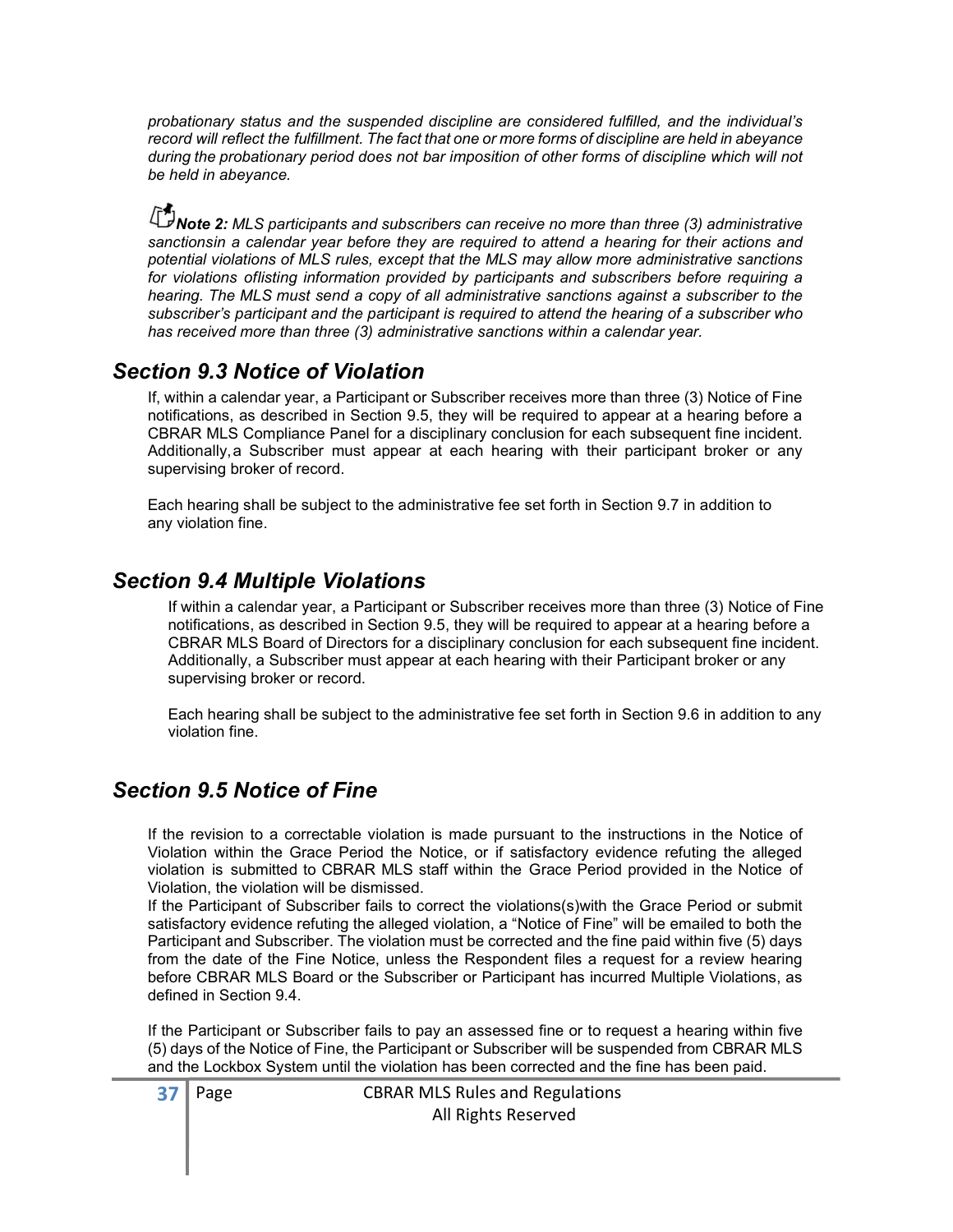Repeated violations of CBRAR MLS Rules and Regulations may result in other fines or discipline, as applicable.

#### Section 9.6 Violation Review and Hearing Requests

If the recipient of a Notice of Fine wishes to dispute the finding of a violation or the sanction imposed, they may request a review within five (5) days of the date of the Notice of Fine. The review request should include the Notice of Fine, the reason he or she is disputing the finding of violation and/or fine and any relevant supporting documentation.

Violation review hearings will be conducted in accordance with the procedures outlined in the NAR Code of Ethics and Arbitration Manual. When requested by a complainant, the MLS will process a complaint without revealing the complainant's identity. If a complainant is subsequently forwarded to a hearing and the original complainant does not consent to participating in the process, the MLS will appoint a representative to serve as the complainant A \$250 Hearing fee will be assessed if the violation(s) which are the subject of the hearing are determined to be valid by the CBRAR Property Services, Inc. Board of Directors.

#### Section 9.7 Appeals

If an MLS Participant or Subscriber found in violation of the CBRAR MLS Rules and Regulations wishes to appeal an enforcement decision, fine or disciplinary action imposed by CBRAR Property Services, Inc. Board of Directors they may do so by submitting a request for an appeal to the Chesapeake Bay & Rivers Association of REALTORS® (CBRAR) Board of Directors within ten (10) days of the date of the decision or assessment of a fine(s) or discipline to the Association Executive. The decision of the Chesapeake & Rivers Association of REALTORS® (CBRAR) Board of Directors shall be final. An administrative fee of \$250 must accompany all appeal requests. If the CBRAR Board of Directors reverses the review panels enforcement decision the administrative fee of \$250 and original hearing fee shall be refunded.

#### Section 9.8 Lockbox Key Violations

Article 12 of the Rules and Regulations sets out the fines, penalties and procedures for violations of Lockbox security and Keyholder conduct. Lockbox security and Key violations are not considered correctable violations and may be subject to immediate fines.

#### Section 9.9 Breach or Threatened Breach

In the event of a breach or threatened breach by a Participant or Subscriber of any provision of these Rules and Regulations or other applicable Association Bylaw, CBRAR MLS shall be entitled to an injunction restraining the Participant and/or Subscriber from continuing with such breach or prohibiting the threatened breach. Nothing herein shall be construed as prohibiting CBRAR MLS from pursuing any other remedies available to it for such breach or threatened breach, including the recovery of monetary damages from the Participant and/or Subscriber. If an injunction, remedy, finding, judgment or award is granted to CBRAR MLS against a Participant and/or Subscriber, such Participant and/or Subscriber shall be liable for all of CBRAR MLS attorney's fees, court costs and expert witness expenses.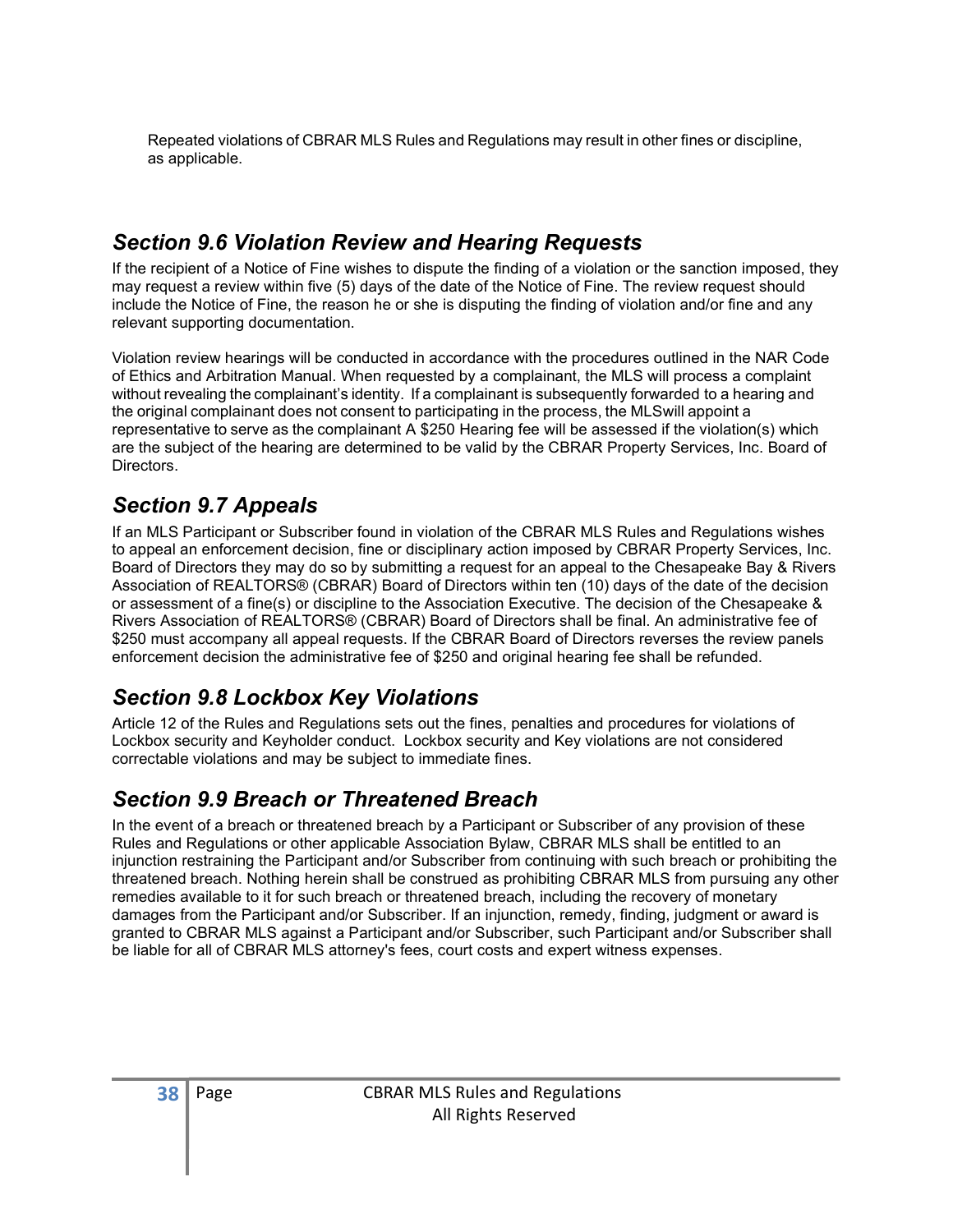# ARTICLE 10: VIRTUAL OFFICE WEBSITE "VOW" POLICIES

#### Section 10.1 VOW Defined

- a. A Virtual Office Website ("VOW") is a Participant's Internet website, or a feature of a Participant's website, through which the Participant is capable of providing real estate brokerage services to consumers with whom the Participant has first established a broker-consumer relationship (as defined by state law) where the consumer has the opportunity to search MLS Listing Information, subject to the Participant's oversight, supervision, and accountability. A non-principal broker or sales licensee affiliated with a Participant may, with his or her Participant's consent, operate a VOW. Any VOW of a non-principal broker or sales licensee is subject to the Participant's oversight, supervision, and accountability.
- b. As used in the section of these Rules, the term "Participant" includes a Participant's affiliated nonprincipal brokers and sales licensees – except when the term is used in the phrases "Participant's consent" and "Participant's oversight, supervision, and accountability". References to "VOW" and "VOWs" include all VOWs, whether operated by a Participant, by a non-principal broker or sales licensee, or by an Affiliated VOW Partner ("AVP") on behalf of a Participant.
- c. "Affiliated VOW Partner" ("AVP") refers to an entity or person designated by a Participant to operate a VOW on behalf of the Participant, subject to the Participant's supervision, accountability and compliance with the VOW Policy. No AVP has independent participation rights in the MLS by virtue of its right to receive information on behalf of a Participant. No AVP has the right to use MLS Listing Information except in connection with operation of a VOW on behalf of one or more Participants. Access by an AVP to MLS Listing Information is derivative of the rights of the Participant on whose behalf the AVP operates a VOW.
- d. As used in this section, the term "MLS Listing Information" refers to active Listing information and sold data provided by Participants to the MLS and aggregated and distributed by the MLS to Participants.

# Section 10.2 MLS Listing Display

The right of a Participant's VOW to display MLS Listing Information is limited to that supplied by the MLS(s) in which the Participant has participatory rights. However, a Participant with offices participating in different MLSs may operate a master website with links to the VOWs of the other offices.

Subject to the provisions of the VOW Policy and these Rules, a Participant's VOW, including any VOW operated on behalf of a Participant by an AVP, may provide other features, information, or functions, e.g. Internet Data Exchange ("IDX").

Except as otherwise provided in the VOW Policy or in these Rules, a Participant need not obtain separate permission from other MLS Participants whose Listings will be displayed on the Participant's VOW.

CBRAR MLS prohibits the electronic display of other Participants and Subscribers listings outside the context of the Internet Data Exchange (IDX) and Virtual Office Website (VOW) policies and rules. Amended 8/13

#### Section 10.3 Retrieval of Data

Before permitting any consumer to search for or retrieve any MLS Listing Information on his or her VOW, the Participant must take each of the following steps:

a. The Participant must first establish with that consumer a lawful broker-consumer relationship (as defined by state law), including completion of all actions required by state law in connection with providing real estate brokerage services to clients and customers (hereinafter "Registrants").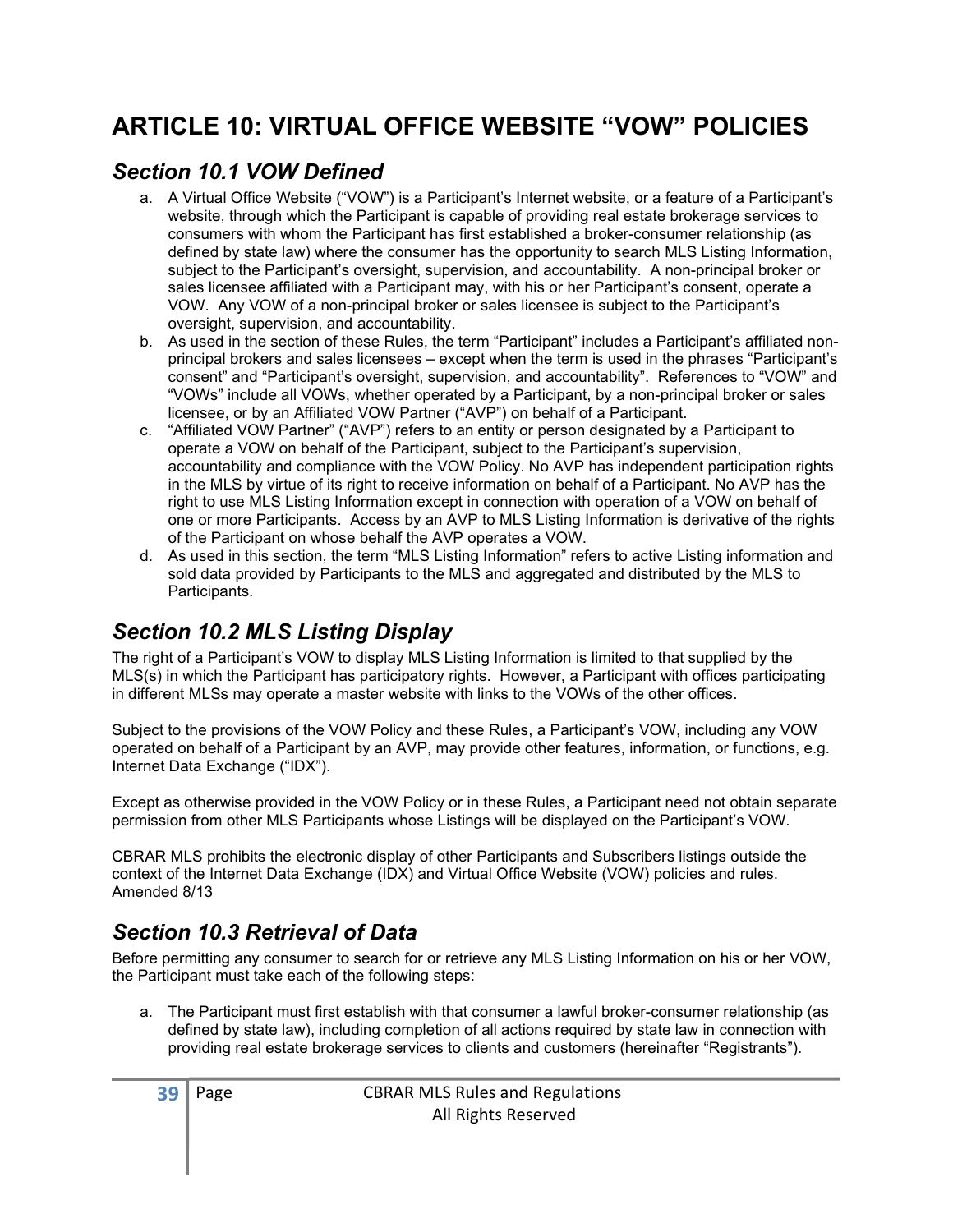Such actions shall include, but are not limited to, satisfying all applicable agency, non-agency, and other disclosure obligations, and execution of any required agreements.

- b. The Participant must obtain the name of and a valid email address for each Registrant. The Participant must send an email to the address provided by the Registrant confirming that the Registrant has agreed to the Terms of Use (described in subsection (d) below). The Participant must verify that the email address provided by the Registrant is valid and that the Registrant has agreed to the Terms of Use.
- c. The Participant must require each Registrant to have a username and a password, the combination of which is different from those of all other Registrants on the VOW. The Participant may, at his or her option, supply the username and password or may allow the Registrant to establish its username and password.

 The Participant must also assure that any email address is associated with only one username and password. The Participant must assure that each Registrant's password expires on a certain date but may provide for renewal of the password. The Participant must at all times maintain a record of the name, email address, username, and current password of each Registrant. The Participant must keep such records for not less than 180 days after the expiration of the validity of the Registrant's password.

- d. If the MLS has reason to believe that a Participant's VOW has caused or permitted a breach in the security of MLS Listing Information or a violation of MLS rules, the Participant shall, upon request of the MLS, provide the name, email address, user name, and current password, of any Registrant suspected of involvement in the breach or violation. The Participant shall also, if requested by the MLS, provide an audit trail of activity by any such Registrant.
- e. The Participant shall require each Registrant to review, and affirmatively to express agreement (by mouse click or otherwise) to, a "Terms of Use" provision that provides at least the following:
	- i. That the Registrant acknowledges entering into a lawful consumer-broker relationship with the Participant
	- ii. That all information obtained by the Registrant from the VOW is intended only for the Registrant's personal, non-commercial use
	- iii. That the Registrant has a bona fide interest in the purchase, sale, or lease of real estate of he type being offered through the VOW;
	- iv. That the Registrant will not copy, redistribute, or retransmit any of the information provided except in connection with the Registrant's consideration of the purchase or sale of an individual property;
	- v. That the Registrant acknowledges the MLS's ownership of, and the validity of the MLS's copyright in, the MLS database.
- f. The Terms of Use Agreement may not impose a financial obligation on the Registrant or create any representation agreement between the Registrant and the Participant. Any agreement entered into at any time between the Participant and Registrant imposing a financial obligation on the Registrant or creating representation of the Registrant by the Participant must be established separately from the Terms of Use, must be prominently labeled as such, and may not be accepted solely by mouse click.
- g. The terms of Use Agreement shall also expressly authorize the MLS, and other MLS Participants or their duly authorized representatives, to access the VOW for the purposes of verifying compliance with MLS rules and monitoring display of Participants' Listings by the VOW. The Agreement may also include such other provisions as may be agreed to between the Participant and the Registrant.

#### Section 10.4 Contact Information Requirement

A Participant's VOW must prominently display an e-mail address, telephone number, or specific identification of another mode of communication (e.g., live chat) by which a consumer can contact the

| $\vert 40 \vert$ Page | <b>CBRAR MLS Rules and Regulations</b> |
|-----------------------|----------------------------------------|
|                       | All Rights Reserved                    |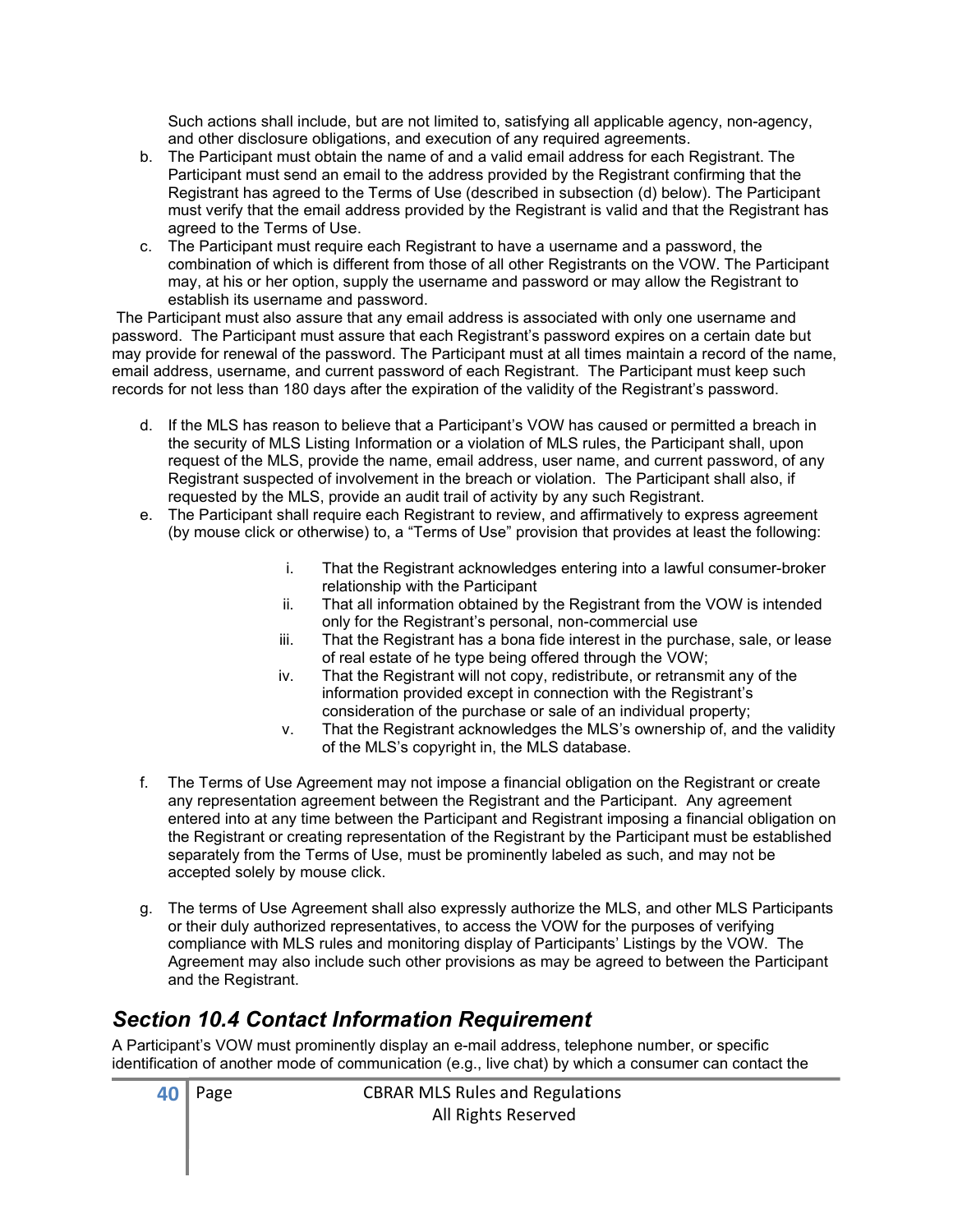Participant to ask questions, or get more information, about any property displayed on the VOW. The Participant, or a non-principal broker or sales licensee licensed with the Participant, must be willing and able to respond knowledgeably to inquiries from Registrants about properties within the market area served by that Participant and displayed on the VOW.

#### Section 10.5 MLS Listing Information Security

A Participant's VOW must employ reasonable efforts to monitor for, and prevent, misappropriation, "scraping", and other unauthorized use of MLS Listing Information. A Participant's VOW shall utilize appropriate security protection such as firewalls as long as this requirement does not impose security obligations greater than those employed concurrently by the MLS.

# Section 10.6 Internet and Address Display

A Participant's VOW shall not display Listings or property addresses of any Seller who has affirmatively directed the Listing broker to withhold the Seller's Listing or property address from display on the Internet. The Listing broker shall communicate to the MLS that the Seller has elected not to permit display of the Listing or property address on the Internet. Notwithstanding the foregoing, a Participant who operates a VOW may provide to consumers via other delivery mechanisms, such as email, fax, or otherwise, the Listings of Sellers who have determined not to have the Listing for their property displayed on the Internet.

A Participant who lists a property for a Seller who has elected not to have the property Listing or the property address displayed on the Internet shall cause the Seller to execute a document that includes the following (or a substantially similar) provision:

#### Seller Opt-Out Form

Please check either Option a or Option b

a. [ ] I have advised my broker or sales agent that I do not want the listed property to be displayed on the Internet. OR

b. [ ] I have advised my broker or sales agent that I do not want the address of the listed property to be displayed on the Internet.

I understand and acknowledge that, if I have selected option a, consumers who conduct searches for Listings on the Internet will not see information about the listed property in response to their search.

\_\_\_\_\_\_\_\_\_\_\_ Initials of Seller

The Participant shall retain such forms for at least one year from the date they are signed, or one year from the date the Listing goes off the market, whichever is greater.

#### Section 10.7 Comments and AVMs

(a) Subject to subsection (b), a Participant's VOW may allow third parties:

- i. to write comments or reviews about particular Listings or display a hyperlink to such comments or reviews in immediate conjunction with particular Listings, or
- ii. display an automated estimate of the market value of the Listing (or hyperlink to such estimate) in immediate conjunction with the Listing.

(b) Notwithstanding the foregoing, at the request of a Seller the Participant shall disable or discontinue either or both of those features described in subsection (a) as to any Listing of the Seller. The Listing broker or agent shall communicate to the MLS that the Seller has elected to have one or both of these features disabled or discontinued on all Participants' websites. Subject to the foregoing, a Participant's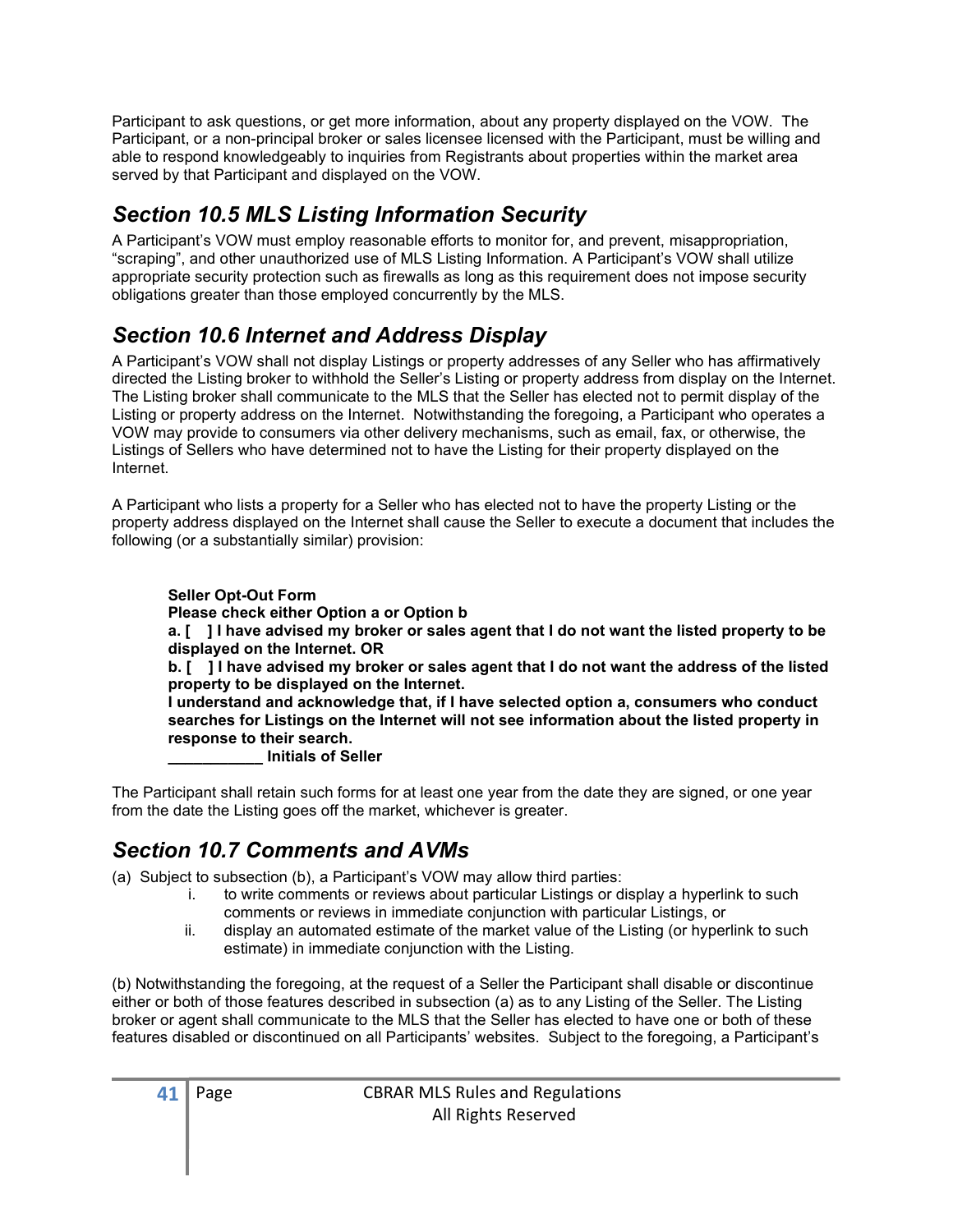VOW may communicate the Participant's professional judgment concerning any Listing. A Participant's VOW may notify its customers that a particular feature has been disabled "at the request of the Seller."

#### Section 10.8 Responsibility to Maintain Accurate Information

A Participant's VOW shall maintain a means (e.g., e-mail address, telephone number) to receive comments from the Listing broker about the accuracy of any information that is added by or on behalf of the Participant beyond that supplied by the MLS and that relates to a specific property displayed on the VOW. The Participant shall correct or remove any false information relating to a specific property within 48 hours following receipt of a communication from the Listing broker explaining why the data or information is false. The Participant shall not, however, be obligated to correct or remove any data or information that simply reflects good faith opinion, advice, or professional judgment.

#### Section 10.9 Requirement to Refresh MLS Listing Information

A Participant shall cause the MLS Listing Information available on its VOW to be refreshed at least once every three (3) days.

#### Section 10.10 Limitation of Use

Except as provided in these rules, the NATIONAL ASSOCIATION OF REALTORS® VOW Policy, or any other applicable MLS rules or policies, no Participant shall distribute, provide, or make accessible any portion of the MLS Listing Information to any person or entity.

#### Section 10.11 Privacy Policy

A Participant's VOW must display the Participant's privacy policy informing Registrants of all of the ways in which information that they provide may be used.

#### Section 10.12 Criteria for Excluding Listings

A Participant's VOW may exclude Listings from display based only on objective criteria, including, but not limited to, factors such as geography, list price, type of property, cooperative compensation offered by Listing broker, and whether the Listing broker is a REALTOR®.

#### Section 10.13 MLS Notification Requirement

A Participant who intends to operate a VOW to display MLS Listing Information must notify the MLS of its intention to establish a VOW and must make the VOW readily accessible to the MLS and to all MLS Participants for purposes of verifying compliance with these Rules, the VOW Policy, and any other applicable MLS rules or policies.

#### Section 10.14 Participant Accountability

A Participant may operate more than one VOW himself or herself or through an AVP. A Participant who operates his or her own VOW may contract with an AVP to have the AVP operate other VOWs on his or her behalf. However, any VOW operated on behalf of a Participant by an AVP is subject to the supervision and accountability of the Participant.

#### Section 10.15 Restricted Information

A Participant's VOW may not make available for search by, or display to Registrants any of the following information:

- a. Expired and withdrawn listings.
- b. The compensation offered to other MLS Participants.
- c. The type of Listing agreement, i.e., exclusive right to sell or exclusive agency.

**42** Page **CBRAR MLS** Rules and Regulations All Rights Reserved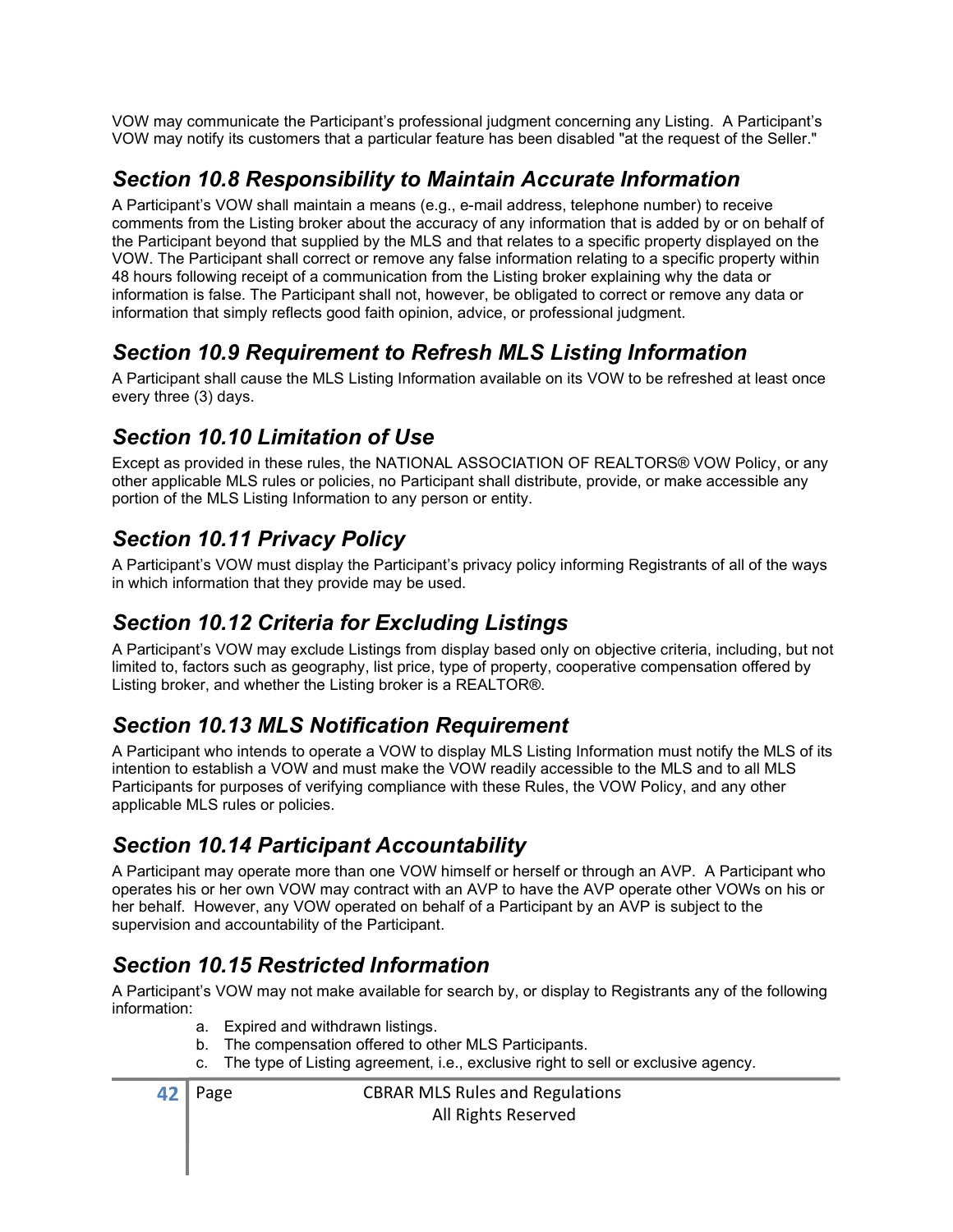- d. The Seller's and occupant's name(s), phone number(s), or e-mail address(es).
- e. Instructions or remarks intended for cooperating brokers only, such as those regarding showings or security of listed property.

# Section 10.16 Manipulation of MLS Listing Information

A Participant shall not change the content of any MLS Listing Information that is displayed on a VOW from the content as it is provided in the MLS. The Participant may, however, augment MLS Listing Information with additional information not otherwise prohibited by these Rules or by other applicable MLS rules or policies as long as the source of such other information is clearly identified. This rule does not restrict the format of display of MLS Listing Information on VOWs or the display on VOWs of fewer than all of the Listings or fewer than all of the authorized information fields.

# Section 10.17 Disclaimer Requirement

A Participant shall cause to be placed on his or her VOW a notice indicating that the MLS Listing Information displayed on the VOW is deemed reliable but is not guaranteed accurate by the MLS. A Participant's VOW may include other appropriate disclaimers necessary to protect the Participant and/or the MLS from liability.

# Section 10.18 Co-Branding of MLS Information

A Participant may display advertising and the identification of other entities ("co-branding') on any VOW the Participant operates or that is operated on his or her behalf. However, a Participant may not display on any such VOW deceptive or misleading advertising or co-branding. For purposes of this Section, cobranding will be presumed not to be deceptive or misleading if the Participant's logo and contact information (or that of at least one Participant, in the case of a VOW established and operated on behalf of more than one Participant) is displayed in immediate conjunction with that of every other party, and the logo and contact information of all Participants displayed on the VOW is as large as the logo of the AVP and larger than that of any third party.

# Section 10.19 Information from Other Sources

A Participant shall cause any Listing displayed on his or her VOW that is obtained from other sources, including from another MLS or from a broker not participating in the MLS, to identify the source of the Listing.

# Section 10.20 License Agreement Required

Participants and the AVPs operating VOWs on their behalf must execute the license agreement required by the MLS.

# ARTICLE 11: INTERNET DATA EXCHANGE (IDX) POLICY

IDX affords MLS Participants the ability to authorize limited electronic display of their listings by other Participants and delivery of their listings by other participants via the following authorized mediums under the participants control: websites, mobile apps, and audio devices. As used throughout these rules, "display", includes "delivery" of such listings.

# Section 11.1 Display Authorization

Participants' consent for display of their active listings by other participants pursuant to these rules and regulations is presumed unless a participant affirmatively notifies the MLS that the Participant refuses to permit display (either on a blanket or on a listing-by-listing basis). If a Participant refuses on a blanket basis to permit the display of that participant's listings, that participant may not download, frame or display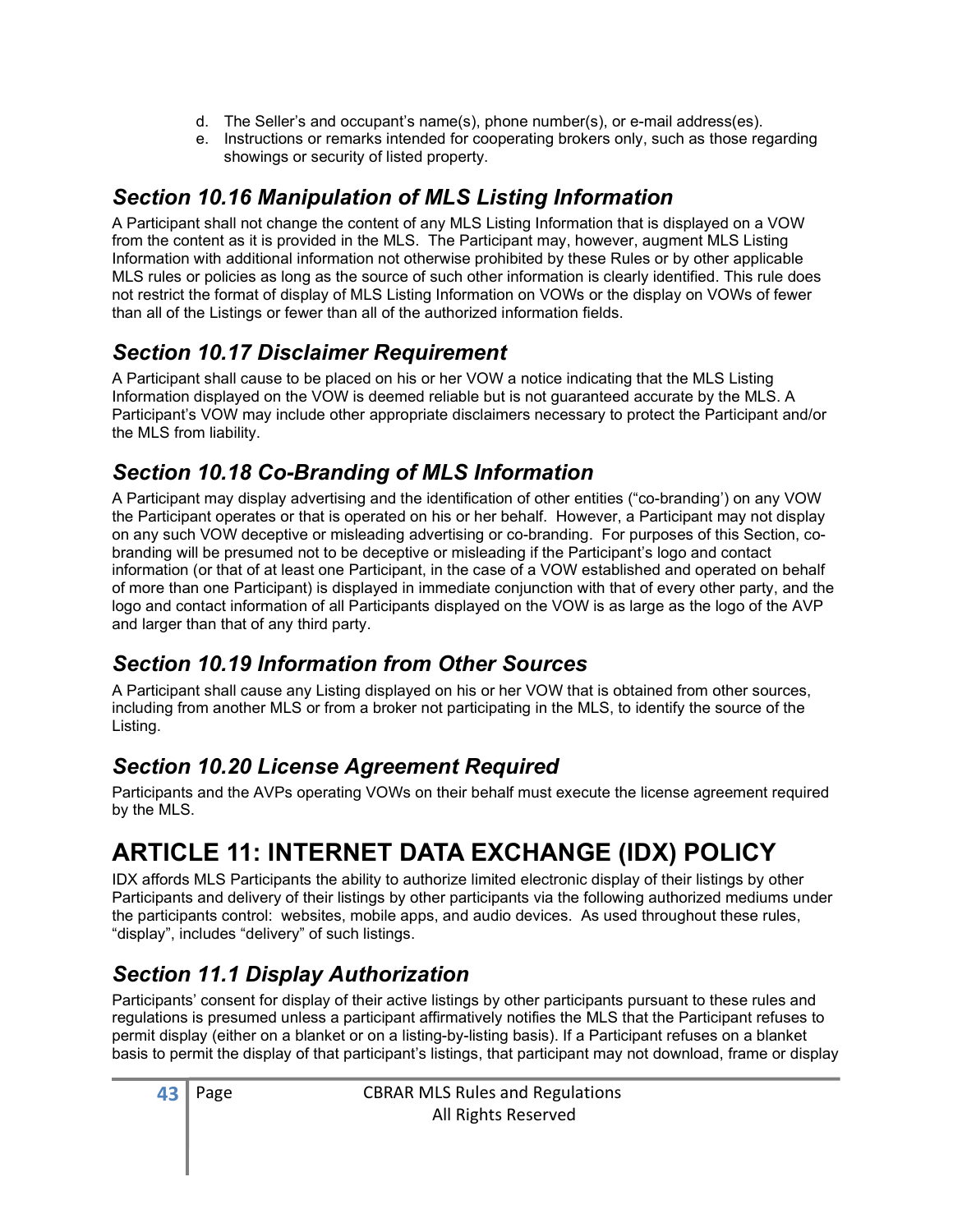the aggregated MLS data of other Participants. Even where Participants have given blanket authority for other Participants to display their listings on IDX sites, such consent may be withdrawn on a Listing-by-Listing basis where the Seller has prohibited all Internet display or other electronic forms of display or distribution.

CBRAR MLS prohibits the electronic display of other Participants and Subscribers listings outside the context of the Internet Data Exchange (IDX) and Virtual Office Website (VOW) policies and rules. Amended 8/13

#### Section 11.2 Participation

Participation in IDX is available to all Participants who are engaged in real estate brokerage and who consent to display of their Listings by other Participants.

#### Section 11.2.1 IDX Site Accessibility

Participants must notify the MLS of their intention to display IDX information and must give the MLS direct access for purposes of monitoring/ensuring compliance with applicable rules and regulations. Upon receipt of a written request from a Participant, in a form acceptable to CBRAR MLS, CBRAR MLS will grant to the Participant, a non-principal broker or sales licensee affiliated with the MLS participant, or a Technology Provider for an IDX Participant, a license to display the IDX Listings subject to these Rules and Regulations, and the terms of any applicable license agreement. CBRAR MLS has no obligation to grant a license to an IDX Participant or Participants Technology Provider who does not enter into a license agreement acceptable to CBRAR MLS. Any IDX Participant using a third-party Technology Provider to maintain their IDX display web site must enter into a written license agreement with CBRAR MLS and the Technology Provider in a form approved by CBRAR MLS.

#### Section 11.2.2 Use of IDX Listings

Participants may not use IDX provided Listings for any purpose other than display as provided for in these rules. This does not require Participants to prevent indexing of IDX listings by recognized search engines.

#### Section 11.2.3 Internet and Address Display

Listings including property addresses, can be included in IDX displays except where a Seller has directed their Listing brokers to withhold their listing or the listing's property address from all display on the Internet including, but not limited to, publicly accessible web sites or VOW's.

#### Section 11.2.4 Criteria for Excluding Listings

Participating Brokers may select the Listings they choose to display through IDX based only on objective criteria including, but not limited to, factors such as geography or location, list price, type of property, cooperative compensation offered by Listing brokers, type of Listing, or the level of service being provided by the Listing firm. Selection of Listings displayed through IDX must be independently made by each Participant.

#### Section 11.2.5 Requirement to Refresh IDX Listing Information

IDX Participants must refresh all MLS downloads and IDX displays automatically fed by those downloads at least once every twelve (12) hours.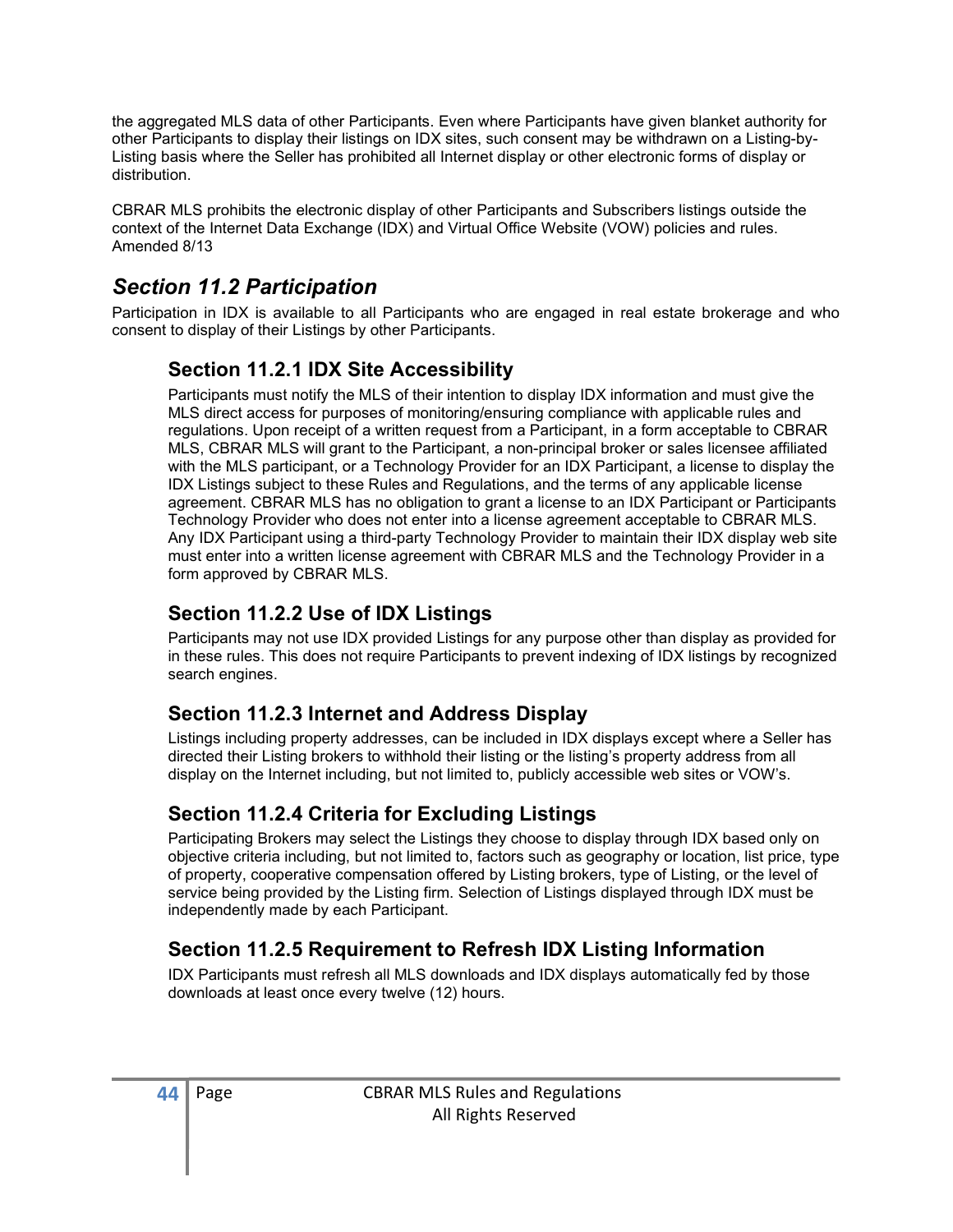#### Section 11.2.6 Unauthorized Distribution

Except as provided in IDX policy and these rules an IDX site or user operating an IDX site or displaying IDX information as otherwise permitted may not distribute, provide or make any portion of the MLS database available to any person or entity.

#### Section 11.2.7 Required Disclaimer

Any IDX display controlled by a Participant or Subscriber must include in a readily visible color and typeface not smaller than the median used in the display of IDX Listings the following: All or a portion of the multiple Listing information is provided by the CBRAR Property Services, Inc. Multiple Listing Service, from a copyrighted compilation of Listings. All CBRAR MLS information provided is deemed reliable but is not guaranteed accurate. The compilation of Listings and each individual Listing are ©[insert current year here] CBRAR Property Services, Inc. All rights reserved.

Any IDX display controlled by a Participant or Subscriber must identify the name of the brokerage firm under which the IDX Participant operates in a readily visible color and typeface. For purposes of the IDX policy and these rules, "control" means the ability to add, delete, modify and update information as required by the IDX policy and MLS rules.

Any IDX display controlled by a Participant or Subscriber must identify the Listing brokerage firm in a readily visible color and typeface not smaller than the median used in the display of the IDX Listing data.

CBRAR MLS reserves the right to determine the data fields, property status, and Listing types that may be displayed on the IDX Participant's web site and their IDX Agent's web site, and other publicly accessible web sites.

#### Section 11.2.8 Comments and Automated Valuation Models (AVM)

Any IDX display controlled by a Participant or Subscriber that:

- a. allows third parties to write comments or reviews about particular listings or displays a hyperlink to such comments or reviews in immediate conjunction with particular listings, or
- b. displays an automated estimate of the market value of the listing (or hyperlink to such estimate) in immediate conjunction with the listing, shall be disabled or discontinued for the seller's listings at the request of the seller. The listing broker or agent shall communicate to the MLS that the seller has elected to have one or both of these features disabled or discontinued on all participants' websites.

Except for the foregoing and subject to Section 11.2.9, a Participant's IDX site may communicate the participant's professional judgment concerning any listing. Nothing shall prevent an IDX site from notifying its customers that a particular feature has been disabled at the request of the seller.

#### Section 11.2.9 Contact Information Requirement

Participants shall maintain a means (e.g., e-mail address, telephone number) to receive comments about the accuracy of any data or information that is added by or on behalf of the participant beyond that supplied by the MLS and that relates to a specific property. Participants shall correct or remove any false data or information relating to a specific property upon receipt of a communication from the listing broker or listing agent for the property explaining why the data or information is false. However, participants shall not be obligated to remove or correct any data or information that simply reflects good faith opinion, advice, or professional judgment.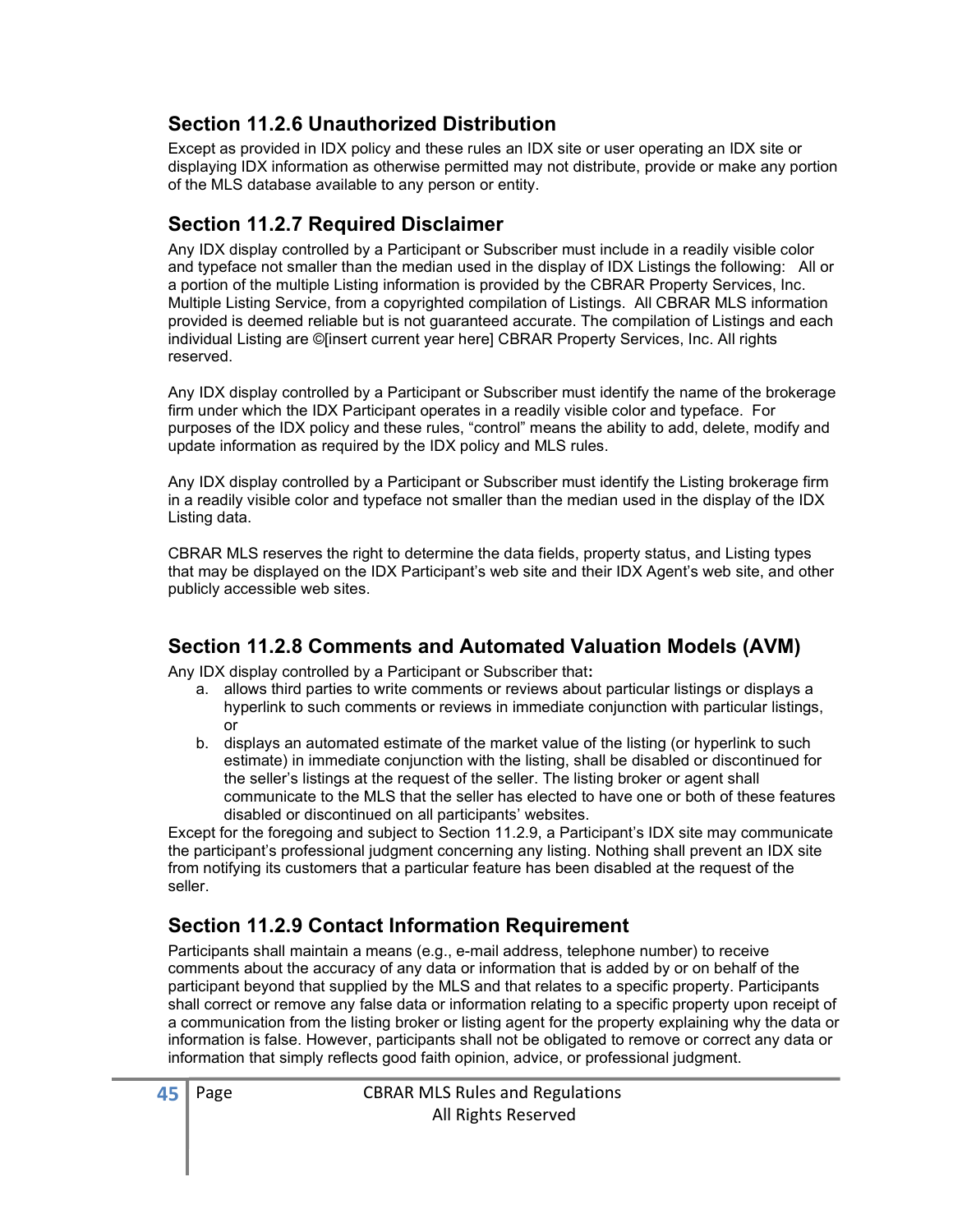#### Section 11.2.10 Co-mingling of IDX Listings

An MLS Participant (or where permitted locally, an MLS Subscriber) may co-mingle the listings of other brokers received in an IDX feed with listings available from other MLS IDX feeds, provided all such displays are consistent with the IDX rules, and the MLS Participant (or MLS Subscriber) holds participatory rights in those MLSs. As used in this policy, "co-mingling" means that consumers are able to execute a single property search of multiple IDX data feeds resulting in the display of IDX information from each of the MLSs on a single search results page; and that Participants may display listings from each IDX feed on a single webpage or display.

#### Section 11.3 Display

Display of listing information pursuant to IDX is subject to the following rules:

#### Section 11.3.1 Restricted Content

Listings displayed pursuant to IDX shall contain only those fields of data designated by the MLS. Display of all other fields (as determined by the MLS) is prohibited. A Participant's IDX display may not make available for search any of the following information.

- a. The compensation offered to other MLS Participants.
- b. The type of Listing agreement, i.e., exclusive right to sell or exclusive agency.
- c. The Seller's and occupant's name(s), phone number(s), or email address(es).
- d. Instructions or remarks intended for cooperating brokers only, such as those regarding showings or security of listed property.
- e. Expired and withdrawn listings.

#### Section 11.3.2 Manipulation of Listing Content

Participants shall not modify or manipulate information relating to other participants listings. MLS Participants may augment their IDX display of MLS data with applicable property information from other sources to appear on the same webpage or display, clearly separated by the data supplied by the MLS. The source(s) of the information must be clearly identified in the immediate proximity to such data. This requirement does not restrict the format of MLS data display or display of fewer than all the available listings or fewer authorized fields.

#### Section 11.3.3 Listing Firm Identification

All listings display pursuant to IDX shall identify the listing firm in a reasonably prominent location and in a readily visible color and typeface not smaller than the median used in the display of listing data. Displays of minimal information (e.g. thumbnails, text messages, tweets, etc. of 200 characters or less are exempt from this requirement but only when linked directly to a display that includes all of the required disclosures.

#### Section 11.3.4 Subscriber IDX Display

Non-principal brokers and sales licensees affiliated with IDX Participants may display information available through IDX on their web sites subject to their Participants content and control and the requirements of state law and regulation.

A Subscriber affiliated with an IDX Participant may display IDX Listings on their web sites subject to these additional terms and conditions:

If a Subscriber affiliated with an IDX Participant wishes to access to the IDX program, they must have the written permission of the IDX Participant, in a form acceptable to CBRAR MLS.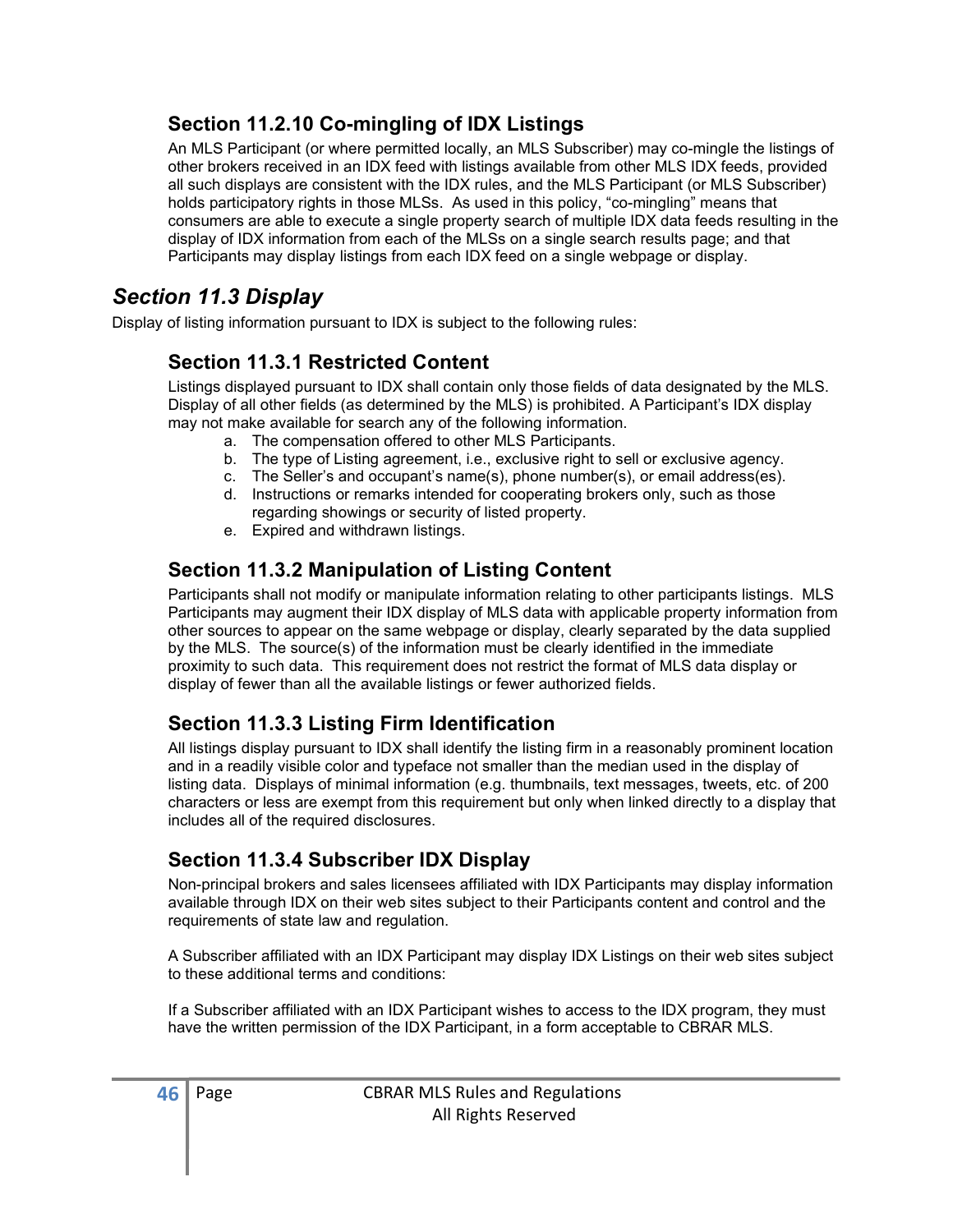The Subscriber affiliated with an IDX Participant (A) may, if the IDX Participant has an IDX display web site, frame without manipulation the IDX Listings portion of the IDX Participant's web site, or (B) if the IDX Participant does not have an IDX Listings web site the Subscriber may frame without manipulation the IDX Listing display web site maintained by CBRAR MLS, or (C) with the Participant's permission the Subscriber may frame without manipulation the IDX Listing display web site maintained by CBRAR MLS even if the Participant has an IDX web site, or (D) the Subscriber may display IDX Listings on a web page designed by a Technology Provider on behalf of the Subscribers IDX Participant for use by all Subscribers affiliated with the respective IDX Participant.

#### Section 11.3.5 Information Source Acknowledgement

All listings displayed pursuant to IDX shall show the MLS as the source of the information.

#### Section 11.3.6 Restriction of Use

Participants and affiliated Subscribers (if applicable) shall indicate on their websites that IDX information is provided exclusively for consumers' personal, non-commercial use, that it may not be used for any purpose other than to identify prospective properties consumers may be interested in purchasing, and that the data is deemed reliable but is not guaranteed accurate by the MLS. The MLS may, at its discretion, require use of other disclaimers as necessary to protect participants and/or the MLS from liability. Displays of minimal information (e.g. thumbnails, text messages, tweets, etc. of 200 characters or less are exempt from this requirement but only when linked directly to a display that includes all of the required disclosures.

#### Section 11.3.7 Restricted Listings

Display of expired and withdrawn listings are prohibited.

# ARTICLE 12: SUPRA LOCKBOX AND KEYHOLDER RULES

Active CBRAR MLS Listings\* where lockbox service is requested and authorized by a Seller must have a CBRAR MLS approved lockbox. This rule does not require the use of a lockbox nor preclude the use of additional lockboxes authorized by the Seller, including combination boxes and lockboxes from other MLS's or Associations.

If an active listing indicates Lockbox Call Agent, Lockbox Call Owner or Lockbox Go Direct or Lockbox Call Tenant the SUPRA lockbox serial number must be entered into the SUPRA LB Serial # field in The MLS, within 3 days of the MLS listing entry date. Note: Lockbox serial numbers must be the actual number of the box in the listing. Violation of this rule including failure to enter the lockbox serial number or entry of an invalid or duplicate lockbox serial number will result in a fine (see attached Fine Chart).

If a contractor lockbox is installed on a listing in addition to a CBRAR MLS approved lockbox the presence and location of the contractor box may be entered in Agent Only Comments and/or Showing Instruction fields. However, combination codes for contractor lockboxes may not be entered in any field within the MLS system.

\*CBRAR MLS approved lockbox use is not required for Rental Listings and Listings outside the CBRAR MLS jurisdiction.

**Practice Notes: SUPRA Lockboxes are not required for MLS Listing submission, however, if the** Seller authorizes the use of a lockbox, a SUPRA lockbox must be placed on the property. This does not preclude the use of additional boxes such as contractor or combination boxes. These boxes, however, must be in addition to and not in place of the SUPRA lockbox.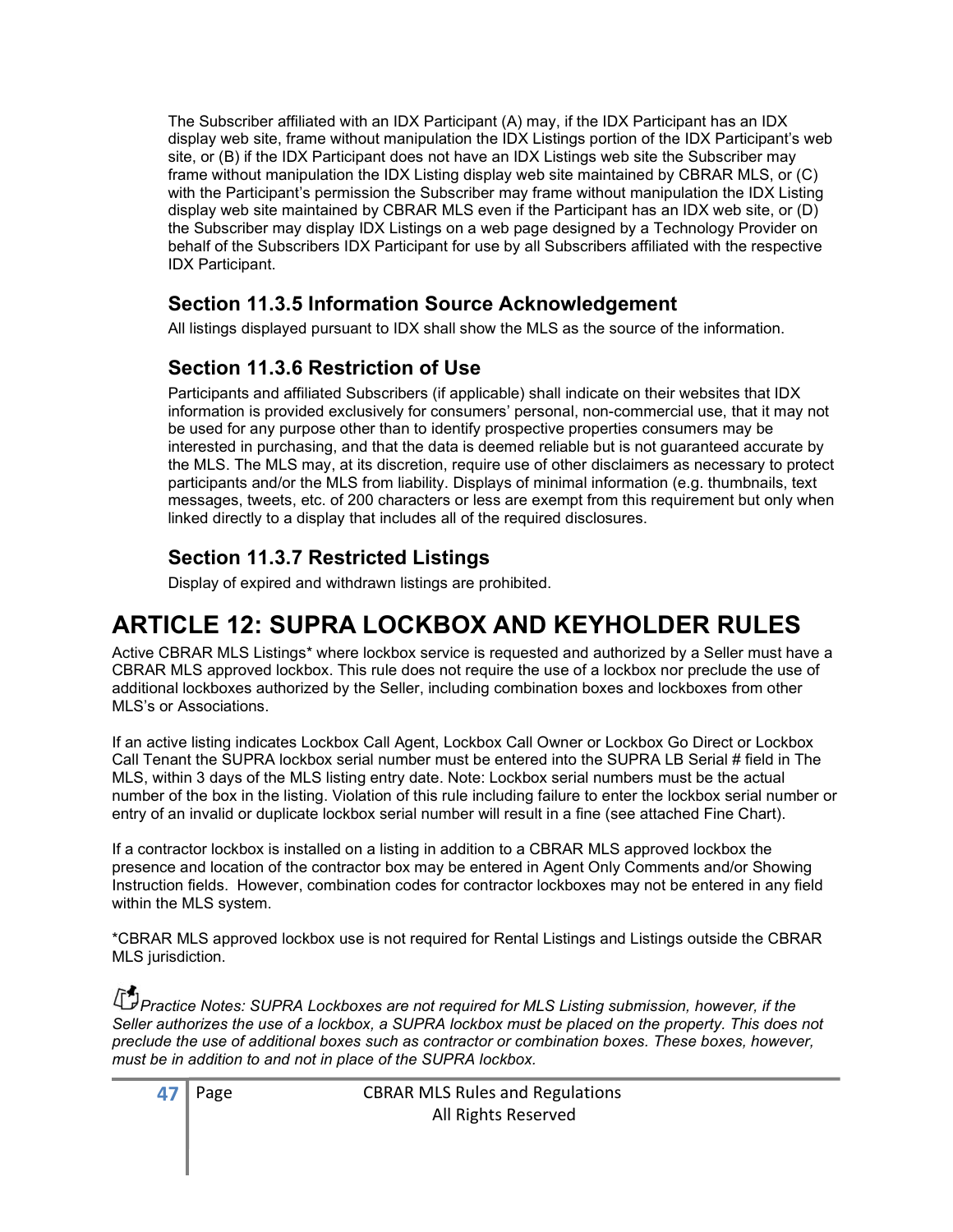#### Section 12.1 Definitions

- a. Lockbox is the Supra iBox BT LE with Bluetooth technology.
- b. Lockbox System is the Supra keybox and Information Management (KIM) system and includes, but is not limited to, the Lockbox, eKEY® and XpressKey.
- c. Key is the XpressKey or eKEY® Software, or any future product introduced by Supra.
- d. Key Holder or Holder is a real estate licensee or licensed appraiser who subscribes to the Lockbox System and executes a Key Sub-Lease/License Agreement with CBRAR MLS.
- e. XpressKEY is a handheld device that allows Keyholder to access keys and open shackle on the Lockbox.
- f.  $e$ KEY<sup>®</sup> is a mobile application that allows Keyholder to perform lockbox and Lockbox System functions from compatible mobile devices.
- g. DR (Designated REALTOR®)/Participant as defined under Article 3, Section 3.1 of the CBRAR MLS Rules and Regulations.
- h. CBRAR MLS is the CBRAR Property Services, Inc., Multiple Listing Service.
- i. Person means an individual or an entity.
- j. Holder's Primary Association means Holder's primary affiliation with the Chesapeake Bay & Rivers Association of REALTORS® (CBRAR).
- k. Property Key means the property key or property access codes or credentials used to access the property.

# Section 12.2 SUPRA Lockbox and Key Services

CBRAR MLS will vend SUPRA I-Box Lockboxes and administer Key leases for Participants and Subscribers of CBRAR MLS.

#### Section 12.2.1 Lockbox Ownership

Lockboxes obtained by the Holder are the property of Supra and leased to CBRAR MLS. CBRAR MLS provides the use of the Lockbox to the Holder under terms set forth in these Rules and under the Key Sub-Lease/License Agreement. Lockboxes are registered to the Participant through the CBRAR MLS Property Services, Inc. Lockbox Designated Broker User Agreement. The Participant will be responsible for the lockbox and its return to CBRAR MLS, as necessary. See Section 12.2.15 for Lockbox returns and transfers.

#### Section 12.2.2 License to Use

Holder is granted a revocable lease and license to use the Key in connection with the Holder's normal and customary activities, while acting as a real estate agent or appraiser on the terms and conditions set forth herein and under the under the Key Sub-Lease/License Agreement.

#### Section 12.2.3 Use Restrictions

Holder shall use the Key only for the purposes of gaining authorized entry into real property on which a CBRAR MLS SUPRA Lockbox has been installed pursuant to an agreement with the Seller of such real property. Use of a Key to gain entry to a property for any purpose other than the exercise of authority or responsibility derived from the agency, sub-agency, or other legally recognized brokerage relationship granted by the owner in the Listing agreement or offer of cooperation by the Agent, or from an appraisal relationship with the owner or contract buyer, is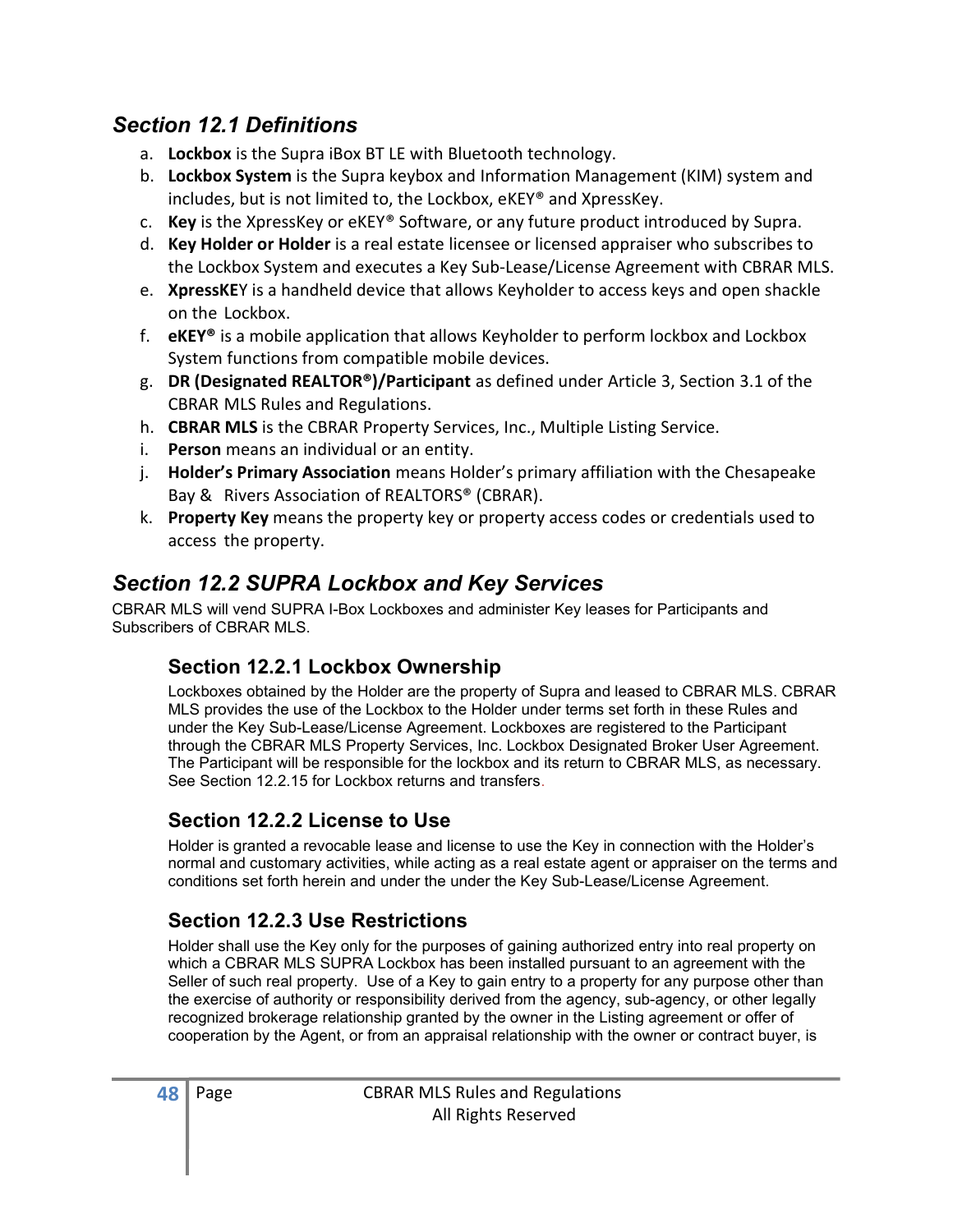specifically prohibited. Utilization of information derived from viewing properties shall not be used or conveyed to anyone for any purpose other than to facilitate the sale or lease of real property.

**Practice Note: A Holder's showing permission does not automatically transfer to a teammate** or other agent. If the showing appointment is scheduled in your name and another agent – including a teammate-will be attending the showing appointment instead of you, you must notify the listing agent of such substitution.

#### Section 12.2.4 Refusal to Issue Key and Other Actions

- a. In order to maintain the security and integrity of the Lockbox System, CBRAR MLS may, at its discretion:
	- 1. refuse to issue a Key to any person refusing to execute Key Sub-Lease/License Agreement
	- 2. terminate or suspend the Holder's use of a Key or the Lockbox System
	- 3. refuse to activate or reactivate any Key
	- 4. refuse to sell, lease or provide any Lockboxes or Keys
	- 5. subject the Holder and/or DR to such fines and other penalties as determined by Bylaws, Rules & Regulations and policies of CBRAR MLS, as a result of any one or more of the following events:
		- i. Termination of Holder's affiliation with an eligible Participant
		- ii. Failure of Holder to pay all fees set forth in this document or other fees assessed against Holder pursuant to the CBRAR MLS Rules & Regulations, and policies
		- iii. Failure of Holder to comply with any of the terms and conditions set forth herein, including but not limited to, the provisions for security in Section 12.2.5, or the CBRAR MLS Bylaws, Rules & Regulations and policies; or
		- iv. If Holder or DR is convicted of any felony or a misdemeanor relating to the real estate business or poses a potential risk to clients, customers, or other real estate professionals.
- b. CBRAR MLS may summarily suspend a Holder's use of a Key or the Lockbox System if Holder or DR is arrested for any felony or a misdemeanor relating to the real estate business or poses a potential risk to clients, customers, or other real estate professionals. In the exercising this right, CBRAR MLS shall afford such due process as it deems in its discretion, fair and feasible in light of the circumstances. CBRAR MLS shall seek to minimize any period of suspension prior to an opportunity for a hearing on the issue of whether the Holder engaged in the conduct for which Holder was arrested and whether such conduct relates to the real estate business or poses a potential risk to clients, customers or other real estate professionals.
- c. CBRAR MLS may consider the following factors, along with any other relevant information, in determining any action taken with respect to items A. and B. above:
	- 1. the nature and seriousness of the crime
	- 2. the relationship of the crime to the purposes for limiting Lockbox access the extent to which access (or continued access) to Lockboxes might afford opportunities to engage in criminal activity
	- 3. the extent and nature of any prior convictions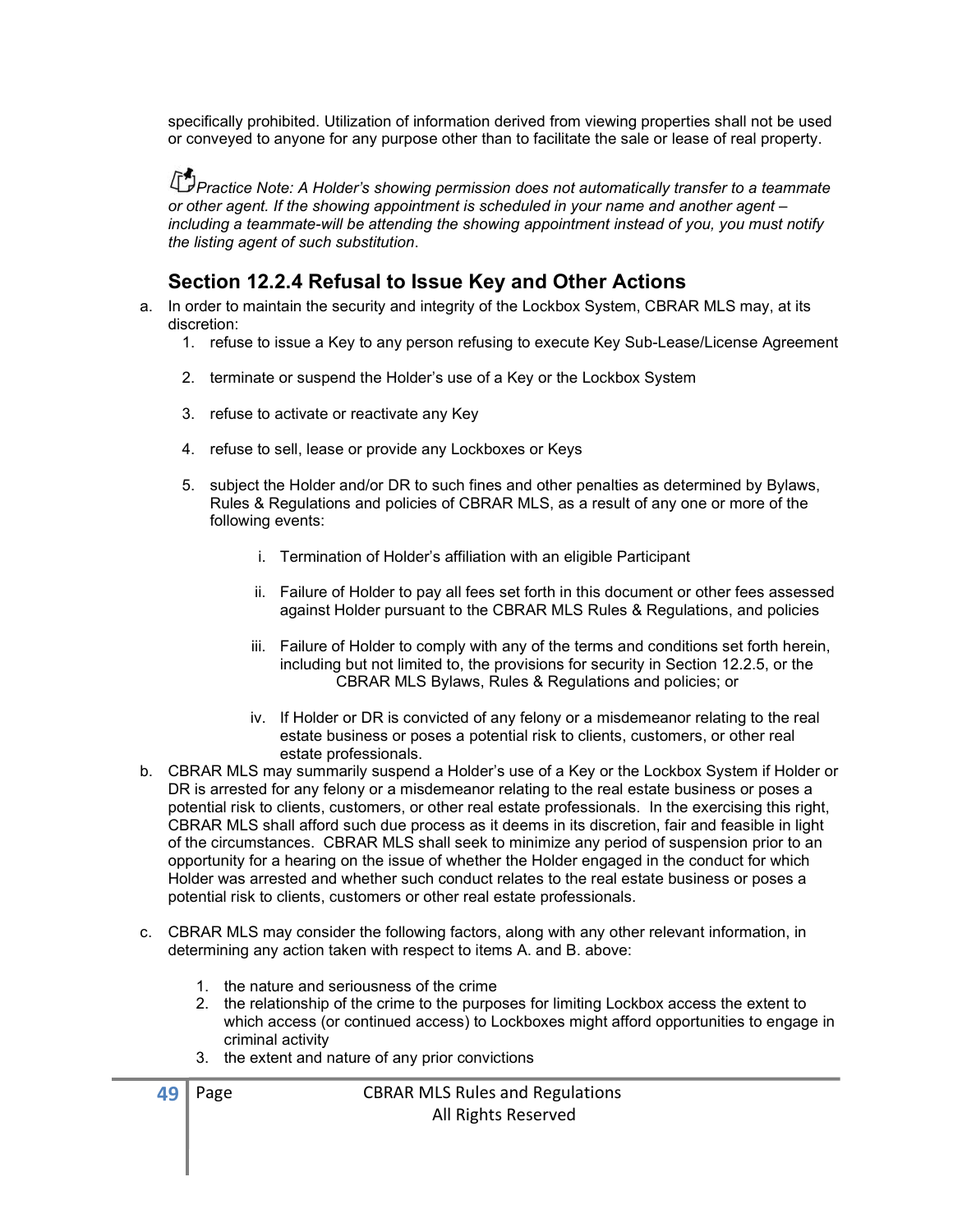- 4. the time since criminal activity was engaged in
- 5. evidence of rehabilitation while incarcerated or following release; and
- 6. evidence of present fitness to hold a Key.

#### Section 12.2.5 Security of Lockbox Key and Property Key

Holder acknowledges that it is necessary to maintain security of the Key and the property key to prevent their use by unauthorized persons. Holder agrees:

- a. To keep the Key in Holder's possession or in a safe place at all times;
- b. Not to allow Holder's PIN to be attached to the Key;
- c. Not to disclose Holder's PIN to any third party;
- d. Not to lend/share the Key or the property key to any person for any purpose whatsoever or to permit the Key or the property key to be used for any purpose by any other person;
- e. Not to duplicate the property key or allow any other person to do so;
- f. Not to assign, transfer or pledge the Key or any other rights thereto.
- g. Not to allow anyone who has been admitted to the property by Holder to remain in the property after the Holder has left the property without the consent of the property owners;
- h. To return to the property key(s) to the Lockbox when leaving the property;
- i. Prior to leaving the property, close and lock any windows or doors opened or unlocked by the Holder or by anyone admitted by the Holder, and follow all additional security procedures as specified by CBRAR MLS, from time to time.

#### Section 12.2.6 Lost or Stolen Key or Lockbox

In the event a Key or Lockbox is lost, stolen, or otherwise unaccounted for, Holder/Participant shall notify CBRAR MLS within forty-eight (48) hours, by telephone and in writing. The Holder/Participant shall promptly report any such theft to the appropriate law enforcement agency. If the lost Key is found and returned to CBRAR MLS in good working order, the cost of the replacement Key will be refunded. If the Lockbox is found and returned to CBRAR MLS, the cost of the Lockbox will be refunded to the Participant. If the Key or Lockbox is lost or stolen, the Holder/Participant agrees that the Key or Lockbox will immediately be deactivated by CBRAR MLS.

#### Section 12.2.7 Audit and Inspection of Keys or Lockboxes

CBRAR MLS reserves the right to conduct an audit of all Keys at its discretion. Holders shall submit the Key for inspection within a reasonable time at CBRAR MLS's office after receipt of a written notice. The Key shall be deemed unaccounted for if the Holder does not demonstrate that the Key is within Holder's physical control, and Holder shall be subject to fines and/or penalties and deactivation of Key as established by the Bylaws, Rules and Regulations, and policies of CBRAR MLS.

CBRAR MLS reserves the right to conduct an audit of all Lockboxes issued to Participants at its discretion. Participants shall be able to account for all Lockboxes issued to the Participant within the timeframe set forth in the audit. The Lockbox shall be deemed unaccounted for if the Participant is unable to locate the Lockbox at the time of the audit. CBRAR reserves the right to question any information a Participant submits on the Lockbox audit. Lockboxes that are unaccountable are the responsibility of the Participant. The Participant will be invoiced with a specific date payment must be received by CBRAR MLS for any Lockboxes they are unable to locate. Until payment is received no additional Lockboxes will be issued to the Participant. Failure to comply see Article 9: Compliance and Enforcement Procedures.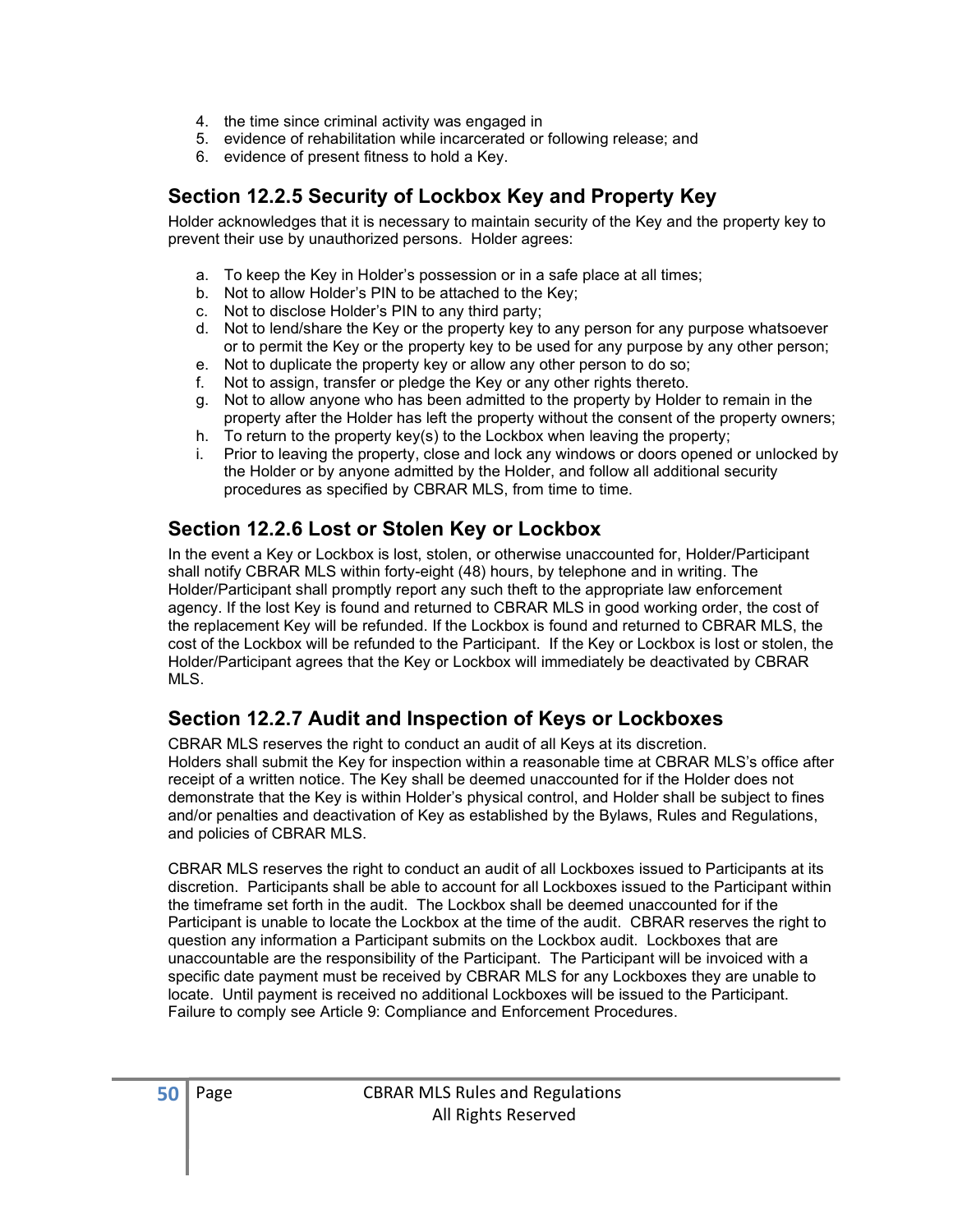#### Section 12.2.8 Violations Related to Ethics Complaints and Arbitration Requests

If a Lockbox Key security violation involves an ethics complaint or arbitration Request, the ethics or Arbitration hearing will be held first in accordance with the procedures of the NAR Code of Ethics and Arbitration Manual.

#### Section 12.2.9 Fines and Penalties

See Attached Fine Chart – Appendix B

#### Section 12.2.10 Designated REALTOR® and Key Holder Responsibilities

For as long as Holder shall have an activated Key, the Designated REALTOR<sup>®</sup> shall maintain supervisory authority over Holder. Holder shall be actively engaged in the real estate profession as defined by the National Association of REALTORS<sup>®</sup>.

- a. Holder shall maintain an active, valid Virginia real estate license or appraiser's licenses.
- b. Holder agrees/acknowledges that they are liable for all duties, responsibilities, and obligations consistent with use of the Key and Lockbox service.
- c. Holder shall promptly notify CBRAR MLS should they cease to hold an active, valid real estate or appraiser's license.
- d. Holder shall comply with all Rules and Regulations and Policies for use of Lockbox and Key.
- e. Holder shall keep CBRAR MLS advised in writing of their current address at all times. Address changes shall be reported to CBRAR MLS within three (3) days.
- f. Designated Realtor/Participant shall turn non-functioning or damaged lockboxes in to CBRAR MLS
- g. Designed Realtor/Participant may transfer possession of the Lockbox(es) to another Designed Realtor/Participant, with prior approval which may be obtained through CBRAR MLS.

#### Section 12.2.11 PIN and Shackle Code Requests

If a Key Holder requests a new PIN or has forgotten their PIN, they must appear personally at CBRAR MLS's office and produce appropriate identification.

- a. Appropriate identification shall consist of a valid Virginia Driver's License (or in the absence thereof a valid picture ID) and Holder's Virginia Real Estate License (pocket copy).
- b. Should a Lockbox Participant need to obtain a shackle code, the lockbox Participant may call and give their Key PIN to MLS staff. MLS Staff may then release the shackle code via telephone. MLS Staff may only release shackle codes for Lockboxes owned by CBRAR MLS. CBRAR MLS assumes no responsibility for lost or stolen Lockboxes or their contents.

#### Section 12.2.12 Action to Enforce

Any action for enforcement will be made by CBRAR MLS in any court of competent jurisdiction. Participant/Holder shall be liable for the payment of all costs incurred by CBRAR MLS, including reasonable attorney's fees, related to enforcement the provisions of these Rules and Regulations and Lockbox and Key provisions.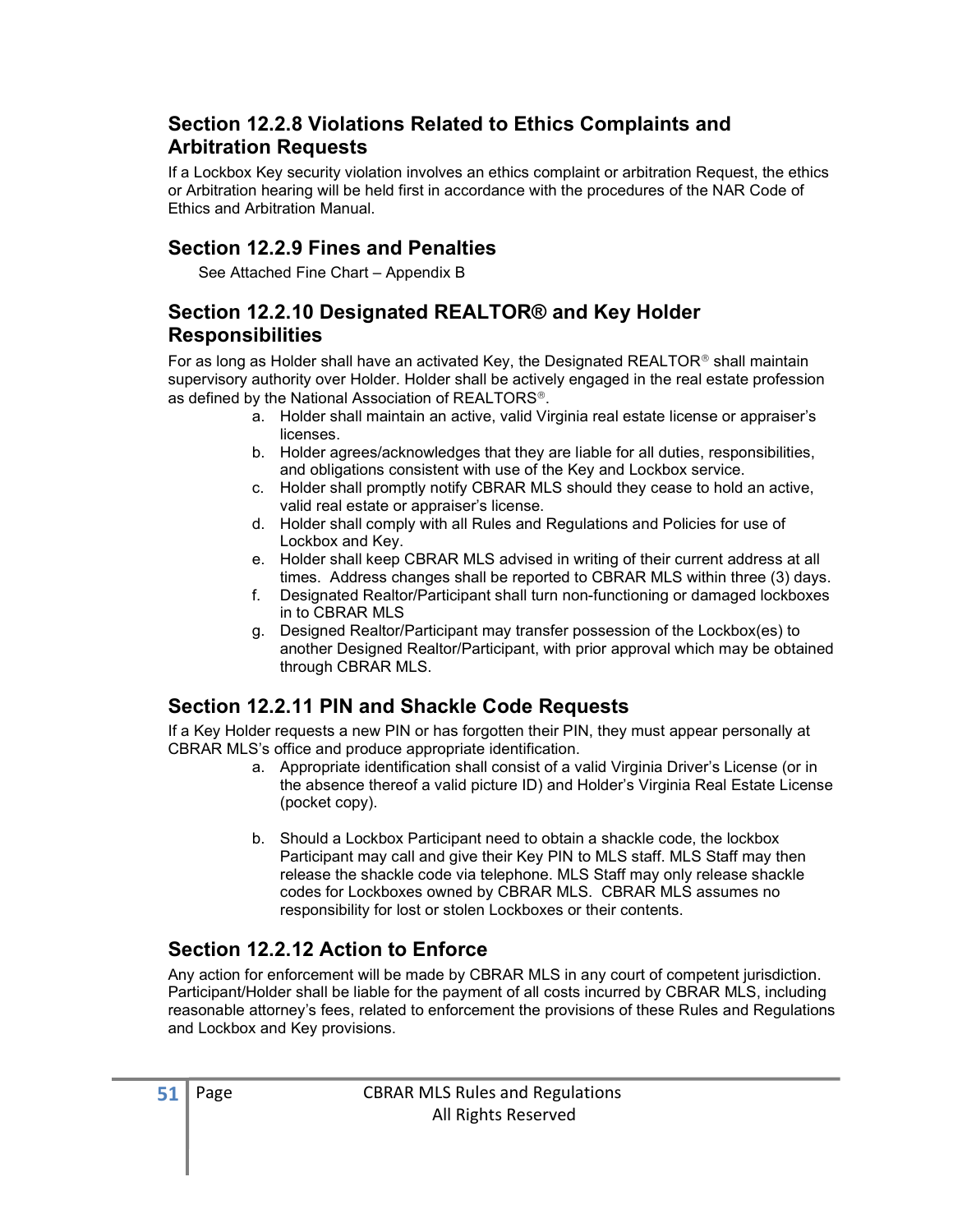#### Section 12.2.13 Authorization Requirement

Prior to installing or using the Lockbox on any property, the holder shall secure written authorization from the owner of such property. Upon request, Holder shall provide CBRAR MLS with a copy of the written authorization from the owner.

Holder shall include in a Listing agreement or other agreement signed by the owners of such property prior to installation and use of this system a provision whereby the owner(s) acknowledges the risk of using the system and releases CBRAR MLS and the Chesapeake Bay & Rivers Association of REALTORS® (CBRAR) and the officers, directors, members, employees, independent contractors and agents of CBRAR MLS and CBRAR from any and all liability in connection with the use of the Lockbox System.

#### Section 12.2.14 Costs and Fees

CBRAR MLS reserves the right to assess and the Holder agrees to pay an annual fee ("User Fee") for use of the SUPRA Lockbox System. If Holder fails to pay the User Fee by the due date, SUPRA may assess a late penalty and/or reactivation fee, and de-activate Holder's Key until the fees and late penalty are paid in full.

#### Section 12.2.15 Resale, Return and Transfer of Lockboxes

Lockboxes may not be sold or transferred between CBRAR MLS Participants and Subscribers. If a Participant discontinues participation in CBRAR MLS and/or the Lockbox System, whether voluntary or involuntary, the registered lockboxes shall either be transferred to a CBRAR MLS Participant or returned to CBRAR MLS. CBRAR MLS reserves the right to request the return of any Lockbox from a Participant, if it has been determined that the lockbox is not in current use on an active CBRAR MLS listing. Requests for returns of Lockboxes must be completed within ten (10) business days. Failure to return a lockbox under this Section shall be deemed a lockbox violation and subject to fines set forth in Section 12.2.9.

#### Section 12.2.16 Proper Use of Key System

- a. Lockboxes may be used on properties listed with Designated REALTORS<sup>®</sup> in CBRAR MLS and must be used on the property when so indicated on the published Listing.
- b. Lockboxes are normally programmed to exclude entry between 9:00 pm and 7:00 am EST and 10:00 pm to 8:00 am DST.
- c. Lockboxes that have been programmed for CBS (Call Before Showing) should be so indicated in the MLS Listing and on the box itself. In no case shall CBS codes be published or distributed. CBS codes are confidential and should only be provided on a case-by-case basis according to the needs of the specific transaction.
- d. When leaving a property, it is the responsibility of the Agent to ensure that the property key is replaced in the lockbox and that the lockbox is properly closed. If a lockbox is found not properly closed, the agent should contact the Listing Broker immediately. The last person found to have entered the property (provided this was not the agent to report the violation) will be held responsible. The Listing Broker/Agent should report this incident to CBRAR MLS.
- e. Care should be taken when entering a property. The property should be left in the same condition in which it was found. It is common courtesy for an agent (even when previewing) to leave a business card in the property. Should an agent find a property left in an unsatisfactory condition it should be immediately reported to the Listing Participant.
- f. Lockboxes shall be removed within 48 hours of listing expiration, termination or settlement. Failure to remove a lockbox within this time period may constitute a finable violation under these Rules.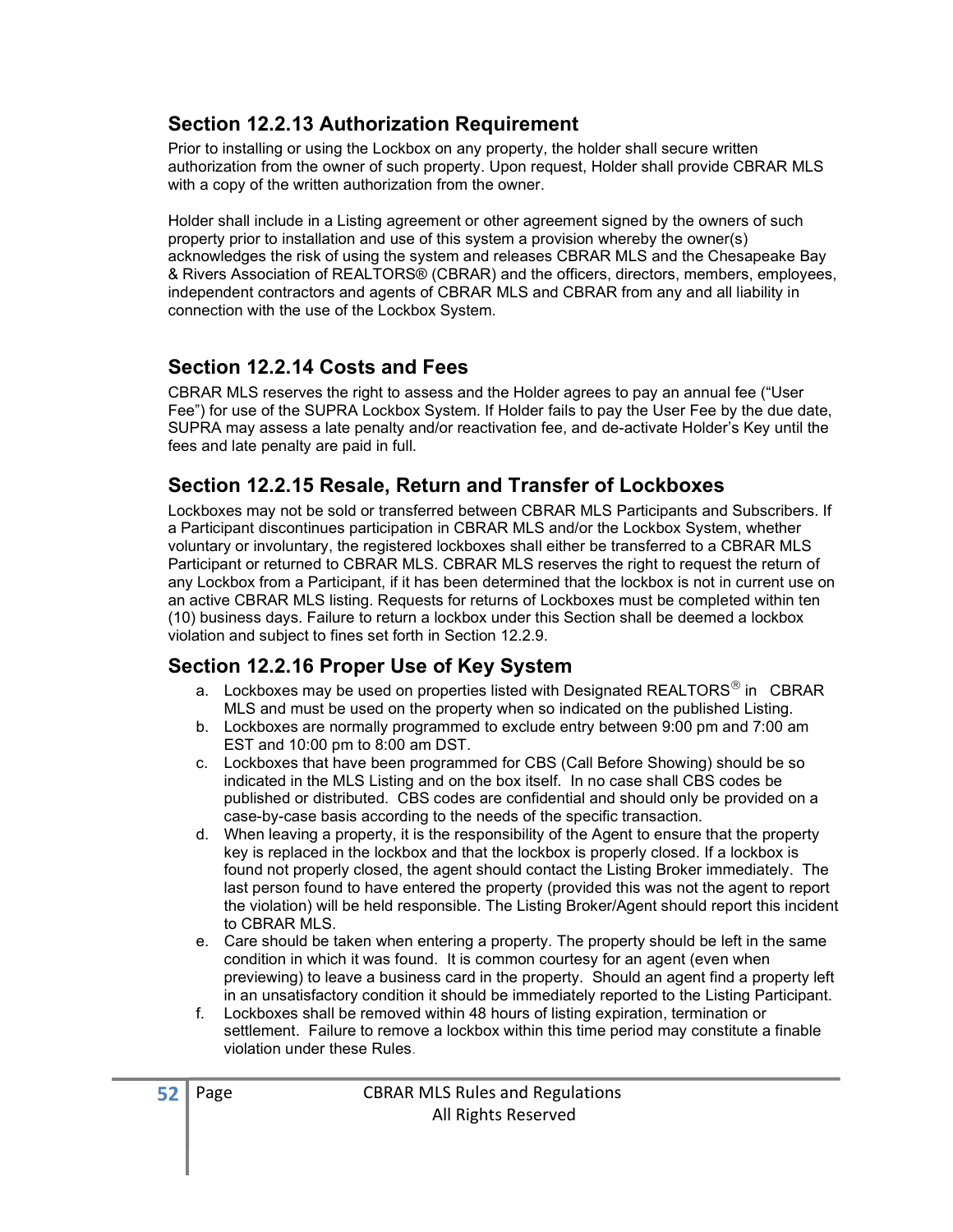# ARTICLE 13: MULTIPLE LISTING SERVICE AVAILABILITY

CBRAR MLS provides the MLS Database for the use of Users. CBRAR MLS aspires to make and keep the MLS Database available for use by Users, to have it function well, and to make it user-friendly. CBRAR MLS will endeavor to provide access to the MLS Database to Users through its Technology Provider.

Telephone support will be made available during normal business hours via Answerlink offered through The MLS.

CBRAR MLS cannot and does not guaranty that access to the MLS Database or IDX Database will be error-free or without interruption. Computer malfunctions and poor performance may occur at times. Also, CBRAR MLS provides Users access to the MLS Database and IDX Database via the Internet, and CBRAR MLS cannot control the performance of the Internet or the actions of other users of the Internet. Finally, Users must use their own computer technology and Internet access to gain entry to the MLS Database and IDX Database via the Internet, and Users are solely responsible for these matters.

The MLS Database, IDX Database, and CBRAR MLS' websites for accessing the MLS Database and IDX Database may not function properly at times and may not be available or function with adequate speed at times or may otherwise from time-to-time be unavailable to Users, whether because of technical failures or interruptions, intentional downtime for services or changes, or otherwise. If the User experiences any problems, the User should contact CBRAR MLS to report the problem, and CBRAR MLS will attempt to resolve the problem (if it is within CBRAR MLS' control) within a reasonable time. When CBRAR MLS must confront multiple problem reports, it will allocate its applicable resources to address problems in the order of importance as judged by CBRAR MLS in its sole discretion. If the User is not satisfied with CBRAR MLS' responses or responsiveness to reported problems, then the User has the option to resign his or her participation in CBRAR MLS if he or she so chooses or terminate access to the MLS Database and the IDX Database. Users shall have no other remedy against CBRAR MLS for failure to respond or responsiveness to reported problems.

Each User agrees that any modification of CBRAR MLS' website, and any interruption or unavailability of access to CBRAR MLS' website, or access to the MLS Database or IDX Database, shall not constitute a default of any obligations of CBRAR MLS under these Rules and Regulations, and that CBRAR MLS shall have no liability of any nature to any User for any such modifications, interruptions, unavailability, or failure of access.

Warranty Disclaimer. CBRAR MLS MAKES NO WARRANTIES AS TO THE MLS DATABASE, IDX DATABASE, OR OTHERWISE RELATING TO THESE RULES AND REGULATIONS, EITHER EXPRESSED OR IMPLIED, INCLUDING ANY IMPLIED WARRANTY OF MERCHANTIBILITY OR IMPLIED WARRANTY OF FITNESS FOR A PARTICULAR PURPOSE, EVEN IF CBRAR MLS HAS BEEN ADVISED OF SUCH PURPOSE. CBRAR MLS EXPRESSLY DISCLAIMS ANY AND ALL WARRANTIES, INCLUDING ANY IMPLIED WARRANTY OF FITNESS FOR A PARTICULAR PURPOSE AND IMPLIED WARRANTY OF MERCANTABILITY.

# ARTICLE 14: COPIES AND DERIVATIVE WORKS

Each Participant and Subscriber agrees that he/she shall not do any of the following, either directly or indirectly, including assisting any other person or otherwise contributing in any way to any of the following:

Make any copies of the MLS Database or IDX Database, or any portion of the MLS Database or IDX Database, including any specific Listing included in the MLS Database or IDX Database,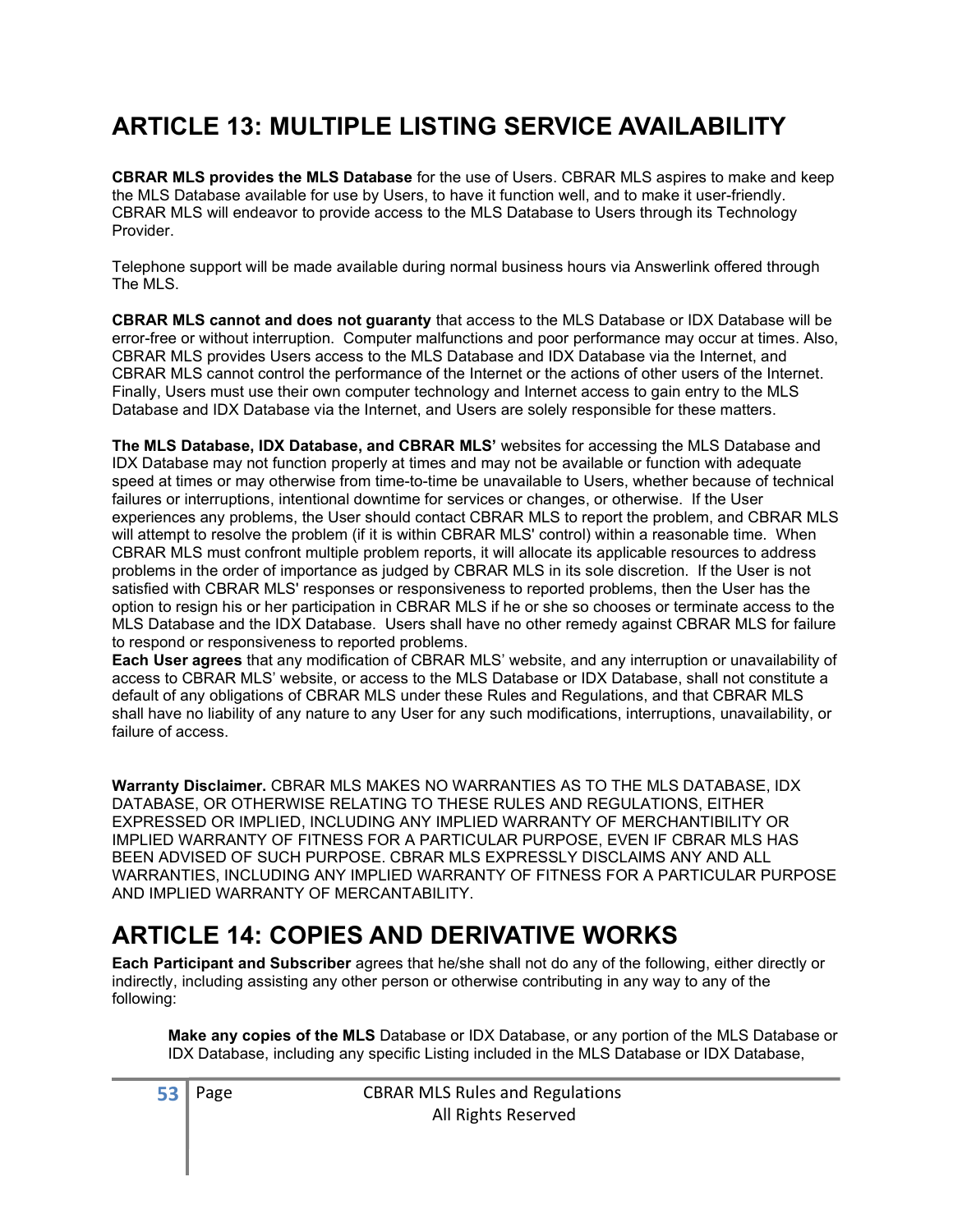except as expressly provided in these Rules and Regulations or an applicable License Agreement.

Create any derivative works, enhancements, or other modifications of the MLS Database or IDX Database, or any portion of the MLS Database or IDX Database, except as expressly provided in these Rules and Regulations or an applicable License Agreement.

Download, distribute, export, or transmit the MLS Database or IDX Database, or any portion of the MLS Database or IDX Database, to any computer or other electronic device, or otherwise transmit electronically, or otherwise, the MLS Database or IDX Database, or any portion of the MLS Database or IDX Database, except as expressly provided in these Rules and Regulations or an applicable License Agreement.

Publicly display the MLS Database or IDX Database, or any portion of the MLS Database or IDX Database, except as expressly provided in these Rules and Regulations or an applicable License Agreement.

# ARTICLE 15: INDEMNIFICATION

Each User agrees to indemnify and hold harmless CBRAR MLS, and its officers, directors, employees, shareholders and agents, from and against any and all claims, demands, liabilities, and actions, including the payment of all legal expenses, including reasonable attorney's fees and costs, arising out of or connected with (a) any Listing Agreement, (b) these Rules and Regulations, (c) submission of Listing data to CBRAR MLS, and (d) the inclusion of any Listing in the MLS Database or IDX Database, including, without limitation, any claim that the access to, display of, and/or use of the Listing infringes on or constitutes a misappropriation of any patent, copyright, or trade secret, or any other intellectual property right of any person or entity anywhere in the world, including any claims by Sellers, and any use by Participant or Subscriber of the MLS Database or IDX Database. CBRAR MLS shall have the right to control its own defense and engage legal counsel acceptable to CBRAR MLS.

# ARTICLE 16: COPYRIGHT AND OTHER INTELLECTUAL PROPERTY RIGHTS

By the act of submitting any property listing content to the MLS the participant represents and warrants that he or she is fully authorized to license the property listing content as contemplated by and in compliance with this section and these rules and regulations, and also does grant to the MLS license to include the property listing content in its copyrighted MLS compilation and also in any statistical report on comparables. Listing content includes, but is not limited to, photographs, images, graphics, audio and video recordings, virtual tours, drawings, descriptions, remarks, narratives, pricing information, and other details or information related to listed property.

Each participant who submits listing content to the MLS agrees to defend and hold the MLS and every other participant harmless from and against any liability or claim arising from any inaccuracy of the submitted listing content or any inadequacy of ownership, license, or title to the submitted listing content.

Note: The Digital Millennium Copyright Act (DMCA) is a federal copyright law that enhances the penalties for copyright infringement occurring on the Internet. The law provides exemptions or "safe harbors" from copyright infringement liability for online service providers (OSP) that satisfy certain criteria. Courts construe the definition of "online service provider" broadly, which would likely include MLS's as well as Participants and Subscribers hosting an IDX policy.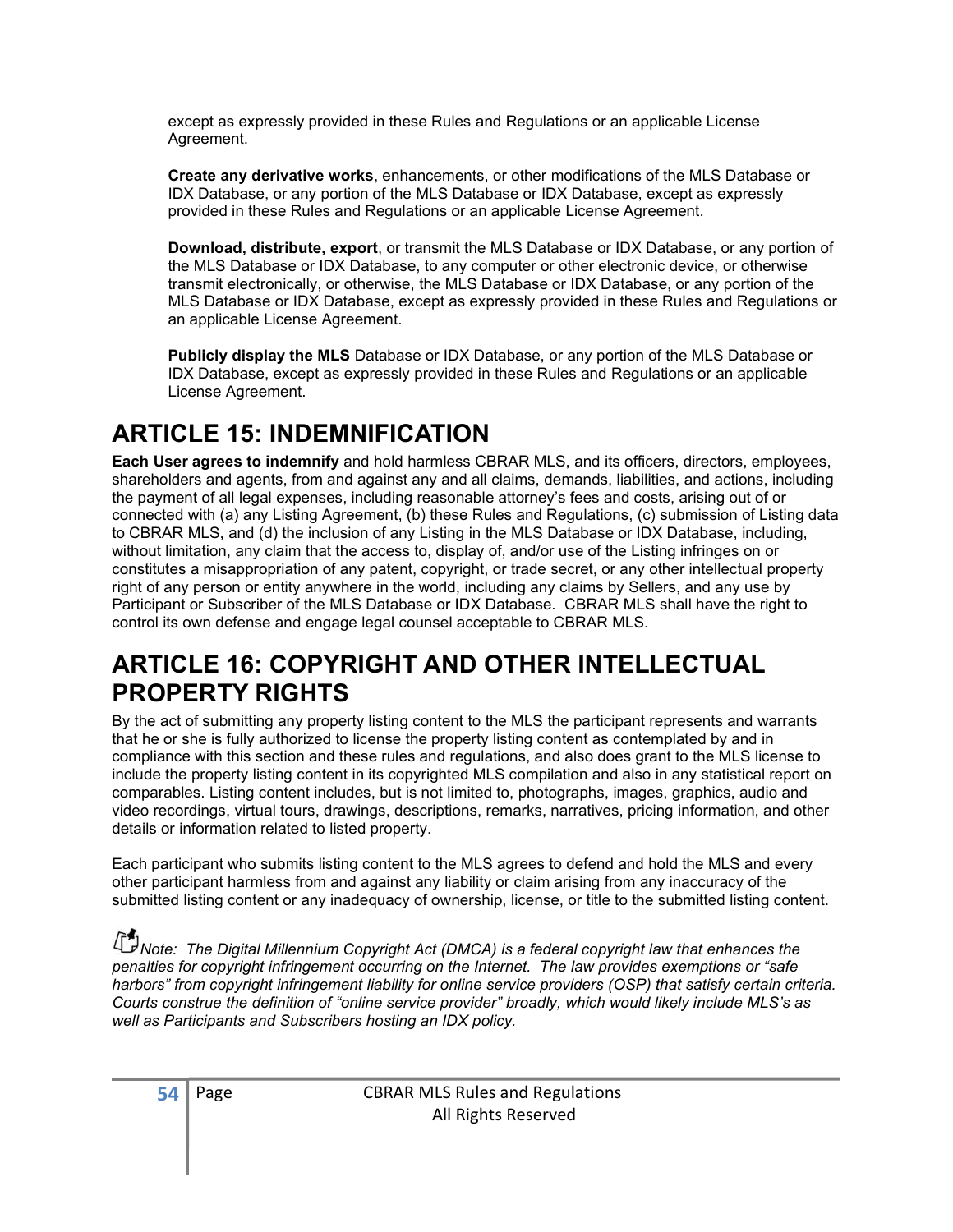One safe harbor limits the liability of an OSP that hosts a system, network or website on which Internet users may post user-generated content. If an OSP complies with the provisions of this DMCA safe harbor, it cannot be liable for copyright infringement if a user posts infringing material on its website. This protects an OSP from incurring significant sums in copyright infringement damages, as statutory damages are as high at \$150,000 per work. For this reason, it is highly recommended that MLS's Participants and Subscribers comply with the DMCA safe harbor provisions discussed herein.

To qualify for this safe harbor, the OSP must:

- a. Designate on its website and register with the Copyright Office an agent to receive takedown requests. The agent could be the MLS Participant, Subscriber, or other individual or entity.
- b. Develop and post DMCA-compliant website policy that addresses repeat offenders.
- c. Comply with the DMCA takedown procedure. If a copyright owner submits a takedown notice to the OSP, which alleges infringement of its copyright at a certain location, then the OSP must promptly remove allegedly infringing material. The alleged infringer may submit a counter-notice that the OSP must share with the copyright owner. If the copyright owner fails to initiate a copyright lawsuit within ten (10) days, then the OSP may restore the removed material.
- d. Have no actual knowledge of any complained-of infringing activity.
- e. Not be aware of facts or circumstances from which complained-of infringing activity is apparent.
- f. Not receive a financial benefit attributable to complained-of infringing activity when the OSP is capable of controlling such activity.

Full compliance with these DMCA safe harbor criteria will mitigate an OSP's copyright infringement liability. For more information see 17 U.S.C. 512.

\*The term MLS compilation as used herein, shall be construed to include any format in which property listing data is collected and disseminated to the Participants, including but not limited to bound book, loose-leaf binder, computer database, card file, or any other format whatsoever.

# ARTICLE 17: PROPRIETARY AND OTHER NOTICES

Each Participant and Subscriber agrees that he/she will not alter or remove any trademarks or copyright notices or other notices and disclaimers located or used on, or in connection with, the MLS Database or any printouts of the MLS Database allowed under these Rules and Regulations or an applicable License Agreement.

# Section 17.1 Notices

All notices, demands, or consents required or permitted under these Rules and Regulations shall be in writing and shall be delivered personally or sent by registered mail, certified mail, return receipt requested, by a reputable overnight courier service, or by e-mail, if the sender receives and maintains a copy of a certified mail receipt and a copy is mailed within (1) business day after notice is delivered by email, except that CBRAR MLS may deliver notices or demands, but not consents, by telephone, to the appropriate party at the following addresses:

#### If to Participant or Subscriber:

At the street address, e-mail, or telephone number set forth on the applicable MLS User Application.

#### If to CBRAR MLS: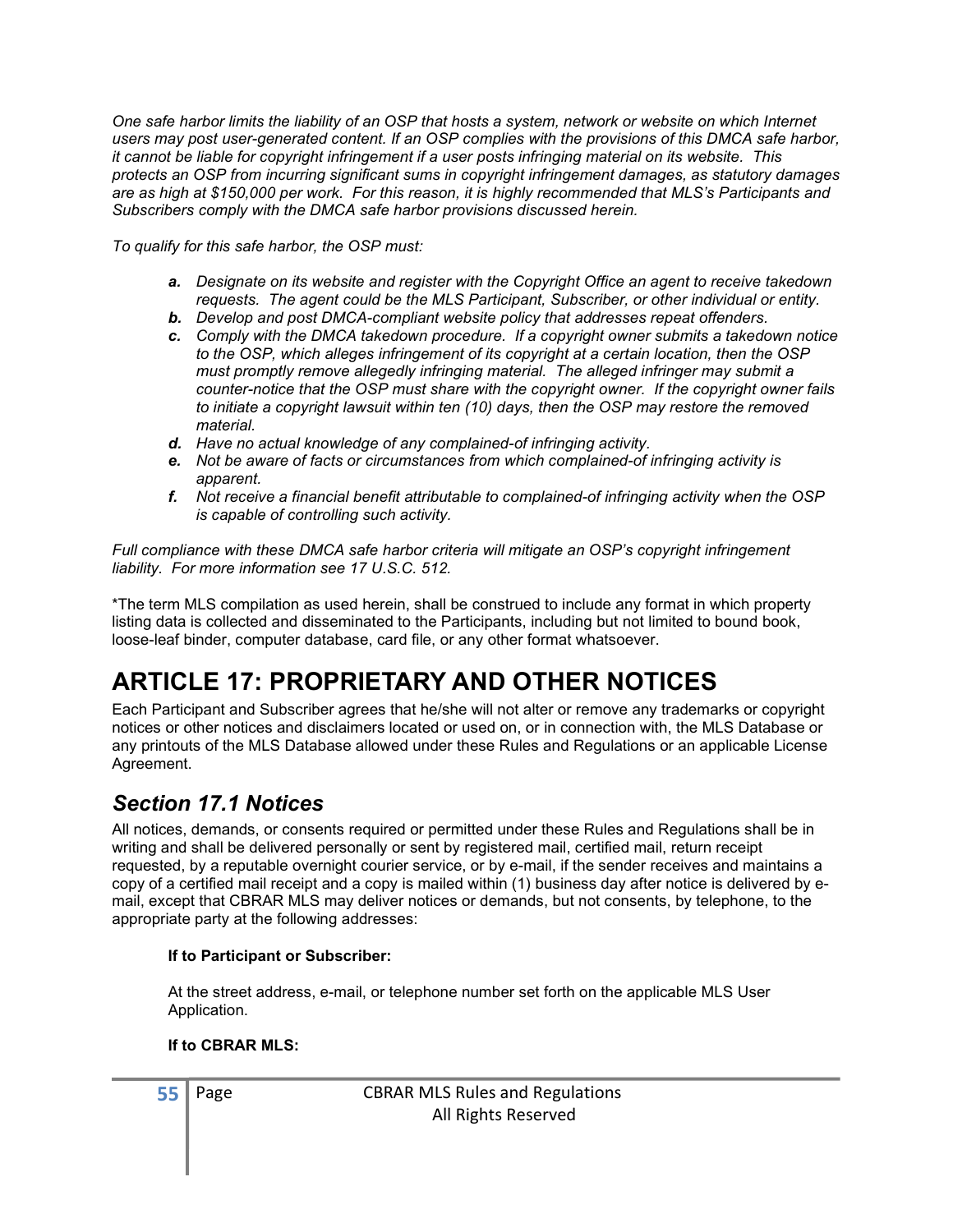6814 Teagle Lane Gloucester VA 23061, Attention: Susan Silvus

The foregoing addresses may be changed from time-to-time by delivering notice of such change, referencing these Rules and Regulations, to CBRAR MLS or the applicable Participant or Subscriber, as the case may be.

# Section 17.2 Governing Law

These Rules and Regulations shall be governed by and construed in accordance with the laws of the Commonwealth of Virginia. Each User acknowledges that by providing Listings to CBRAR MLS and/or accessing the MLS Database, Participant or Subscriber has transacted business in the Commonwealth of Virginia. By transacting business in the Commonwealth of Virginia by agreement, each Participant and Subscriber voluntarily submits and consents to, and waives any defense to the jurisdiction of courts located in Gloucester County, Commonwealth of Virginia, as to all matters relating to or arising from these Rules and Regulations.

# Section 17.3 Costs of Litigation

If any action is brought by CBRAR MLS or a Participant or Subscriber against CBRAR MLS or a Participant or Subscriber regarding the subject matter of these Rules and Regulations, the prevailing party shall be entitled to recover, in addition to any other relief granted, reasonable attorney's fees, costs, and expenses of litigation.

# Section 17.4 Severability

Any provision of these Rules and Regulations which is determined by a court of competent jurisdiction to be invalid or otherwise unenforceable shall not invalidate or make unenforceable any other provision of these Rules and Regulations.

#### Section 17.5 No Waiver

The waiver by any party of, or the failure of any party to take action with respect to, any breach of any term, covenant or condition contained in these Rules and Regulations shall not be deemed to be a waiver of such term, covenant or condition, or subsequent breach of the same, or any other term, covenant or condition contained in these Rules and Regulations. The subsequent acceptance of any payment due under these Rules and Regulations by any party shall not be deemed to be a waiver of any preceding breach of the party making payment with respect to any term, covenant or condition contained in these Rules and Regulations.

# Section 17.6 No Third-Party Beneficiaries

These Rules and Regulations are for the sole and exclusive benefit of CBRAR MLS and Participants and Subscribers and are not intended to benefit any third party, including any Seller. No third party may claim any right or benefit under or seek to enforce any of the terms and conditions of these Rules and Regulations.

If any provision of these Rules and Regulations shall be held to be invalid, illegal, or unenforceable, such holdings shall not affect the validity, legality or enforceability of the remaining provisions. These Rules and Regulations shall include any and all amendments thereto which may be from time to time approved and adopted by the CBRAR Property Services, Inc. Board of Directors.

# ARTICLE 18: CBRAR MLS INTELLECTUAL PROPERTY

CBRAR MLS hereby grants to each: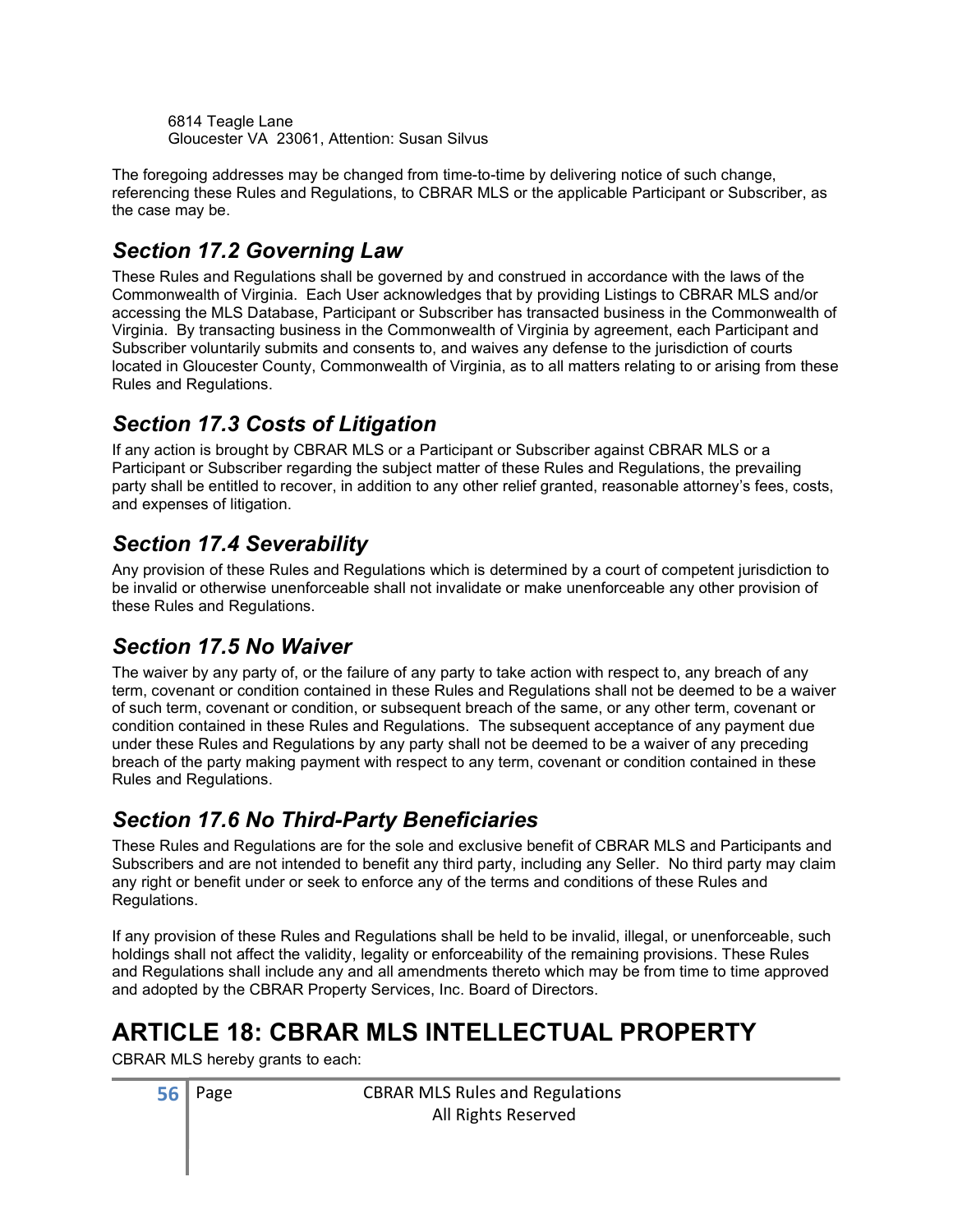- a. Participant and Subscriber a limited, non-exclusive, and personal license to use the Listings maintained in the MLS Database only for purposes expressly allowed under the applicable Participant's or Subscriber's certification or licensure, these Rules and Regulations, and any applicable license agreement,
- b. Administrative User a limited, non-exclusive, and personal license to use the Listings maintained in the MLS Database only for purposes expressly allowed under the Participant's or Subscriber's certification or licensure for whom the Administrative User is using the Listings, these Rules and Regulations, and any applicable license agreement, and
- c. Assessor User a limited, non-exclusive, and personal license to use the Listings maintained in the MLS Database only for purpose of appraising real property.

Except as expressly authorized in these Rules and Regulations, each User agrees not to rent, lease, sublicense, distribute, transfer, copy, reproduce, display, modify, store, time-share, or otherwise use the MLS Database or the information maintained in the MLS Database. Each User further agrees to take all reasonable steps to protect the MLS Database and the Listings from unauthorized access, copying, or use.

Participant and Subscriber may, at their sole option irrevocably grant transfer and convey to CBRAR MLS all right, title and interest in and to all Listing Content under applicable copyright and other laws, on a worldwide basis and in perpetuity. If Participant and/or Subscriber does so irrevocably grant, transfer and covey such right, title and interest in and to all Listing Content to CBRAR MLS, then Participant and Subscriber represents and warrants to CBRAR MLS with respect to such Listings that the Listing Content, and the assignment of rights in and to the Listing Content to CBRAR MLS, do not infringe or violate any copyrights, trade secrets, or other intellectual or proprietary rights of any third party.

Each Participant and Subscriber agrees not to challenge CBRAR MLS's rights in and to the MLS Database or to take any action inconsistent with the assignment of the Participant's Listing Content to CBRAR MLS. Each Participant and/or Subscriber agrees to take all action and execute and deliver to CBRAR MLS all documents requested by CBRAR MLS in connection with the assignment granted to CBRAR MLS in and to the Participant's Listing Content, including without limitation, any copyright application and registration of the MLS Database.

If assigned to CBRAR MLS, then each Participant and Subscriber shall indemnify CBRAR MLS against all damages, costs, and liabilities, including reasonable attorney fees, arising from any claim that the Participant's or Subscriber's Listing Content or any portion of the Participant's or Subscriber's Listing Content infringes the rights of any third party.

PARTICIPANT AND SUBSCRIBER ACKNOWLEDGE THAT THE FOREGOING SENTENCE MEANS THAT PARTICIPANT AND/OR SUBSCRIBER MUST OBTAIN ASSIGNMENTS FROM THE AUTHORS OF ANY PORTIONS OF THE LISTING, INCLUDING AGENTS, PHOTOGRAPHERS AND SELLERS, AS NECESSARY FOR PARTICIPANT OR SUBSCRIBER TO ASSIGN THE COPYRIGHT IN THE LISTING CONTENT TO CBRAR MLS AND TO OTHERWISE MAKE FULL USE OF THE LISTING UNDER THESE RULES AND REGULATIONS. IF PARTICIPANT OR SUBSCRIBER FAIL TO DO SO, PARTICIPANT AND/OR SUBSCRIBER WILL ASSUME AND REIMBURSE CBRAR MLS FOR THE COST OF DEFENDING CBRAR MLS AGAINST INFRINGEMENT CLAIMS AND PAYING DAMAGES ON ANY SUCH CLAIMS.

Without limiting the generality of this Section, but subject to the rights of Participants in CBRAR MLS to opt out of inclusion with respect to Listings submitted by such Participant as set forth in these Rules and Regulations, Participant acknowledges and agrees that CBRAR MLS may use and license, or otherwise grant rights in or to the MLS Database or any or all of the Listings included in the MLS Database, including any and all Participant's Listings, to any third party for any lawful purpose reasonably deemed appropriate by CBRAR MLS, unless otherwise limited by a separate agreement between CBRAR MLS and the Participant or by these Rules and Regulations.

Enforcement. Participant, Subscriber, and/or Administrative User acknowledge that as the owner of the copyright in the Listing Content CBRAR MLS has the right to protect its intellectual property in and to the compiled Listing Content, including without limitation the following: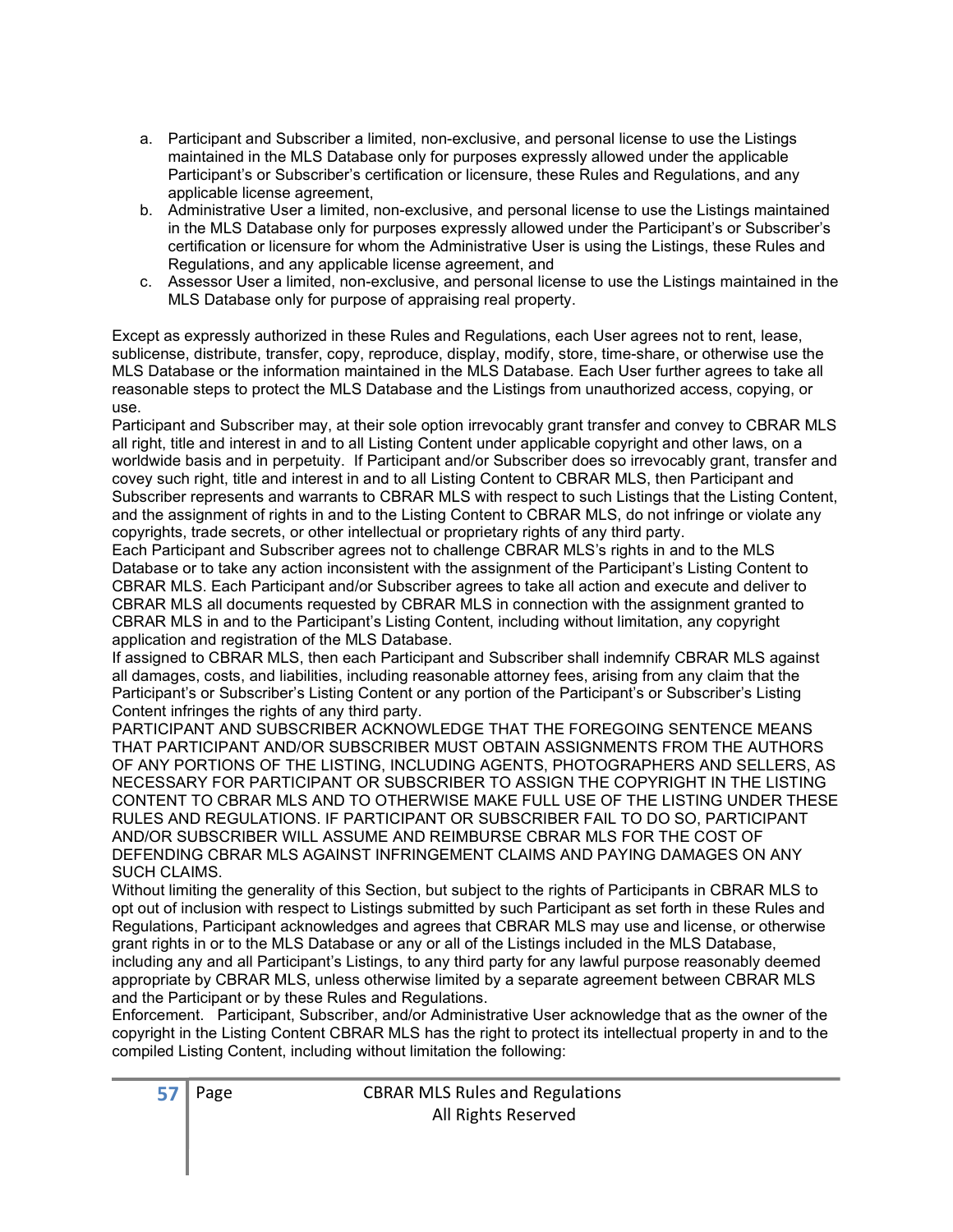Add watermarks or other means of identification to any and all Listings, regardless of whether such means of identification is visible, and take any and all other action deemed appropriate by CBRAR MLS to identify the source of any misuse, infringement, or misappropriation of any Broker Participant's Listings. Send demand letters, exercise rights under any applicable license agreements, and take any and all other action deemed appropriate by CBRAR MLS to prevent the misuse, infringement, or misappropriation of any Broker Participant's Listings.

Enforce and compromise any and all intellectual property rights in the Participant's Listings, and take all action deemed necessary and appropriate by CBRAR MLS in connection with the enforcement of all such rights, including, without limitation, the filing and prosecution of litigation or binding arbitration with respect to any potential claim of infringement, misappropriation, or other similar claim, the naming of any parties deemed appropriate by CBRAR MLS, and the collection of any damages.

Execute all documents, whether in the name of Participant, Subscriber and/or CBRAR MLS, deemed appropriate by CBRAR MLS to affect any of the foregoing.

Notwithstanding the foregoing, nothing in these rules and regulations requires CBRAR MLS to take any proceeding or other action against any person, firm, partnership or other entity that Participant claims may be infringing any Listing Content.

# ARTICLE 19: THIRD PARTY LICENSE AGREEMENTS

Subject to obtaining the consent of each Participant, after giving notice as provided in this Section, each Participant and Subscriber acknowledges and agrees that CBRAR MLS may license, or otherwise grant rights, to a third party to the MLS Database or the IDX Database, or any or all of the Listings included in the MLS Database or the IDX Database, at any time in CBRAR MLS' sole discretion, for any purpose deemed appropriate by CBRAR MLS. In accordance with the foregoing, each Participant and Subscriber expressly consents to CBRAR MLS granting the licenses and other rights described in the foregoing sentence. If CBRAR MLS grants a license or other rights to Participant's Listings to any third party, all exclusive Listings, regardless of type, will be included in the feed of Listings unless a Participant withholds consent for such license. CBRAR MLS may exclude from such license or grant of rights any Listing where

- a. the Listing displays to the public the property's street address or a graphic display of the property's specific location, and
- b. the Seller displays on the property a "For Sale by Owner" sign or another sign or notice indicating that the Seller is soliciting direct contact from buyers.

Unless a Participant is not an IDX Participant, each Participant expressly consents to all IDX Participants and all Subscribers who are agents of IDX Participants advertising all IDX Listings for properties listed for sale by the Participant in accordance with these Rules and Regulations, and in connection with such advertising, each Participant consents to CBRAR MLS granting licenses to all IDX Listings to IDX Participants, Subscribers who are agents of IDX Participants, Vendors and other third parties deemed appropriate by CBRAR MLS to facilitate the display of IDX Listings by IDX Participants and applicable Subscribers.

# ARTICLE 20: LICENSE TO PARTICIPANT'S LISTINGS

Upon the receipt of a written request from a Participant, in a form acceptable to CBRAR MLS, and so long as Participant, the applicable Subscriber, and/or the applicable Vendor are not in default under these Rules and Regulations or any agreement with CBRAR MLS, CBRAR MLS will grant to the Participant, the applicable Subscriber of the Participant, or the applicable Vendor a license to the Listings of such Participant. The license will only be granted pursuant to a license agreement acceptable to CBRAR MLS. CBRAR MLS has no obligation to grant a license to the Participant, any Subscriber, or any Vendor which does not enter into a license agreement. In addition to any applicable license fee payable by the Participant, Subscriber, and/or the Vendor, the Participant or Subscriber shall pay to CBRAR MLS all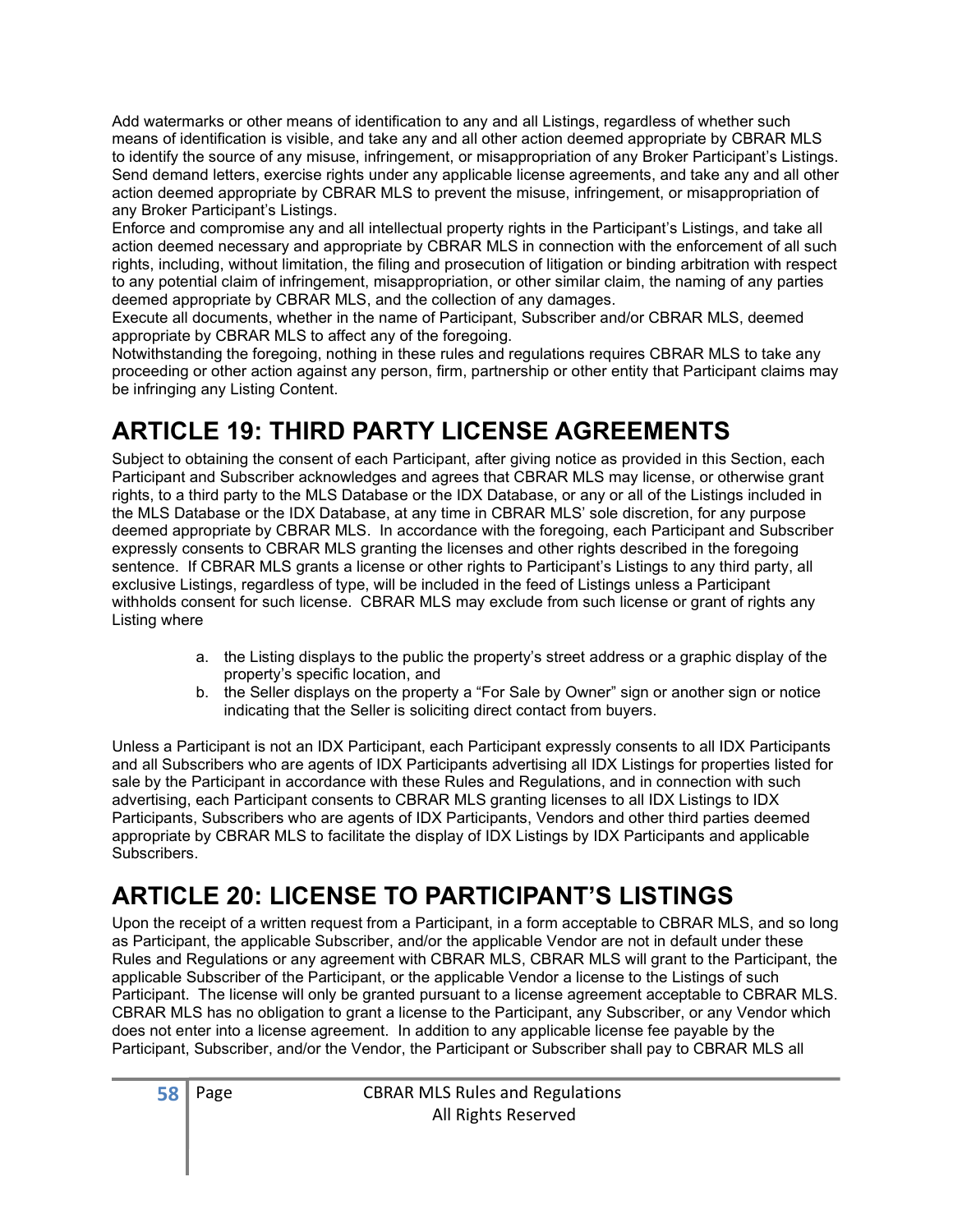costs and expenses incurred by CBRAR MLS in connection with any licenses and any services provided by CBRAR MLS in connection with such licenses.

# ARTICLE 21: COMPILATIONS AND STATISTICAL INFORMATION

Access to Comparable and Statistical Information: CBRAR MLS may allow individuals who are actively engaged in real estate brokerage, management, mortgage financing, appraising, land development, or building, but who are not Participants or Subscribers, to access comparable information, sold information, and statistical reports. This information is provided for the exclusive use of members of the REALTOR® Associations affiliated with CBRAR MLS who are also engaged in the real estate business and may not be transmitted, re-transmitted or provided in any manner to any individual, office or firm except as otherwise provided in these Rules and Regulations.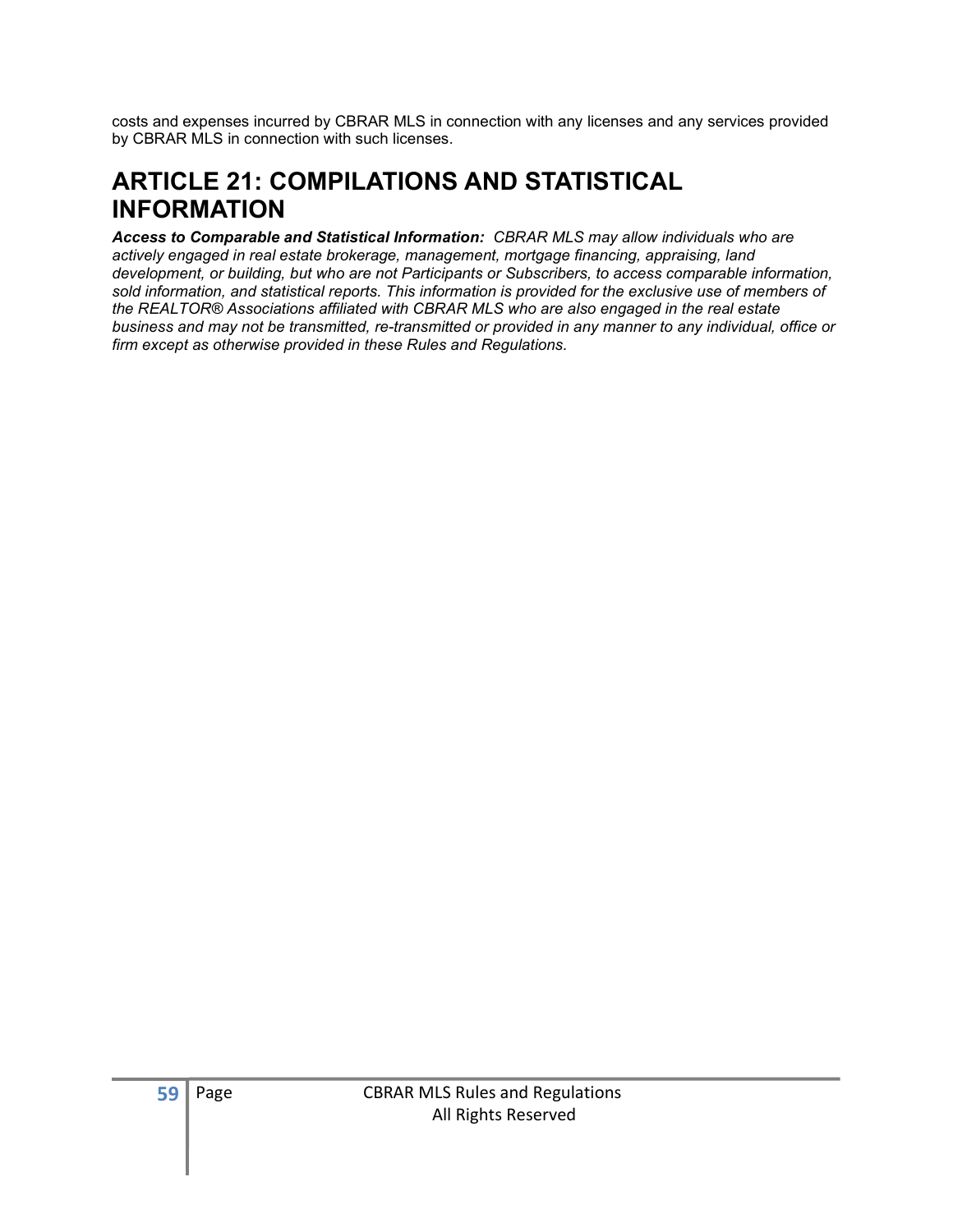# Appendix A: Required Authorization Language

#### Sellers Authorization to Submit Property Information to CBRAR MLS

The undersigned Seller is aware that the Broker, as a member of CBRAR MLS, has an obligation to file the Property and all pertinent information regarding it with CBRAR MLS for the term of this agreement. The Seller understands that the primary objective of the CBRAR MLS is to distribute current information about property Listings to all of its members and that the vast majority of homes for sale in the Richmond Metropolitan area are marketed through the CBRAR MLS database. The Seller acknowledges that by not allowing the publication of their Property in the CBRAR MLS database, the Seller will substantially reduce the number of potential purchasers and cooperating real estate offices who would learn about the availability of the Property. It is understood and agreed that the Broker will submit pertinent information concerning the Property to CBRAR MLS. Such information, together with any other information provided to or obtained by the Broker with respect to the Property, may be disclosed to prospective purchasers and other brokers and may be included in all Listings, comparable books and other materials distributed by CBRAR MLS either before or after the term of this Listing or the sale of the Property. It is further understood that the Broker will furnish to CBRAR MLS notice of all changes of information concerning the Property as agreed by the undersigned Seller, and that upon completion of a fully executed sales agreement on the Property, the Broker will notify CBRAR MLS of said sale.

#### Use of Listing Content, Intellectual Property Assignment.

Owner acknowledges and agrees that all photographs, images, graphics, video recordings, virtual tours, drawings, written descriptions, remarks, narratives, pricing information, and other copyrightable elements relating to the Property provided by Owner to Broker or Broker's agent, or otherwise obtained or produced by Broker or Broker's agent in connection with this Agreement, and any changes to such information (the "Listing Content"), may be filed with one or more Multiple Listing Services, included in compilations of Listings, and otherwise distributed, publicly displayed and reproduced. Owner hereby [ select one]: does OR does not irrevocably assigns and transfers to Broker any and all copyright rights and other intellectual property rights, and all actions and causes of action related to the foregoing, and all damages, profits, and other recoveries related thereto, which Owner may have or acquire in and to any and all Listing Content. If Owner irrevocably assigns and transfer to Broker the said rights, then Owner represents and warrants to Broker that the Listing Content and the assignment of rights to Broker does not violate or infringe upon the rights, including any copyright rights, of any person or entity and Owner agrees to indemnify Broker against all damages, costs, and liabilities, including twenty-five percent (25%) attorney fees, arising from any claim that the Listing Content or any portion of the Listing Content infringes the rights of any third party.

#### Sellers Authorization Regarding the Internet

Internet and Other Media: Owner authorizes the dissemination of Property/sales information to CBRAR MLS participants, including electronic format, magazines and other media. CBRAR MLS brokers may publish Listings of competing brokers on their web sites. If authorized below, Broker's website may also allow third-parties to (i) write comments or reviews about the Property or display a hyperlink to comments or reviews in immediate conjunction with particular Listings, or (ii) display an automated estimate of the market value of the Property (or hyperlink to such estimate) or other Listings in immediate conjunction with the Property.

#### If Owner does not want the Property Listing or address displayed on the Internet, Owner must complete the "OPT OUT OF INTERNET" section below.

#### OPT-OUT OF INTERNET Complete this section only if Owner desires to opt out of Internet display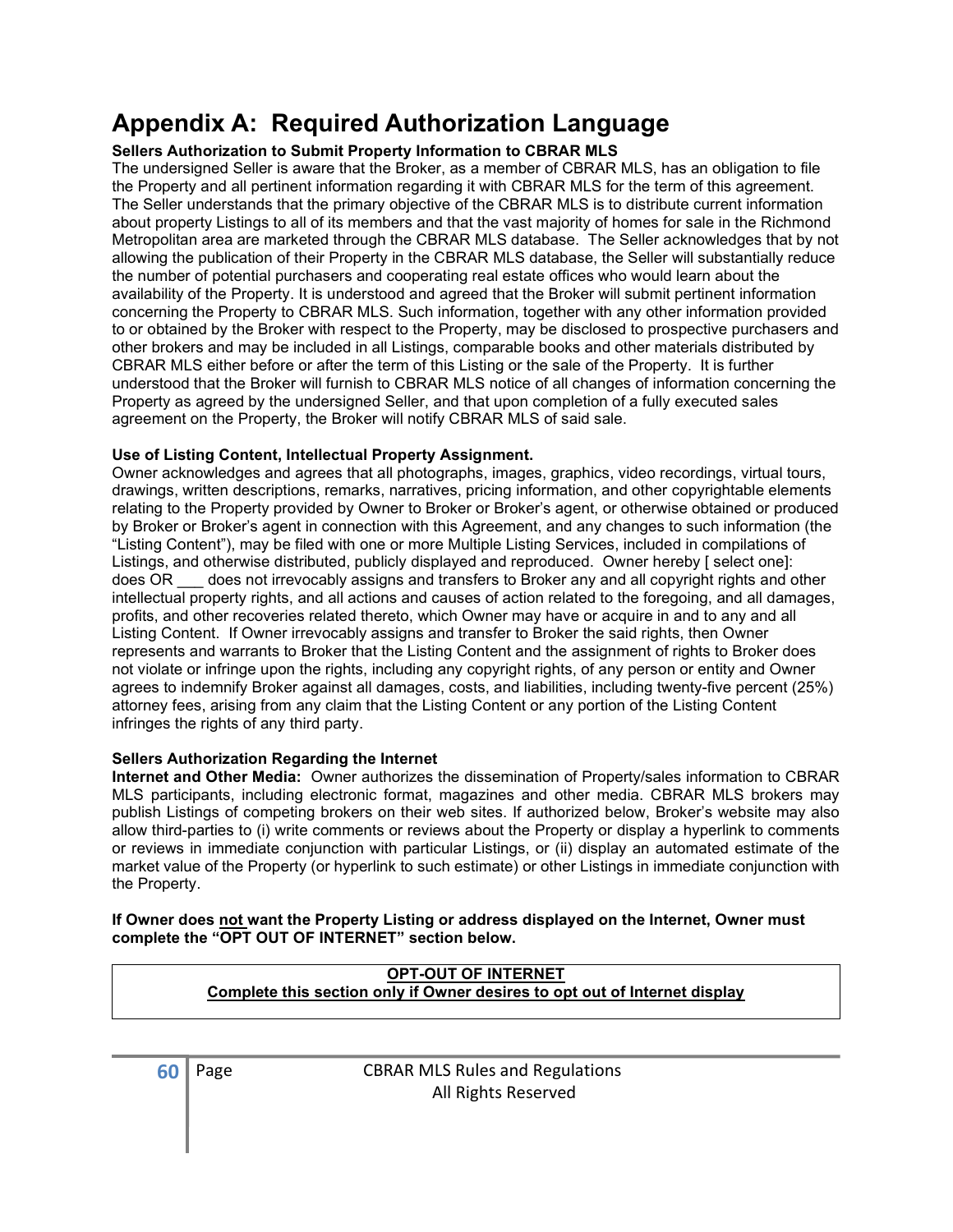Owner may opt out of having the property Listing or property address displayed on the Internet by selecting Option A or B below.

**Option A:** [ ] Owner has advised Broker that Owner does not want the Property displayed on the Internet.

**OR** Service of the contract of the contract of the contract of the contract of the contract of the contract of the contract of the contract of the contract of the contract of the contract of the contract of the contract o **Option B:** [ ] Owner has advised Broker that Owner does not want the address of the Property displayed on the Internet.

Owner understands and acknowledges that if Option A has been selected, consumers who conduct searches for Listings on the Internet will not see information about the Property in response to their search.  $\frac{1}{\sqrt{2\pi}}$  (Owner's Initials) 

Owner (initial one) authorizes **OR** does not authorize third parties to write comments or reviews about the Property or provide hyperlinks to comments or reviews to any property in immediate conjunction with the Property.

Owner (initial one) authorizes **OR** does not authorize an automated estimate of the market value of the Property (or any hyperlink to such estimate) or any property in immediate conjunction with the Listing.

#### Lockbox Authorization

The Owner equests does not request (CHECK ONE) the installation and use of a CBRAR MLS approved lockbox on said Property. The Owner is aware and understands that a lockbox is a means by which persons who have authorized access to said lockbox keys may gain entrance. The Owner hereby jointly and severally releases and forever discharges the Broker and all other persons who have authorized access to said lockbox keys from all liability, obligations, causes of action, claims and demands whatsoever which the Owner may have by virtue of the installation and use of such lockbox. Owner agrees to notify tenant in writing, if any, of intended use of lockbox.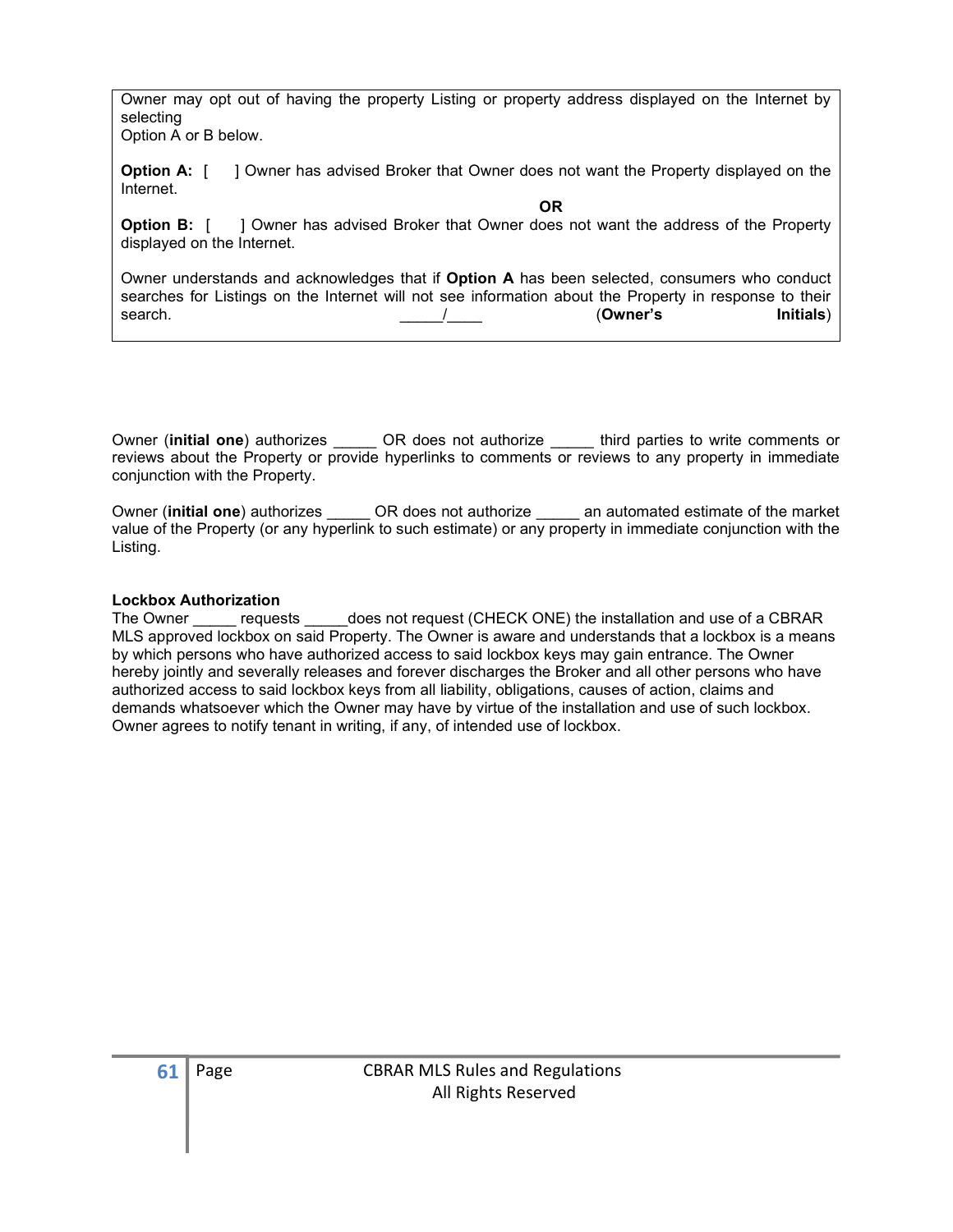# Appendix B Fine Chart

| <b>Regulation</b> | <b>Violation</b>                                                                                                                            | <b>Fine</b>        |
|-------------------|---------------------------------------------------------------------------------------------------------------------------------------------|--------------------|
| No.               |                                                                                                                                             | <b>Current</b>     |
| 4.6               | <b>Password Sharing</b>                                                                                                                     | \$2,500            |
| 4.9.3 d           | Providing MLS Database information to unauthorized parties                                                                                  | \$250              |
| 4.9.4             | Unauthorized advertising of another agent's listing                                                                                         | \$250              |
| 5.1               | Failure to input Listing within (3) days of Listing ratification                                                                            | Progressive        |
|                   | a. $1st$ Offense = \$250                                                                                                                    |                    |
|                   | b. $2nd$ Offense = \$500                                                                                                                    |                    |
|                   | c. $3rd$ and subsequent Offenses = \$750                                                                                                    |                    |
| 5.6               | Incomplete or Inaccurate Listing data                                                                                                       | \$250              |
| 5.7               | Advertising and/or self-promotion in remarks field                                                                                          | \$200              |
| 5.8               | 1. Failure to upload one or more photos within three (3) days of                                                                            | \$200              |
|                   | <b>Listing submission</b>                                                                                                                   |                    |
|                   | 2. Failure to remove branding, agent or office information from a                                                                           | \$200              |
|                   | photo or Virtual Tour                                                                                                                       |                    |
|                   | 3. Failure to properly disclose the use of virtual staging, photo                                                                           | \$200              |
|                   | enhancement or any other manipulation of photos                                                                                             |                    |
| 5.9               | Failure to submit a copy of an office exclusive or delayed entry                                                                            | \$250              |
| 5.9               | listing agreement to the MLS within (3) days of Seller ratification<br>Failure to enter an office exclusive or other non-MLS listing within | <b>Progressive</b> |
|                   | one (1) business day of public marketing                                                                                                    |                    |
|                   | a. $1st$ Offense = \$250                                                                                                                    |                    |
|                   | b. $2nd$ Offense = \$500                                                                                                                    |                    |
|                   | c. $3rd$ and subsequent Offenses = \$750                                                                                                    |                    |
| 5.10              | Failure to abide by Delayed Showing Status or failure to remove                                                                             | \$250              |
|                   | Delayed Showing status once removed by Seller.                                                                                              |                    |
| 5.14              | Changing the listing price once the listing is subject to a fully                                                                           | \$250              |
|                   | ratified purchase agreement                                                                                                                 |                    |
| 5.21              | Failure to change the status in the MLS within five (5) days of                                                                             | \$250              |
|                   | contingency fulfillment or removal                                                                                                          |                    |
| 5.25              | Failure to update Listing release status within three (5) days of                                                                           | \$250              |
|                   | release ratification                                                                                                                        |                    |
| 5.28              | <b>Entry of Duplicate Listing</b>                                                                                                           | \$250              |
| 5.32              | Copying Listing content and or photos without consent                                                                                       | \$250              |
| 5.33              | <b>Septic Systems and Bedroom Count</b>                                                                                                     | \$350              |
| 5.35              | Failure to submit copy of Listing agreement when requested by MLS                                                                           | \$250              |
| 7.1               | Agent having direct communication with Seller without                                                                                       | \$250              |
|                   | authorization from Listing Agent                                                                                                            |                    |
| 7.9               | Failure to report Pending status within Five (5) days of contract                                                                           | \$250              |
|                   | ratification                                                                                                                                |                    |
| 7.10              | 1. Failure to properly document remarks and contingency status for                                                                          | \$250              |
|                   | <b>First Right of Refusal</b>                                                                                                               |                    |
|                   | 2. Moving a listing to an Active status without proper termination or                                                                       | \$250              |
|                   | release of contract or lease                                                                                                                |                    |
| 7.11              | <b>Failure to report cancellation of Pending Status</b>                                                                                     | \$250              |
| 7.12              | <b>Failure to report settlement</b>                                                                                                         | \$250              |
| 7.13              | Failure to report refusal to sell                                                                                                           | \$250              |

#### CBRAR MLS FINE CHART